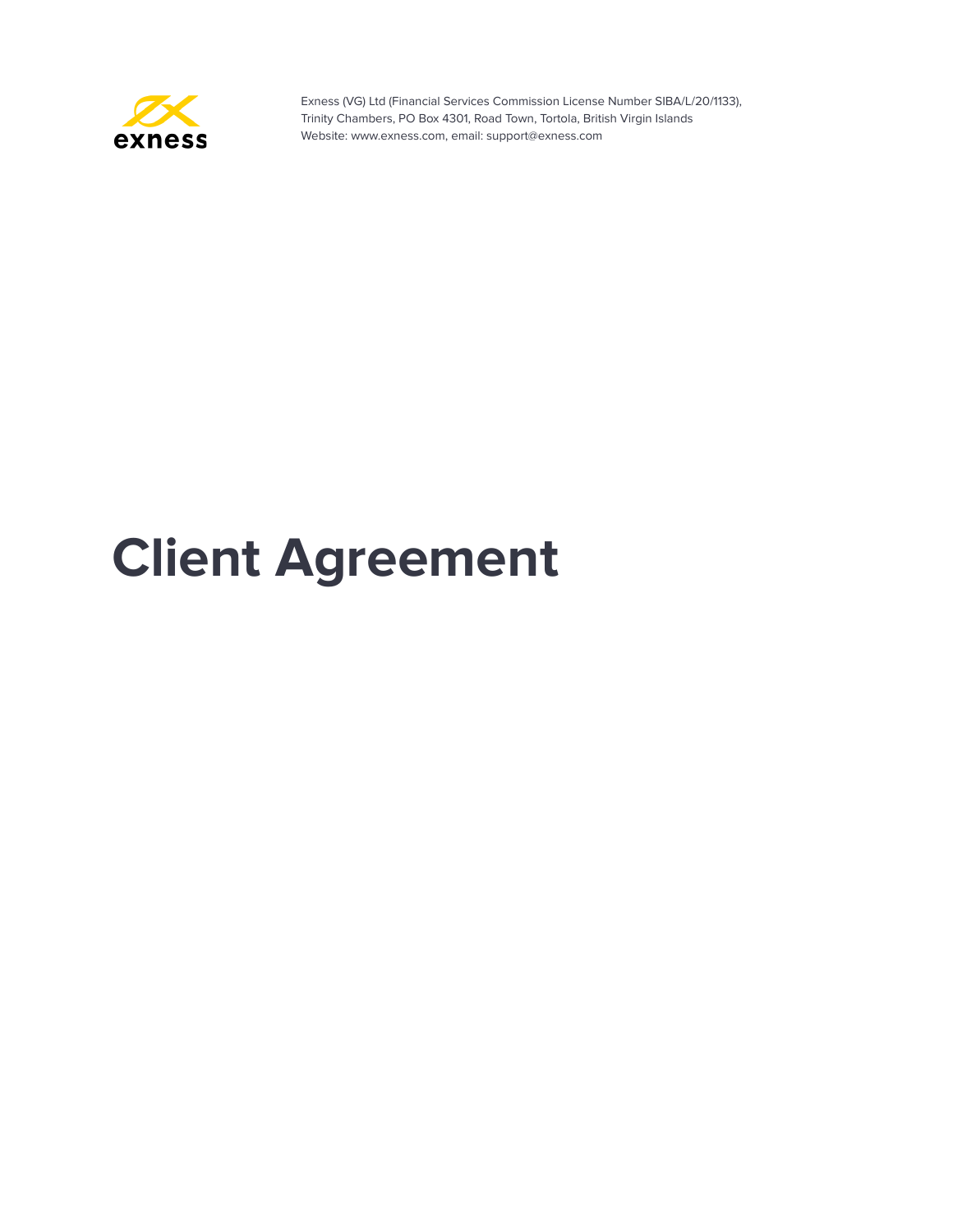

- **Part A: General Terms And [Conditions](#page-3-0)** 
	- 1. [Introduction](#page-3-1)
	- 2. [Interpretation](#page-3-2) of Terms
	- **3. Client [Acceptance](#page-11-0) and Due Diligence**
	- 4. [Services](#page-11-1)
	- 5. Advice and Provision of [Information](#page-12-0)
	- 6. Costs and [Taxes](#page-13-0)
	- 7. [Communications](#page-13-1) and Written Notices
	- 8. [Confidentiality,](#page-15-0) Personal Data, Records
	- 9. [Amendments](#page-17-0)
	- 10. [Termination](#page-17-1)
	- 11. [Default](#page-18-0)
	- 12. Force [Majeure](#page-20-0)
	- 13. [Limitations](#page-21-0) of Liability and Indemnity
	- 14. [Representations](#page-23-0) and Warranties
	- 15. Client [Acknowledgements](#page-24-0) of Risk and Consents
	- 16. Applicable and Governing Law and Applicable [Regulations](#page-25-0)
	- 17. [Severability](#page-25-1)
	- 18. [Non-Exercise](#page-25-2) of Rights
	- 19. [Assignment](#page-25-3)
	- 20. [Language](#page-26-0)
	- 21. [Introducer](#page-26-1)
	- 22. [Identification](#page-26-2)
	- 23. Currency [Conversions](#page-27-0)
	- 24. [Miscellaneous](#page-27-1)

#### **Part B: Client Money And Client [Account](#page-28-0)**

- 1. Client [Money](#page-28-1)
- 2. [Lien](#page-28-2)
- 3. [Netting](#page-29-0) and Set-Off
- 4. Client [Account](#page-29-1)
- 5. [Temporary](#page-29-2) Block of the Client Account
- 6. Inactive and Dormant Client [Accounts](#page-31-0)
- 7. Deposits and [Withdrawals](#page-31-1) to/from the Client Account
- Part C: The Trading [Platform](#page-35-0)
	- 1. [Technical](#page-35-1) Issues
	- 2. [Prohibited](#page-35-2) Actions on the Trading Platform
	- 3. Safety of [Access](#page-36-0) Data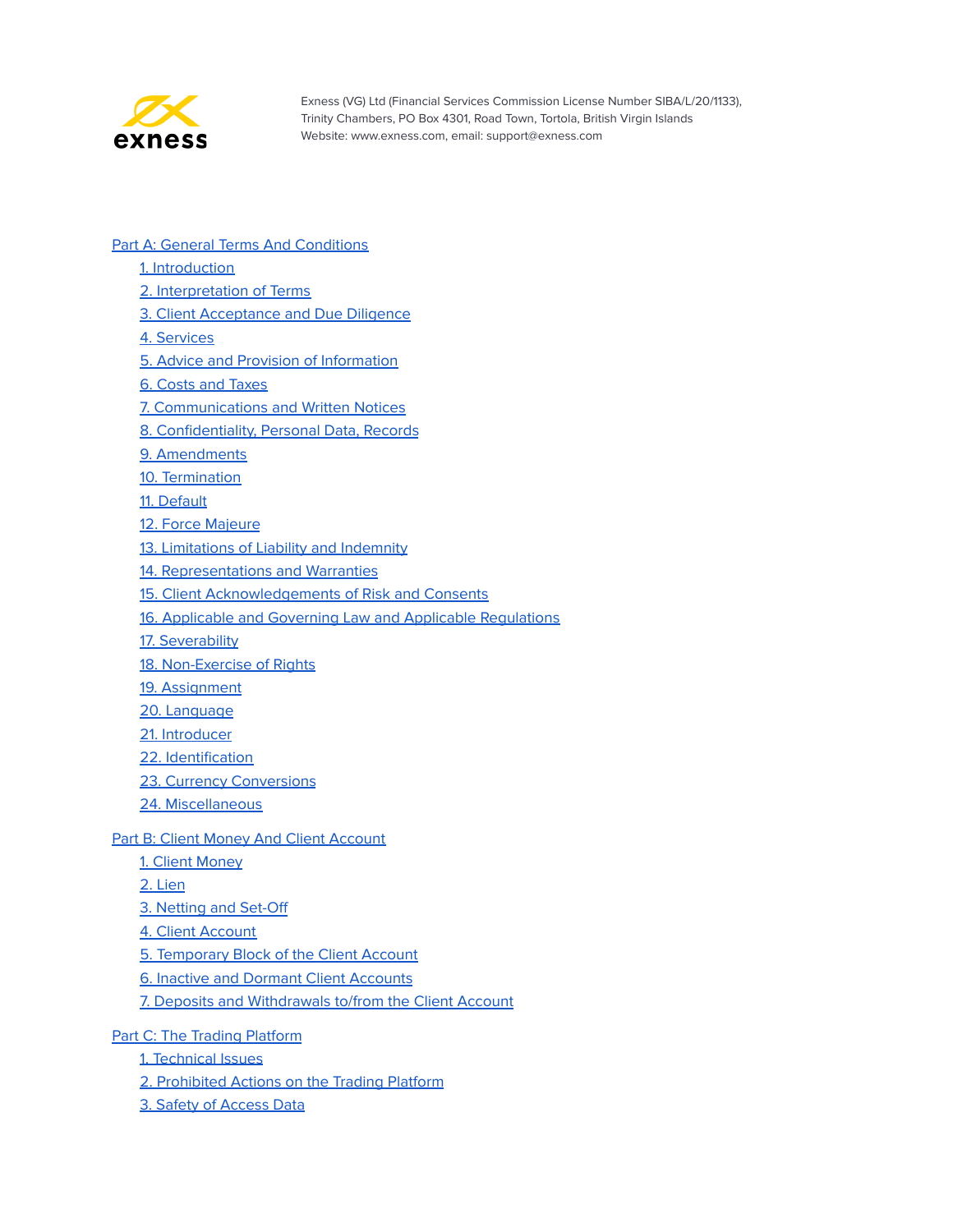

#### 4. [Intellectual](#page-37-0) Property

#### Part D: [Trading](#page-38-0) Terms

1. [Execution](#page-38-1)

2. Decline of Client's Orders, Requests and [Instructions](#page-38-2)

3. Margin [Requirements](#page-39-0)

4. Trailing Stop, Expert [Advisor](#page-40-0) and Stop Loss Orders

5. Trade [Confirmations](#page-41-0) and Reporting

#### Part E: CFD [Trading](#page-42-0) Terms

1. CFD Order [Execution](#page-42-1)

2. [Quotes](#page-42-2)

3. [Leverage](#page-43-0)

4. [Financing](#page-43-1) Charges

5. Swaps and Swap Free [Accounts](#page-43-2)

6. [Lots](#page-44-0)

7. Other [Terms](#page-45-0)

#### PART F: Social [Trading](#page-46-0)

1. [Introduction](#page-46-1)

2. [Investor](#page-46-2)

3. Strategy [Provider](#page-47-0)

4. Social Trading [Acknowledgement](#page-49-0) of Risk and Consents

#### PART G: Portfolio [Management](#page-50-0)

1. [Introduction](#page-50-1)

2. Portfolio [Manager](#page-50-2)

3. PM [Investor](#page-54-0)

4. [Allocation](#page-56-0) type

5. Portfolio Management [Acknowledgement](#page-57-0) of Risk and Consents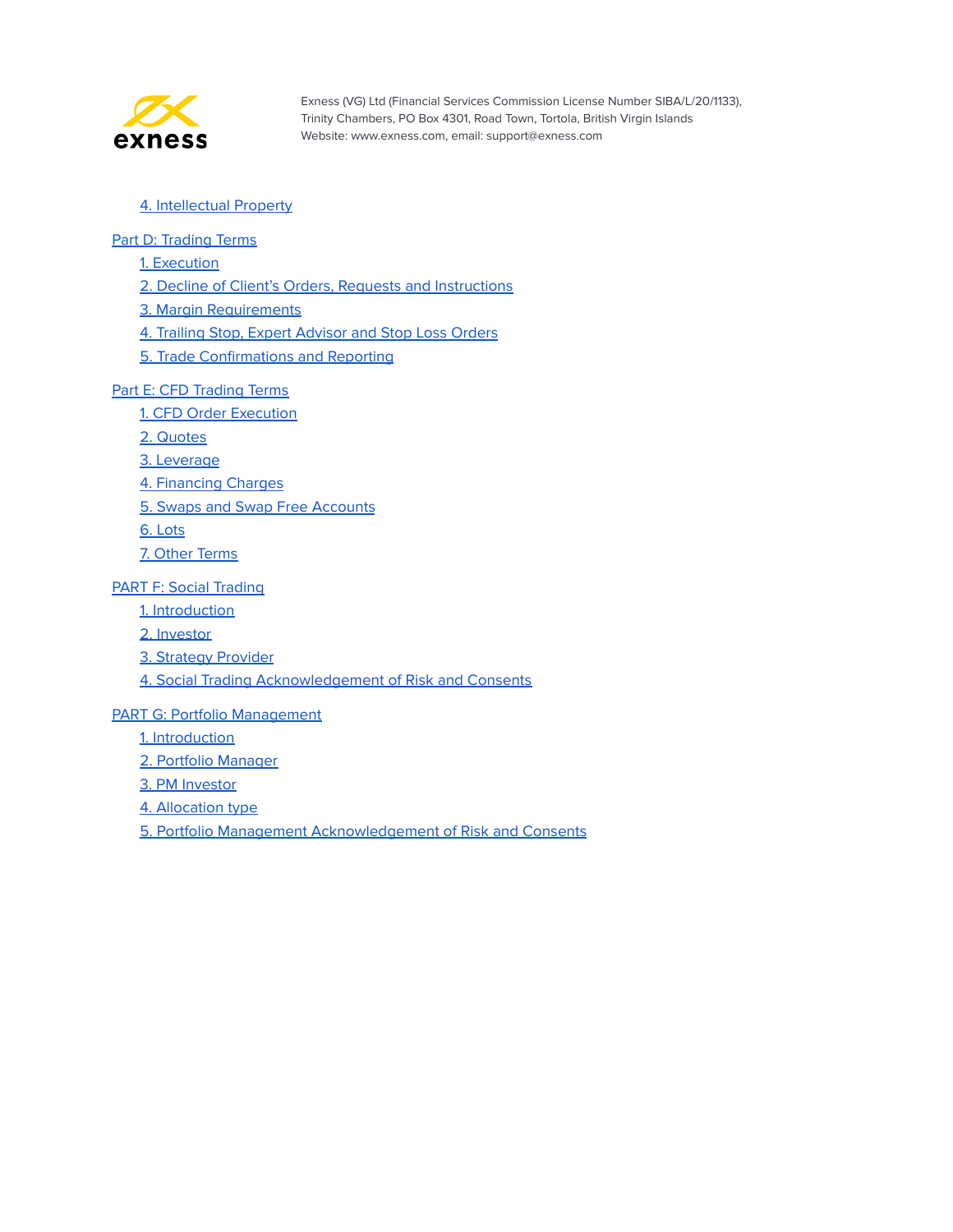

# <span id="page-3-0"></span>**Part A: General Terms And Conditions**

#### <span id="page-3-1"></span>**1. Introduction**

**1.1** The Agreement is entered by and between Exness (VG) Ltd ("the Company") on the one part and the Client (which may be a legal entity or a natural person) who has completed the Account Opening Application Form (hereinafter called the "Client") on the other part.

**1.2** The Company is authorised by the Financial Services Commission with Investment Business License Number SIBA/L/20/1133.

**1.3** This Client Agreement with the following documents found on the Company's website (namely "General Business Terms", "Partnership Agreement", "Risk Disclosure and Warnings Notice", "Complaints Procedure for Clients" and "Bonus Terms and Conditions"), as amended from time to time, (together the "Agreement"), as well as any other documentation that may be communicated applicable to a Client as a result of his participation in any of the Company's campaigns and/or loyalty programs, set out the terms upon which the Company will offer Services hereunder to the Client and shall govern all CFD activity of the Client with the Company during the course of the Agreement.

**1.4** The Agreement overrides any other agreements, arrangements, express or implied statements made by the Company or any Introducer(s).

#### <span id="page-3-2"></span>**2. Interpretation of Terms**

**2.1** In this document (Client Agreement):

**"Access Data"** shall mean the login and password of the Client, which are required so as to place Orders in CFDs with the Company on the Trading Platform, and any other secret investor passwords, phone passwords or similar, used to access the Personal Area so as to perform non-trading operations.

**"Account Opening Application Form"** shall mean the application form/questionnaire completed by the Client, on-line on the Company's Website and/or mobile application(s) and/or in hard copy, in order to apply for the Company's Services under the Agreement and a Client Account, via which form/questionnaire the Company will obtain amongst other things information for the Client's identification and due diligence, financial profile and appropriateness in accordance with the Applicable Regulations.

**"Affiliate"** shall mean in relation to the Company, any entity which directly or indirectly controls or is controlled by the Company, or any entity that is directly or indirectly under common control with the Company; and "control" means the power to direct or the presence of ground to manage the affairs of the Company or entity.

**"Agreement"** shall mean this document (Client Agreement) and various documents found on the Company's website, namely "General Business Terms", "Partnership Agreement", "Risk Disclosure and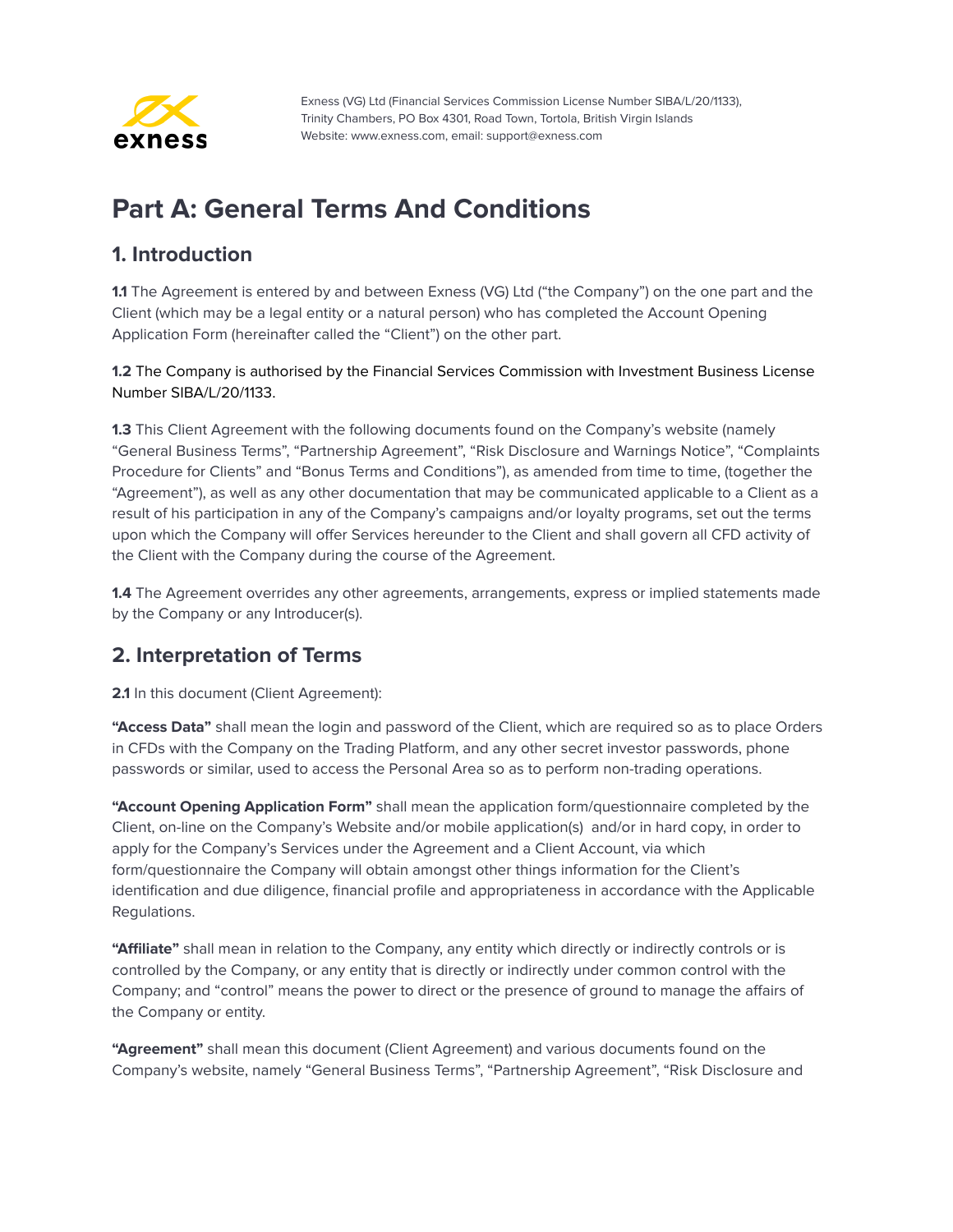

Warnings Notice", "Bonus Terms and Conditions", "Complaints Procedure for Clients", as amended from time to time and any subsequent Appendices added thereto.

**"Applicable Regulations"** shall mean (a) rules of a relevant regulatory authority having powers over the Company; (b) the rules of a relevant Underlying Market; and (c) all other applicable laws, rules and regulations of British Virgin Islands and/or of another jurisdiction.

**"Ask"** shall mean the higher price in a Quote at which the price the Client may buy.

**"Balance"** shall mean the total financial result in the Client Account after the last Completed Transaction and depositing/withdrawal operation at any period of time.

**"Base Currency"** shall mean the first currency in the Currency Pair against which the Client buys or sells the Quote Currency.

**"Bid"** shall mean the lower price in a Quote at which the Client may sell.

**"Billing Period"** shall mean: a) the period commencing on the date of the creation of a Fund and ending at the last Friday of the same calendar month at 23:59:59 UTC+0 or b) Each subsequent period which succeeds the last Friday of each calendar month at 23:59:59 UTC+0 or c) any other period mentioned on the Website and/or any relevant mobile application/s or in other way will be directly communicated by Company to the relevant Clients.

**"Business Day"** shall mean any day other than a Saturday or a Sunday, or the 25th of December, or the 1st of January or any other international holidays to be announced on the Company's Website.

**"Client Account"** shall mean the unique personalised account of the Client consisting of all Completed Transactions, Open Positions and Orders in the Trading Platform, the balance of the Client money and deposit/withdrawal transactions of the Client money.

**"Client Terminal"** shall mean the MetaTrader program version 4 or 5, or other platform trading facilities including (but not limited to) web and mobile, which are used by the Client in order to obtain information on Underlying Markets in real-time,, make Transactions, place or delete Orders, as well as to receive notices from the Company and keep record of Transactions.

**"Closed Position"** shall mean the opposite of an Open Position.

**"Completed Transaction"** shall mean two counter deals of the same size and instrument (opening a position and closing a position): i.e buy then sell and vice versa in CFD trading.

**"Contract for Differences"** ("CFD") shall mean a contract between two parties, typically described as "buyer" and "seller", stipulating that the buyer will pay to the seller the difference between the current value of the price of an Underlying Asset and its value at contract time (if the difference is negative, then the seller pays instead to the buyer). A CFD is a Financial Instrument.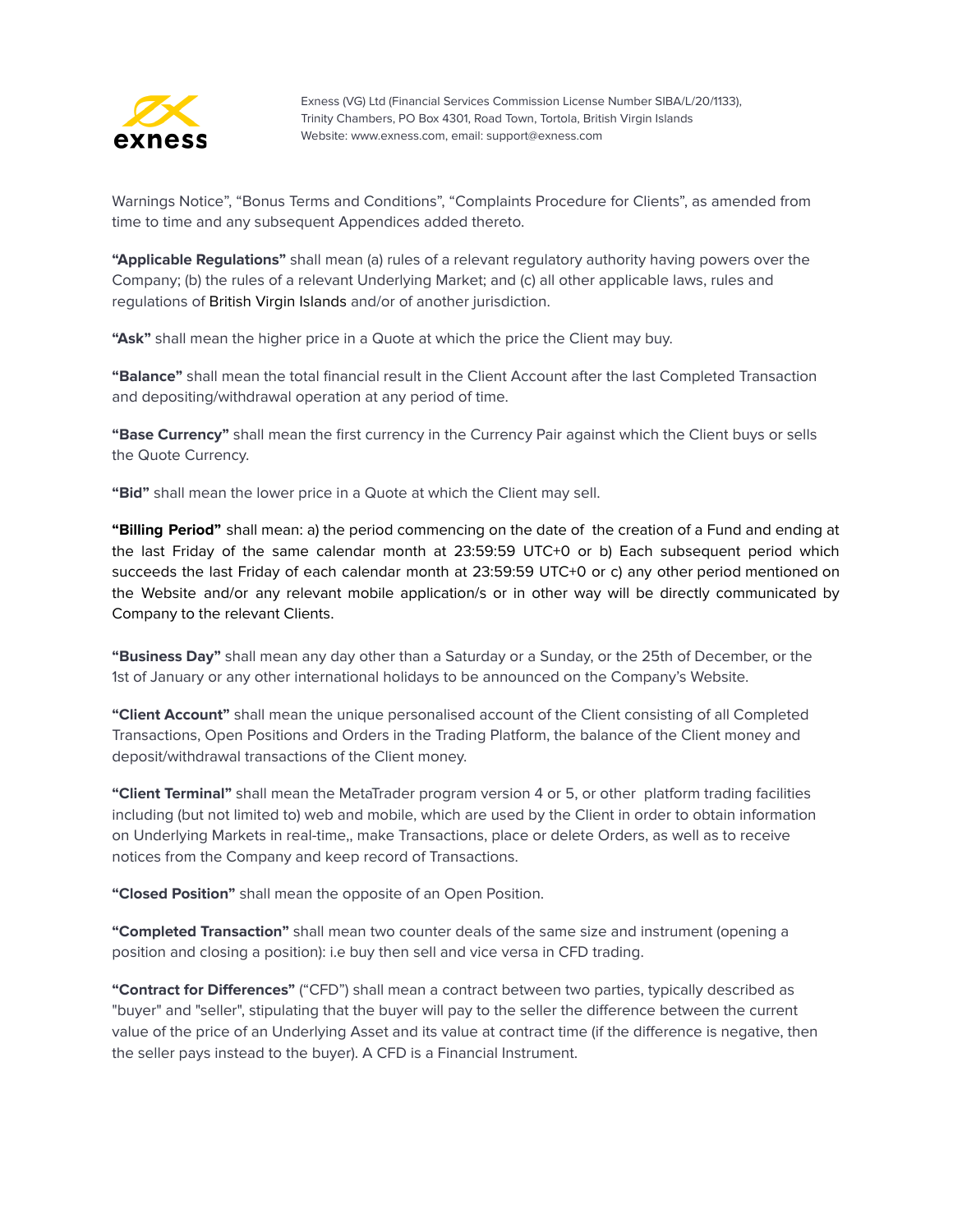

**"Contract Specifications"** shall mean the principal trading terms in CFD (for example Spread, Trading Commission, Swaps, Lot Size, Initial Margin, Necessary Margin, Hedged Margin, the minimum level for placing Stop Loss, Take Profit and Limit Orders, financing charges, swap charges, other charges etc) for each type of CFD as determined by the Company from time to time.

**"Currency of the Client Account"** shall mean the currency that the Client Account is denominated in, as available by the Company from time to time.

**"Currency Pair"** shall mean the quotation of two different currencies, with the value of one currency being quoted against the other in a CFD transaction. A Currency Pair consists of two currencies (the Quote Currency and the Base Currency) and shows how much of the Quote currency is needed to purchase one unit of the Base Currency.

**"Equity"** shall mean the Balance plus or minus any Floating Profit or Loss that derives from an Open Position and shall be calculated as:

- A. Equity = Balance + (Floating Profit Floating Loss); and/or
- B. Equity= Free Margin + Margin

**"Error Quote (Spike)"** shall mean an error Quote having the following characteristics:

- **A.** A significant Price Gap; and
- **B.** In a short period of time the price rebounds with a Price Gap; and
- **C.** Before it appears there have been no rapid price movements; and
- **D.** Before and immediately after it appears that no important macroeconomic indicators and/or corporate reports are released.

**"Event of Default"** shall have the meaning given in paragraph 11.1. of PART A of this document (Client Agreement).

**"Expert Advisor"** shall mean a mechanical online trading system designed to automate trading activities on an electronic trading platform. It can be programmed to alert the Client of a trading opportunity and can also trade his account automatically managing all aspects of trading operations from sending orders directly to the Trading Platform to automatically adjusting stop loss, trailing stops and take profit levels.

**"Financial Instrument"** shall mean Contracts for Differences.

**"Floating Profit/Loss"** shall mean current profit/loss on Open Positions calculated at the current Quotes (added any Trading Commissions or fees if applicable) in CFD trading.

**"Force Majeure Event"** shall have the meaning as set out in paragraph 12.1. of PART A of this document (Client Agreement).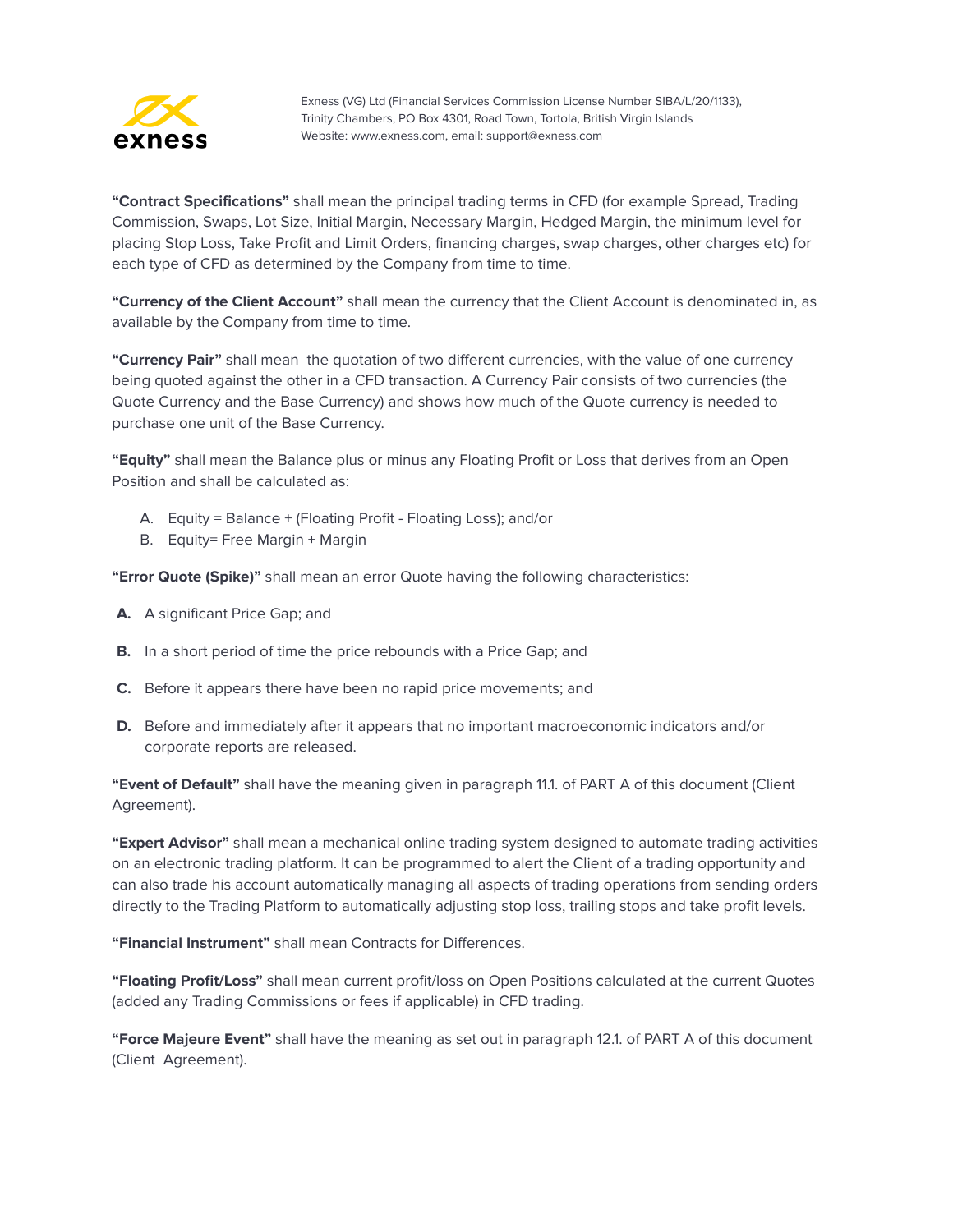

**"Free Margin"** shall mean the amount of funds available in the Client Account, which may be used to open a position or maintain an Open Position. Free Margin shall be calculated as: Equity less (minus) Necessary Margin [Free margin = Equity- Necessary Margin].

**"Fund/s"** shall mean the portfolio/s created and managed by the Portfolio Manager/s in order to collect and manage Fund Investment/s from PM Investor/s. Each Fund is supported by a master trading account used by the Portfolio Manager. Each Fund will have certain profiles and parameters which are set manually by the Portfolio Manager and certain statistics which are set by the Company using certain algorithms and any other information as decided by the Company from time to time.

**"Fund Investment/s"** shall mean the money invested by the PM Investor/s in the Fund/s. The PM Investor may have one or more Fund Investments in one or more Funds.

**"Hedged Margin"** shall mean the necessary margin required by the Company so as to open and maintain Hedged Positions in CFD trading.

**"Hedged Positions"** shall mean Long and Short positions of the same size and instrument, opened on the trading account.

**"Indicative Quote"** shall mean a Quote at which the Company has the right not to accept any instructions or arrange for the execution of any Orders in CFD trading.

**"Initial Margin"** shall mean the necessary margin required by the Company so as to open a position in CFD trading.

**"Instant Execution"** shall mean the execution method where the order of the client will be executed at the Client's requested price or will not be executed at all. In the event that the price has changed during the processing request, the client will get a requote. A requote is a notification which tells the Client that his/her requested price is no longer available and gives the client 3 seconds to accept or reject the new price. If they accept the new price, their order will be executed with the new price. If they reject the new price or do not respond to the requote, then the order will not be executed at all.

**"Investment Account"** shall mean the unique personalised account of the Investor for Social Trading.

"**Investor**" shall mean the Client who uses the Social Trading services of the Company by copying the Strategies of Strategy Providers.

**"Leverage"** shall mean a ratio in respect of Transaction Size and Initial Margin in CFD trading. 1:100 ratio means that in order to open a position, the Initial Margin is one hundred times less than the Transactions Size.

**"Long Position"** shall mean a buy position that appreciates in value if underlying market prices increase in CFD trading. For example in respect of Currency Pairs: buying the Base Currency against the Quote Currency.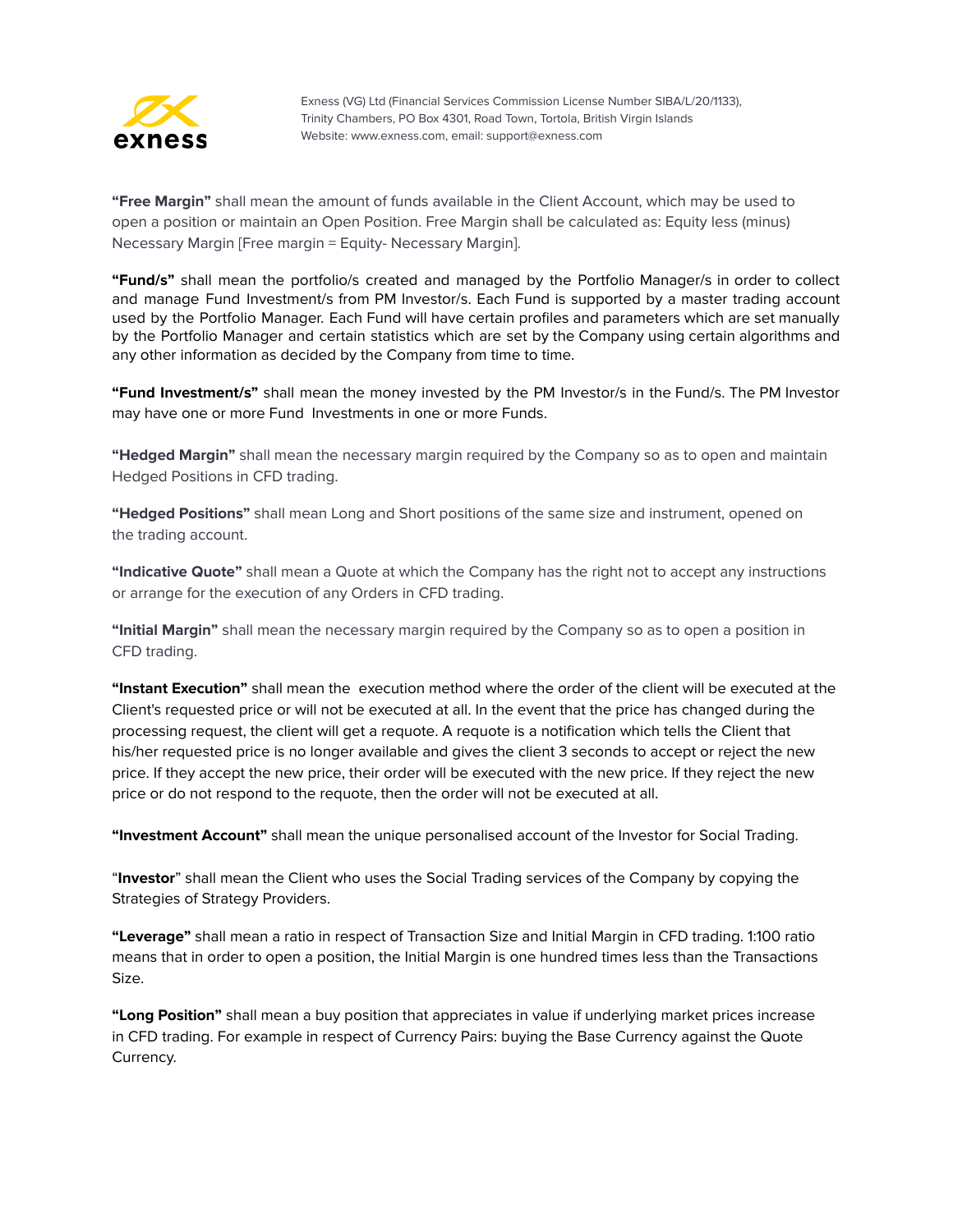

**"Lot"** shall mean a unit measuring the Transaction amount specified for each Underlying Asset of a CFD.

**"Lot Size"** shall mean the number Underlying Assets in one Lot in a CFD.

**"Margin"** shall mean the necessary guarantee funds so as to open or maintain Open Positions in a CFD Transaction.

**"Margin Call"** shall mean the situation when the Company informs the Client that the Client does not have enough Margin to place Orders or maintain Open Positions.

**"Маrgin Level"** shall mean the percentage of Equity to Necessary Margin ratio in CFD trading. It is calculated as: Margin Level = (Equity / Necessary Margin) x 100%.

**"Market Execution"** shall mean any Order from the Client that will be executed at the current price in the market at the moment of Order processing.

**"Market Order"** shall mean an Order made by the Client for an immediate purchase or sale of a security at the price of the market. This can be described as on Order/instruction by the Client to the Company to fill an order immediately at the present price of that asset in the market.

"**Maximum deviation"** is a parameter set by the Client on the client's terminal that determines the maximum deviation (in pips) between the execution price and the requested price when opening and closing a position.

**"Necessary Margin"** shall mean the necessary margin required by the Company so as to maintain Open Positions in CFD trading.

**"Open Position"** shall mean any position which has not been closed, a Long Position or a Short Position which is not a Completed Transaction.

**"Order"** shall mean an instruction from the Client to trade in Financial Instruments.

**"Parties"** shall mean the parties to this Agreement – the Company and the Client.

**"Pending Order"** shall mean an Order made by the Client for the selling or buying of a CFD in the future at set conditions. This means a Client's Order to open a position when the price of an asset reaches a certain level.

**"Personal Area"** shall mean the Client's personal page on the Company's Website.

**"PM Investor/s"** shall mean the Client who uses the Portfolio Management platform of the Company by investing in the Fund/s with Fund Investments.

**"Politically Exposed Persons"** shall mean: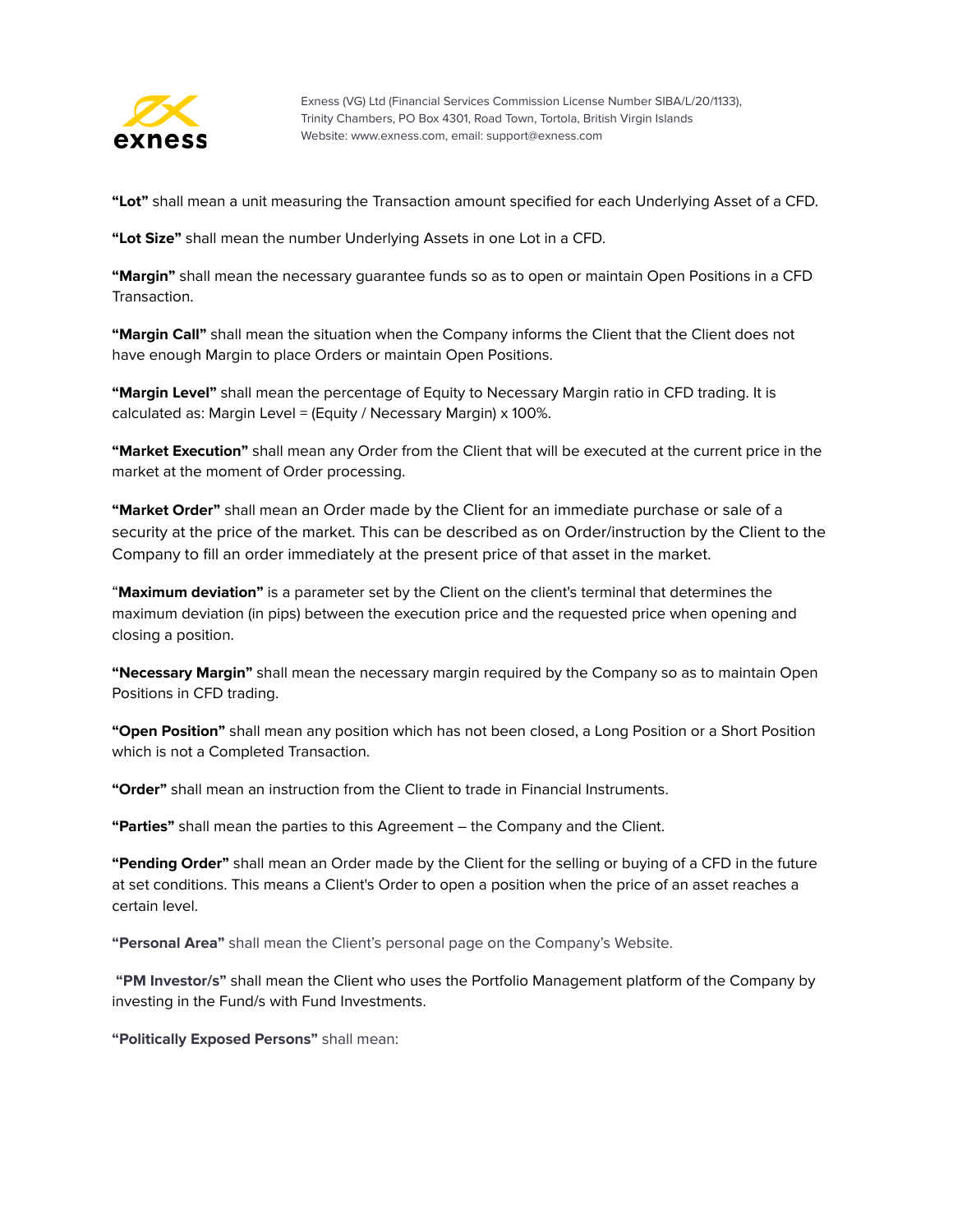

A. an individual who is or has been entrusted with prominent public functions and members of his immediate family, or persons who are known to be close associates of such individuals. For the purposes of this definition, PEPs may be:

(i) domestic or foreign and generally comprise persons who are Heads of State/government, cabinet ministers/secretaries of state, judges (including magistrates where they exercise enormous jurisdiction), senior political party functionaries and lower political party functionaries with an influencing connection in high ranking government circles, military leaders and heads of police and national security services, senior public officials and heads of public utilities/corporations, members of ruling royal families, senior representatives of religious organizations where their functions are connected with political, judicial, security or administrative responsibilities; family members of PEPs which cover persons in consanguine and affinity relations with PEPs;

(ii) close associates of PEPs which comprise personal advisers/consultants to, close business colleagues and friends likely to benefit from association with, PEPs, as well as PEP supported charities and other non-profit making organizations.

**"Portfolio Management"** or **"PM"** shall mean the platform provided by the Company via its Website and/or any relevant mobile application/s giving the Client the ability either to become a Portfolio Manager and/ or a PM Investor.

**"Portfolio Manager/s"** shall mean the Client who is using the Portfolio Management platform provided by the Company by creating and managing Fund/s and inviting PM Investor/s to invest in his/her Fund/s and meet all the onboarding requirements of the Company. The Portfolio Manager/s earn Performance Fee for their services from PM Investor/s.

**"Portfolio Manager's Account"** shall mean the trading account created for the purposes of receiving the Performance Fee.

**"Price Gap"** shall mean any difference between two prices which is bigger than one minimal price (one point) change.

**"Quote"** shall mean the information of the current price for a specific Underlying Asset, in the form of the Bid and Ask prices.

**"Quote Currency"** shall mean the second currency in the Currency Pair which can be bought or sold by the Client for the Base Currency.

**"Quotes Base"** shall mean Quotes Flow information stored on the Trading Server in CFD trading.

**"Quotes Flow"** shall mean the stream of Quotes in the Trading Platform for each CFD.

**"Trading Server"** shall mean the software server side of the Trading Platform, in addition to any platform trading facilitates including (but not limited to) web and mobile traders. The Trading Server is used to arrange for the execution of the Client's Orders or instructions or requests, to provide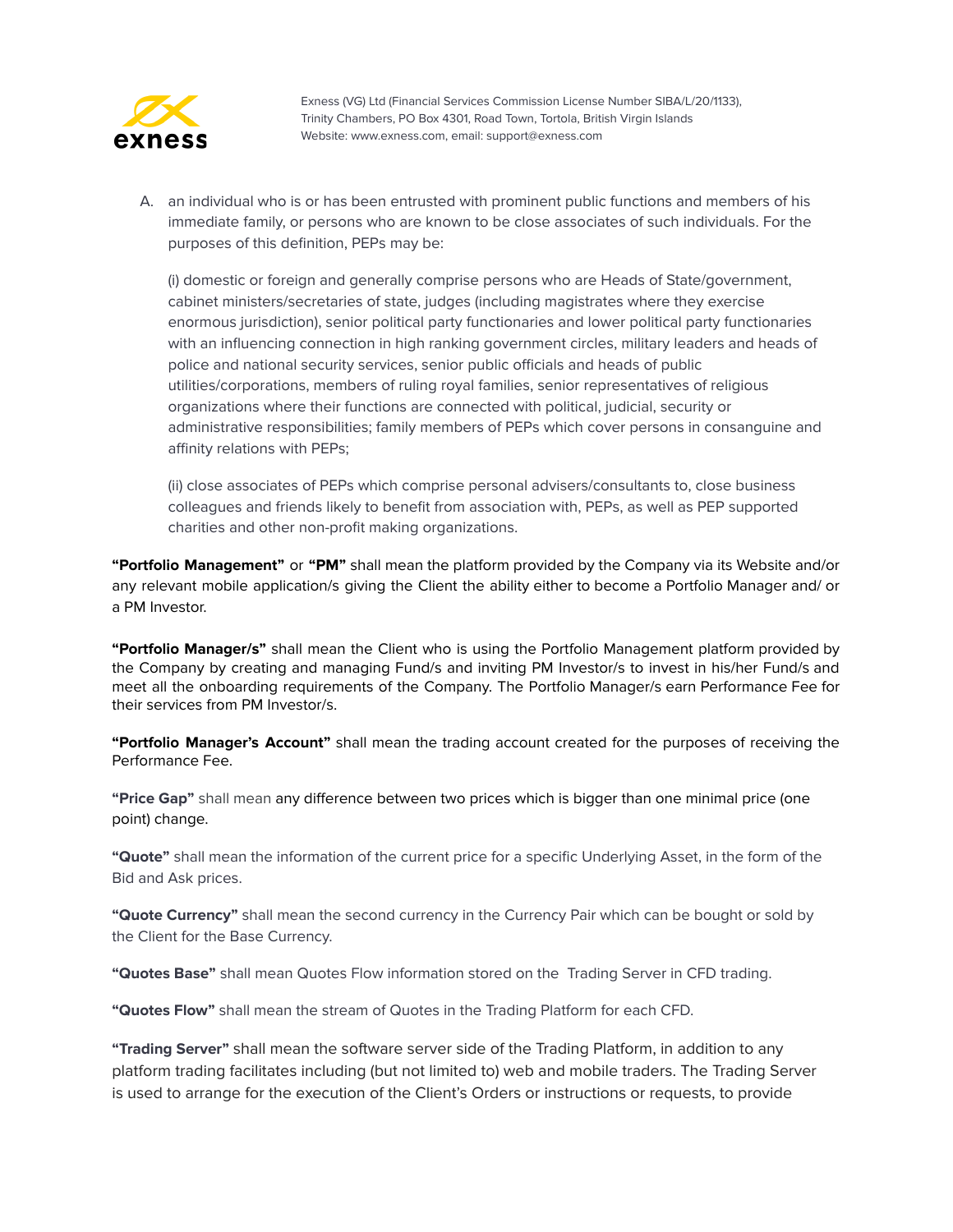

trading information in real-time mode and historical information about trading activity of the Client (the content is defined by the Company), in consideration of the mutual liabilities between the Client and the Company**.**

**"Services"** shall mean the services provided by the Company to the Client as set out in paragraph 4 of PART A hereunder.

**"Short Position"** shall mean a sell position that appreciates in value if Underlying Market prices fall in CFD trading. For example, in respect of Currency Pairs: selling the Base Currency against the Quote Currency. Short Position is the opposite of a Long Position.

**"Slippage"** shall mean the difference between the requested price of a Transaction in a CFD, and the executed price of the said Transaction. Slippage often occurs during periods of higher price volatility (for example due to news events), making an Order at a specific price impossible to execute, when Market Orders and Pending Orders are used, and also when large Orders are executed when there may not be enough interest at the desired price level to maintain the expected price of trade; Slippage usually occurs in Market Execution and may occur in Instant Execution when maximum deviation is set.

**"Social Trading"** shall mean the service provided by the Company via its Website and/or mobile application giving the Client the ability either to become an Investor and start copying strategies of Strategy Providers or become a Strategy Provider and create investment strategy/ies (Strategy/ies) and attract Investors to follow such Strategy/ies.

#### **"Social Trading Period"** shall mean:

- a) the period commencing at the creation of a Strategy and ending at the last Friday of the same calendar month at 23: 59: 59 UTC+0 or
- b) Each subsequent period which succeeds the last Friday of each calendar month at 23:59:59 UTC+0

**"Spread"** shall mean the difference between Ask and Bid.

**"Strategy"** shall mean the account opened by a Strategy Provider to carry out a series of transactions for the purpose of Social Trading and which is available for Investors to copy and invest.

**"Strategy Provider"** shall mean the Client who is using the Social Trading service by creating his/her Strategy in accordance and by complying with the Company's Strategy opening procedures.

**"Swap or Rollover"** shall mean the interest added or deducted for holding a position open overnight in CFD trading.

**"Trading Commission"** shall mean a fee charged for providing the Service.

**"Trading Platform"** shall mean the Company's online trading system which includes the aggregate of its computer devices, software, databases, telecommunication hardware, all programs and technical facilities providing real-time Quotes, making it possible for the Client to obtain information of markets in real time,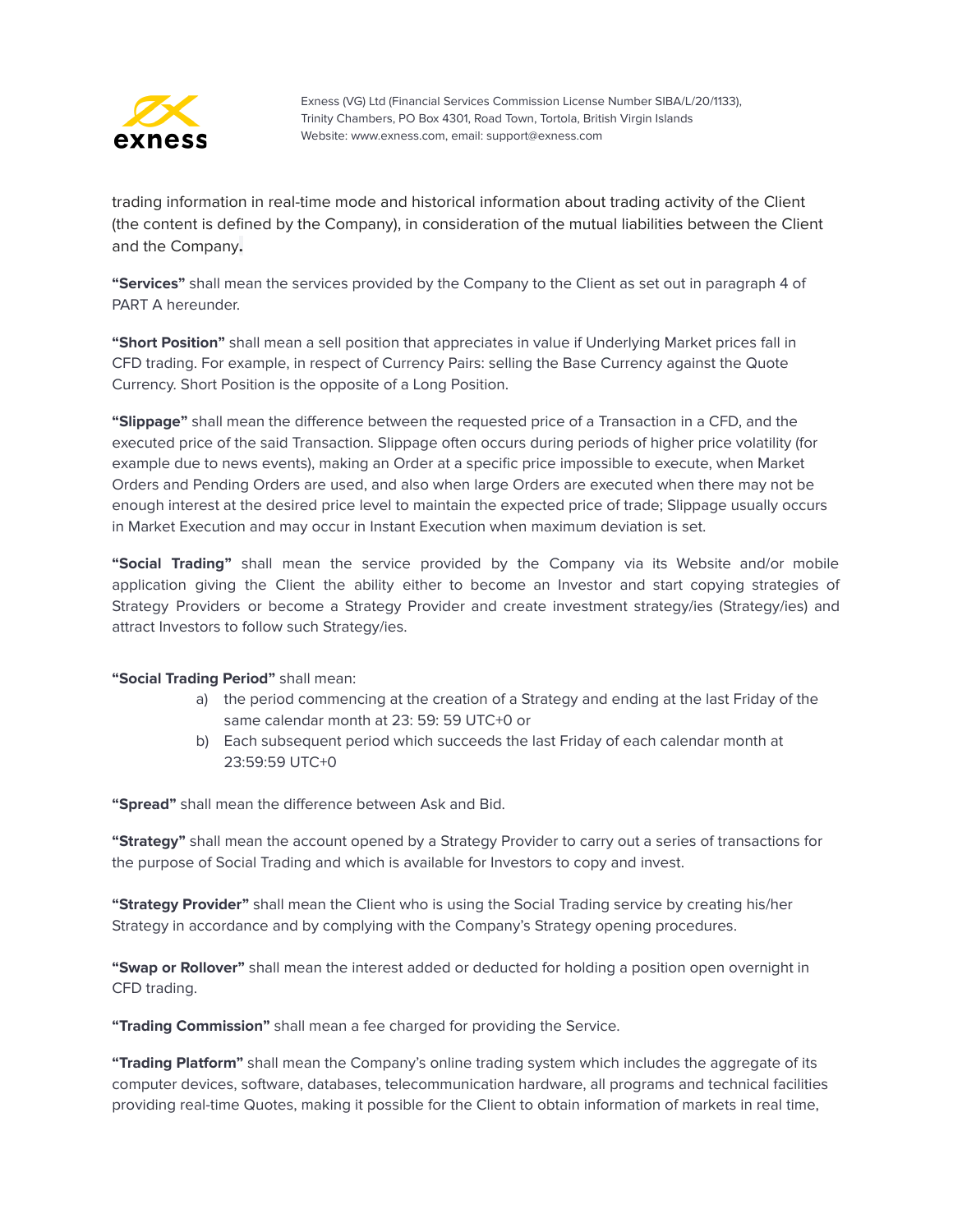

make technical analysis on the markets, enter into Transactions, place and delete Orders, receive notices from the Company and keep record of Transactions and calculating all mutual obligations between the Client and the Company. The Trading Platform consists of the Trading Server and the Client Terminal.

**"Trailing Stop"** shall mean a tool in MetaQuotes Terminals MT4 or MT5. Trailing Stop is always attached to an Open Position and could be set and works in Client Terminal. Only one Trailing Stop can be set for each Open Position. After the Trailing Stop has been set, at incoming of new Quotes, the Client Terminal checks whether the Open Position is profitable. As soon as profit in pips becomes equal to or higher than the specified level, command to place the Stop Loss Order will be given automatically. The Order level is set at the specified distance from the current price. If price changes in the more profitable direction, Trailing Stop will make the Stop Loss level follow the price automatically, but if profitability of the position falls, the order will not be modified anymore. After each automatic Stop Loss order modification, a record will be made in the Client Terminal journal.

**"Transaction"** shall mean any CFD Order that has been executed on behalf of the Client under this Agreement.

**"Transaction Size"** shall mean Lot Size multiplied by the number of Lots in CFD trading.

**"Underlying Asset"** shall mean the underlying asset in a CFD which may be Currency Pairs, Metals, Futures, Commodities, Indices, Stocks, Cryptocurrencies or any other asset according to the Company's discretion from time to time.

**"Underlying Market"** shall mean the relevant market where the Underlying Asset of a CFD is traded.

**"Wallet"** shall mean the personal account of the PM Investor under Portfolio Management.

**"Website"** shall mean the Company's website at https://www.exness.com or such other website as the Company may maintain from time to time.

**"Written Notice"** shall mean any notice or communication given via the Trading Platform internal mail, email, facsimile transmission, post, commercial courier service, air mail and the Company's Website, as well through the Client's Personal Area.

**2.2** In the Agreement, words importing the singular shall import the plural and vice versa, words importing the masculine shall import the feminine and vice versa and words denoting persons include corporations, partnerships, other unincorporated bodies and all other legal entities and vice versa.

**2.3** Paragraph headings in the Agreement are for ease of reference only.

**2.4** Any reference in the Agreement to any act and/or regulation and/or law shall be that act or regulation or law as amended, modified, supplemented, consolidated or re-enacted from time to time, all guidance noted, directives statutory instruments or orders made pursuant to such and any statutory provision of which that statutory provision is a re-enactment or modification.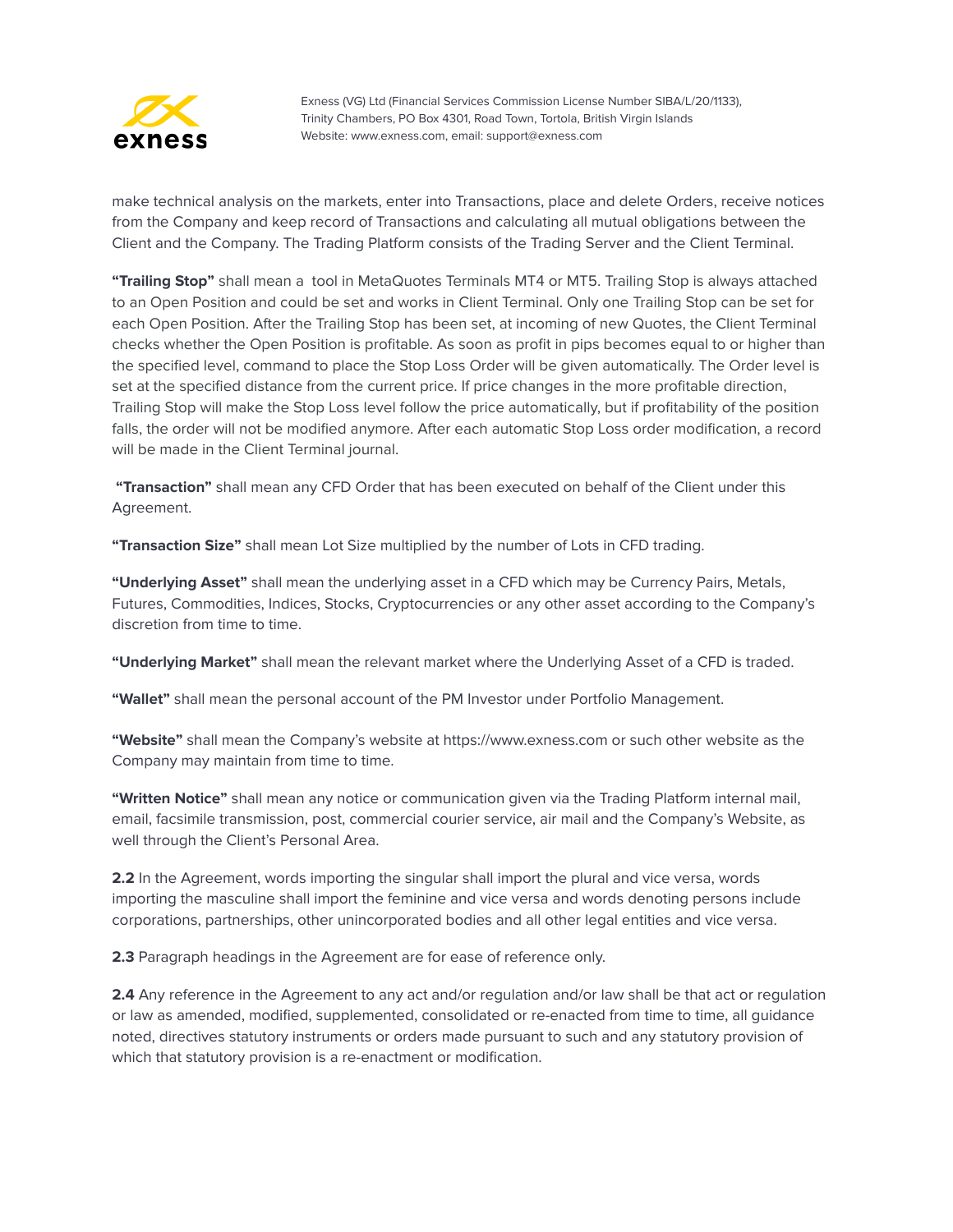

#### <span id="page-11-0"></span>**3. Client Acceptance and Due Diligence**

**3.1** It is understood that the Company may not accept the Client as its client, and hence refuse to open a Client Account for him and/or refuse to accept any money from him and/or refuse to allow the Client to initiate trading activities, until the Client properly and fully fills in and submits the Account Opening Application Form together with all the required identification documentation and all internal Company checks (including without limitation anti-money laundering checks, appropriateness tests and identification procedures) have been fully satisfied. Furthermore the Company retains the right, during the business relationship with the Client, to request at any time any other documentation and/or information from the Client that the Company considers necessary as part of the Company's ongoing monitoring of the Client's activity. It is further understood that the Company reserves the right to impose additional due diligence requirements to accept Clients residing in certain countries. xxx

**3.2** The Client has the option, provided that the Client has accepted the documents found on the Company's website which set out the terms upon which the Company will offer Services, to deposit any amount and in any currency as defined and accepted by the Company from time to time and start trading. The Company reserves the right to define at its absolute discretion and at any time the minimum and maximum amount of deposit(s) as well as the time period in which the Client must fully satisfy the Company's required identification documentation requirements and any other relevant ad-hoc request. In this respect, the Client shall be notified with a Written Notice. In the event that, the Client does not fully satisfy the Company's required identification documentation requirements within the time period set by the Company, the Company reserves the right to return any funds deposited back to their origin and impose restrictions in the operation of the Client Accounts including but not limited to restrictions to additional deposits and/or immediately terminate the business relationship with the Client and close the Client Account and/or to proceed to any other action deemed necessary.

## <span id="page-11-1"></span>**4. Services**

**4.1** Subject to the Client's obligations under the Agreement being fulfilled, the Company may at its discretion offer the following Services to the Client:

- A. Receive and transmit Orders of the Client in CFDs.
- B. Execute Client Orders in CFDs.
- C. Provide safekeeping and administration of financial instruments for the account of Client (as and if applicable), including custodianship and related services such as cash/collateral management.
- D. Provide foreign currency services provided they are associated with the provision of the reception and transmission service of paragraph 4.1. (A) and (B) of PART A of this document.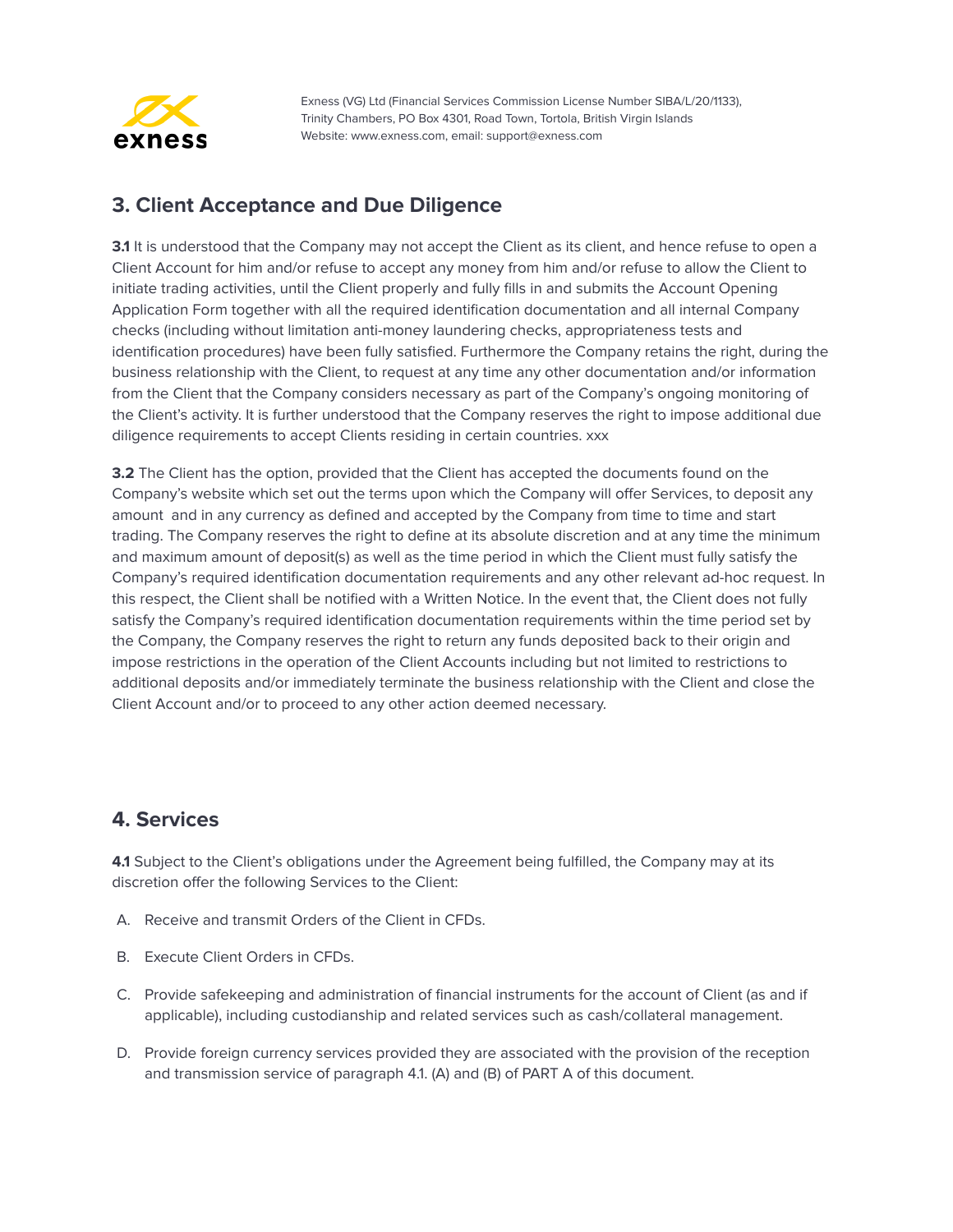

#### <span id="page-12-0"></span>**5. Advice and Provision of Information**

**5.1** The Company will not advise the Client about the merits of a particular Transaction or give him any form of investment advice and the Client acknowledges that the Services do not include the provision of investment advice in CFDs or the Underlying Markets. The Client alone will enter into Transactions and take relevant decisions based on his own judgement. In asking the Company to enter into any Transaction, the Client represents that he has been solely responsible for making his own independent appraisal and investigation into the risks of the Transaction. He represents that he has sufficient knowledge, market sophistication, professional advice and experience to make his own evaluation of the merits and risks of any Transaction. The Company gives no warranty as to the suitability of the products traded under this Agreement and assumes no fiduciary duty in its relations with the Client.

**5.2** The Company will not be under any duty to provide the Client with any legal, tax or other advice relating to any Transaction. The Client should seek independent expert advice if he is in any doubt as to whether he may incur any tax liabilities. The Client is hereby warned that tax laws are subject to change from time to time.

**5.3** The Company may, from time to time and at its discretion, provide the Client (or in newsletters which it may post on its Website or provide to subscribers via its Website or the Trading Platform or otherwise) with information, training/educational material,news, market commentary or other information but not as a Service. Where it does so:

- A. The Company will not be responsible for such information;
- B. The Company gives no representation, warranty or guarantee as to the accuracy, correctness or completeness of such information or as to the tax or legal consequences of any related Order and/or Transaction;
- C. This information is provided solely for informational purposes, in order to enable the Client to make his own investment decisions and does not amount to investment advice or unsolicited financial promotions to the Client;
- D. If the document contains a restriction on the person or category of persons for whom that document is intended or to whom it is distributed, the Client agrees that he will not pass it on to any such person or category of persons;
- E. The Client accepts that prior to despatch, the Company may have acted upon it itself to make use of the information on which it is based. The Company does not make representations as to the time of receipt by the Client and cannot guarantee that he will receive such information at the same time as other clients.

**5.4** It is understood that training/educational material, market commentary, news, or other information provided or made available by the Company are subject to change and may be withdrawn at any time without notice.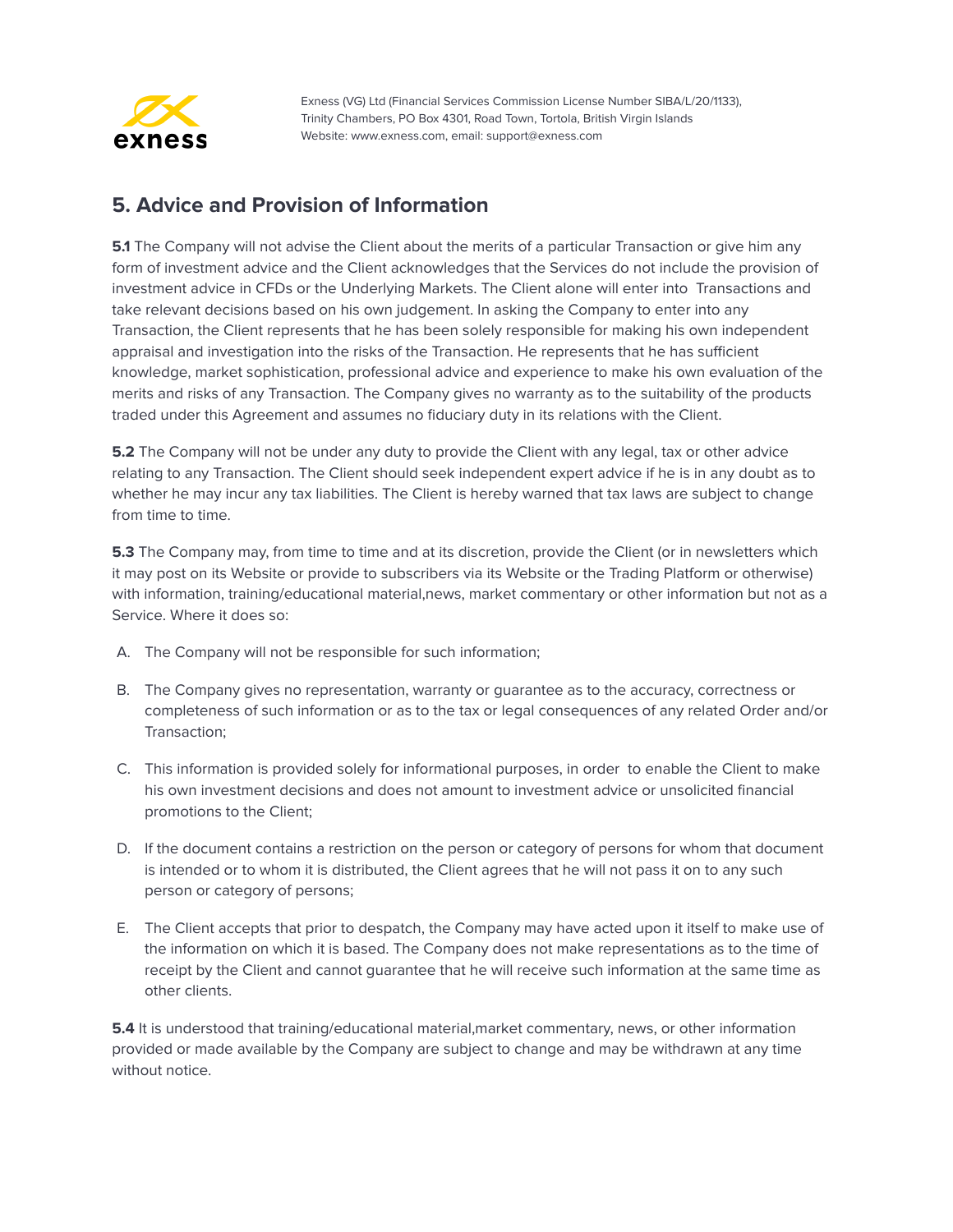

#### <span id="page-13-0"></span>**6. Costs and Taxes**

**6.1** The provision of Services and the performing of both trading and non-trading operations under the Agreement is subject to the payment of charges to the Company (the "Costs"). Costs to the Company are set out in the Company's Website and/or on the Client's Personal Area and/or are communicated to the Client through other means. Costs related to trading operations under the Agreement, may be charged at the opening and/or during the lifetime and/or upon the closing of such trading operations.

**6.2** When placing Orders in CFDs, the related Costs may appear relative to the value of the CFD, therefore the Client has the responsibility to understand how Costs are calculated in this case.

**6.3** The Company may vary its Costs from time to time. The Company will send a Written Notice to the Client informing of any changes before they come into effect and the latter shall be free to dissolve the contract immediately. In the event that such change is based on a change in interest rates or tax treatment or where there is a valid reason, the Company shall have the right to amend it without prior notice to the Client provided that the Company shall inform the Client at the earliest opportunity and that the latter is free to dissolve the contract immediately.

**6.4** When providing a Service to a Client, the Company may pay or receive fees, commissions or other monetary or non-monetary benefits to, or from third parties as far as permissible under Applicable Regulations. The Company will provide information on such benefits to the Client if required under Applicable Regulations.

**6.5** The Company will not act as tax agent for the Client. The Client shall be solely responsible for all filings, tax returns and reports on any Transactions which should be made to any relevant authority, whether governmental or otherwise, and for payment of all taxes (including but not limited to any transfer or value added taxes), arising out of or in connection with any Transaction.

**6.6** The Client undertakes to pay all stamp expenses relating to this Agreement and any documentation which may be required for the carrying out of the transactions under this Agreement.

**6.7** The Company may charge the Client for carrying out operations to pay in/withdraw funds. The amount of charge for paying in/ withdrawal of funds depends on factors such as the transaction sum, the type of transaction, the transaction currency, the system of payment etc.

**6.8** The Trading Commission and/or the Spreads and/or any other applicable Costs for performing trading operations in Market Maker Accounts are shown on the Company's official website in the Contract Specifications section and/or on the Client Terminal and/or on the Trading Platform.

#### <span id="page-13-1"></span>**7. Communications and Written Notices**

**7.1** Unless the contrary is specifically provided in this Agreement, any notice, instruction, request or other communication to be given to the Company by the Client under the Agreement shall be in writing and shall be sent to the Company's address below (or to any other address which the Company may from time to time specify to the Client for this purpose) by email, facsimile, post if posted in British Virgin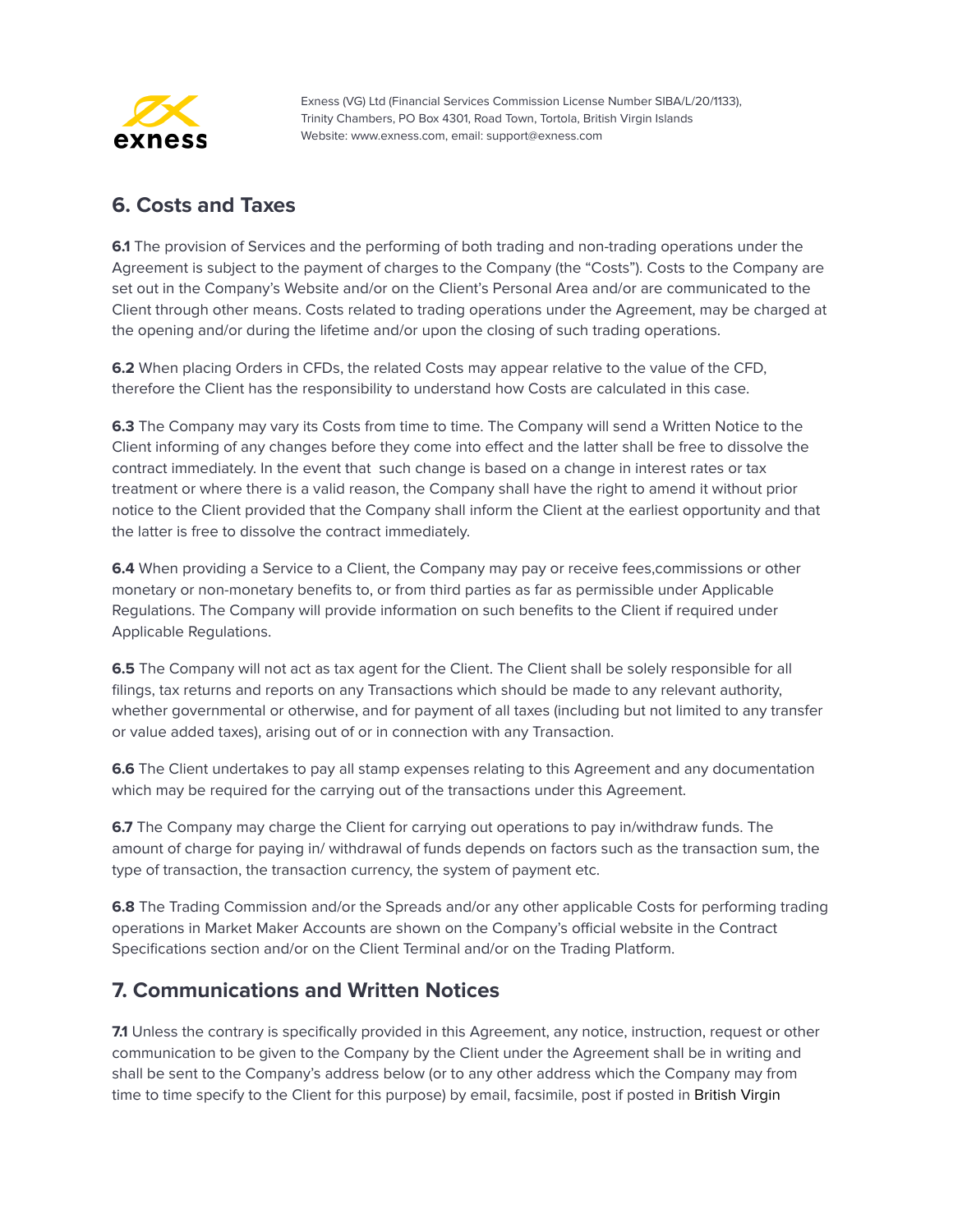

Islands, or airmail if posted outside British Virgin Islands, or commercial courier service and shall be deemed delivered only when actually received by the Company at:

## Exness (VG) Ltd

**Postal Address**: Trinity Chambers, PO Box 4301, Road Town, Tortola, British Virgin Islands

**Email**: [support@exness.com](mailto:support@exness.com)

**7.2** In order to communicate with the Client, the Company may use any of the following methods, as determined in its sole discretion::

- A. Trading Platform internal mail and/or Client Terminal;
- B. Email;
- C. Facsimile transmission;
- D. Telephone;
- E. Post;
- F. Commercial courier service;
- G. Air mail;
- H. The Company's Website;
- I. Personal Area;
- J. Video calls

**7.3** Any communications sent to the Client (documents, notices, confirmations, statements etc.) are deemed received:

- A. If sent by Trading Platform internal mail and/or through Client Terminal, immediately after sending it;
- B. If sent by email, within one hour after emailing it;
- C. If sent by facsimile transmission, upon receipt by the sender of a transmission report from its facsimile machine confirming receipt of the message by recipient's facsimile machine during the business hours at its destination.
- D. If sent by telephone, once the telephone conversation has been finished;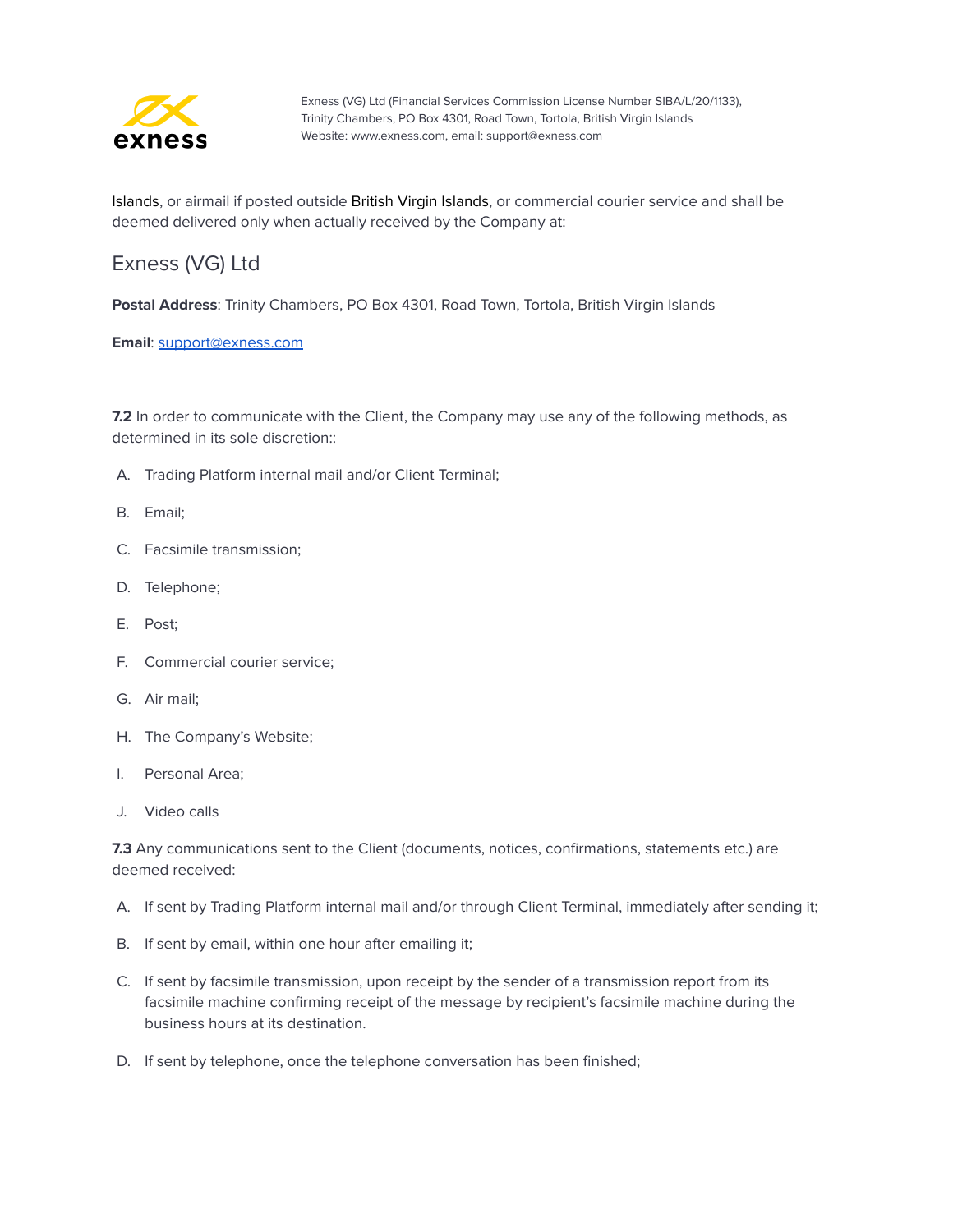

- E. If sent by post, seven (7) calendar days after posting it;
- F. If sent via commercial courier service, at the date of signing of the document on receipt of such notice;
- G. If sent by air mail, five (5) Business Days after the date of their dispatch;
- H. If posted on the Company Webpage, within one hour after it has been posted;
- I. If posted on the Personal Area, immediately once posted.

**7.4** In order to communicate with the Client, the Company will use the contact details provided by the Client whilst opening the Client Account or as updated later on. Hence, the Client has an obligation to notify the Company immediately of any change in the Client's contact details.

**7.5** Faxed documents received by the Company may be electronically scanned and reproduction of the scanned version shall constitute conclusive evidence of such faxed instructions.

**7.6** Telephone conversations and video verification calls between the Client and the Company may be recorded and recordings will be the sole property of the Company. The Client accepts such recordings as conclusive evidence of the Orders/instructions/requests or conversations or calls so recorded.

**7.7** The Client accepts that the Company may, for the purpose of administering the terms of the Agreement, from time to time, make direct contact with the Client using any of the methods mentioned in paragraph 7.2 of PART A of this document.

#### <span id="page-15-0"></span>**8. Confidentiality, Personal Data, Records**

**8.1** The Company may collect client information directly from the Client (in his completed Account Opening Application Form or otherwise) or from other persons including but not limited to credit reference agencies, fraud prevention agencies, third authentication service providers, other financial institutions and any other providers of registers.

**8.2** Client information which the Company holds is to be treated by the Company as confidential and will not be used for any purpose, other than in connection with the provision, administration and improvement of the Services, for research and statistical purposes and for marketing purposes and as provided for under paragraph 8.3. under PART A of this document. Certain data (including personal data) might be used by the Company to diagnose or fix technology problems, security issues and vulnerabilities and disclosed to a third party. Information already in the public domain, or already possessed by the Company without a duty of confidentiality will not be regarded as confidential.

**8.3** The Client agrees that, the Company has the right to disclose Client information (including recordings and documents of a confidential nature, card details, personal details) in the following circumstances as and to the extent required: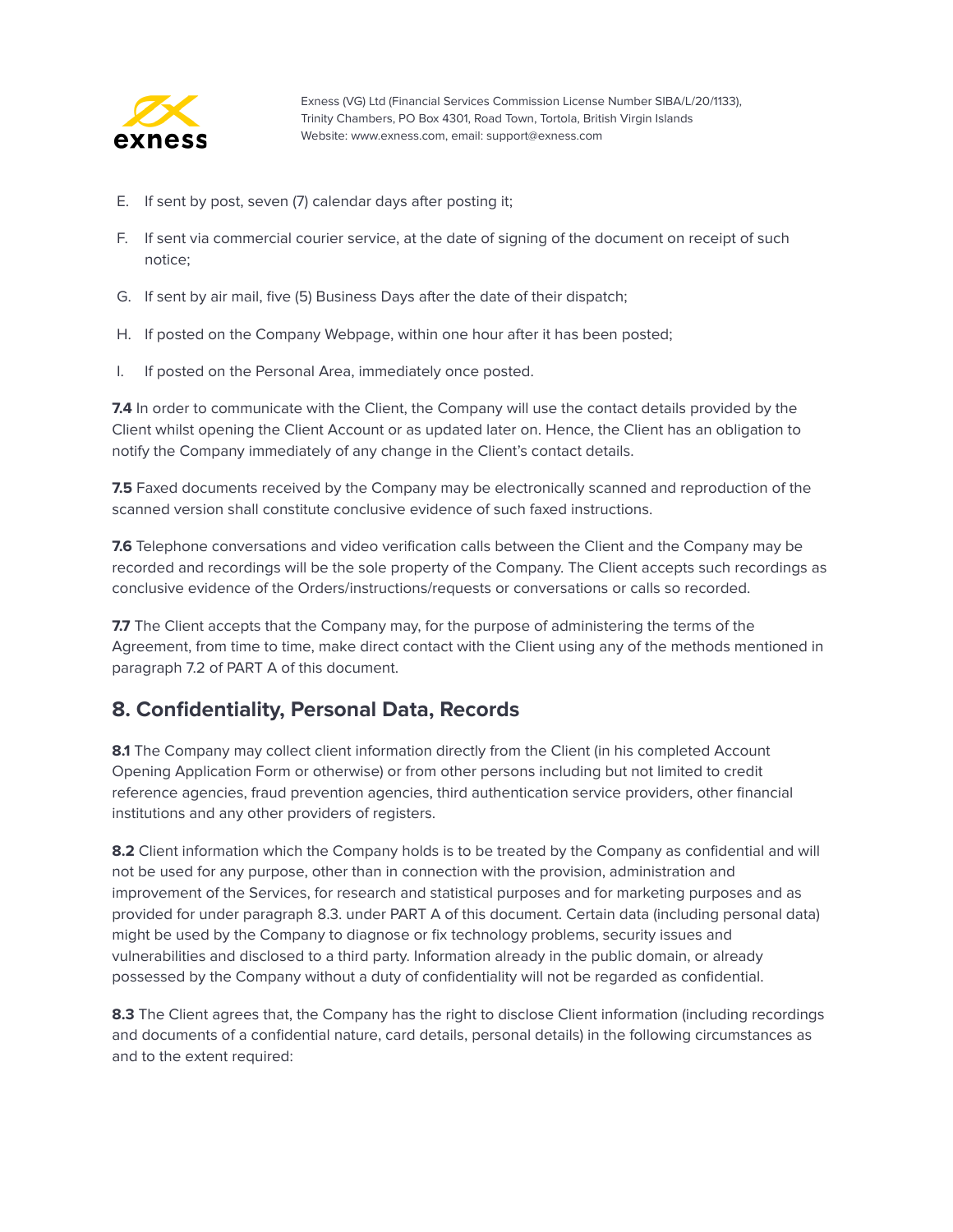

- A. Where required by law or a competent court;
- B. Where requested by a bank, payment service provider, regulatory/supervisory or other authority having control or jurisdiction over the Company or the Client or their associates or in whose territory the Company has Clients;
- C. To relevant authorities to investigate suspicion of, or prevent fraud, money laundering or other illegal activity;
- D. To execution venues or any third party as necessary to carry out Client instructions or Orders and for purposes ancillary to the provision of the Services;
- E. To credit reference and fraud prevention agencies, third authentication service providers and other financial institutions/brokers for credit checking, fraud prevention, anti-money laundering purposes, identification or due diligence checks of the Client. To do so, these agencies/parties may check the details the Client supplied against any particulars on any database (public or otherwise) to which they have access. They may also use Client details in the future to assist other companies for verification purposes. A record of the search will be retained by the Company;
- F. To the Company's professional advisors, provided that in each case the relevant professional shall be informed about the confidential nature of such information and commit to the confidentiality herein obligations as well;
- G. Only to the extent required, to other service providers who create, maintain or process databases (whether electronic or not), offer record keeping services, email transmission services, messaging services or similar services which aim to assist the Company collect, storage, process and use Client information or get in touch with the Client or improve the provision of the Services under this Agreement;
- H. Only to the extent required, to other service providers for statistical purposes in order to improve the Company's marketing, in such a case the data will be provided in an aggregate form;
- I. To market research call centers that provide telephone or email surveys with the purpose to improve the services of the Company;
- J. In relation to the Company's vulnerabilities disclosure program;
- K. Where necessary in order for the Company to defend or exercise its legal rights;
- L. At the Client's request or with the Client's consent;
- M. To an Affiliate of the Company;
- N. To successors or assignees or transferees or buyers, with five (5) Business Days prior Written Notice to the Client, for the purposes of paragraph 19.2 under PART A of this document).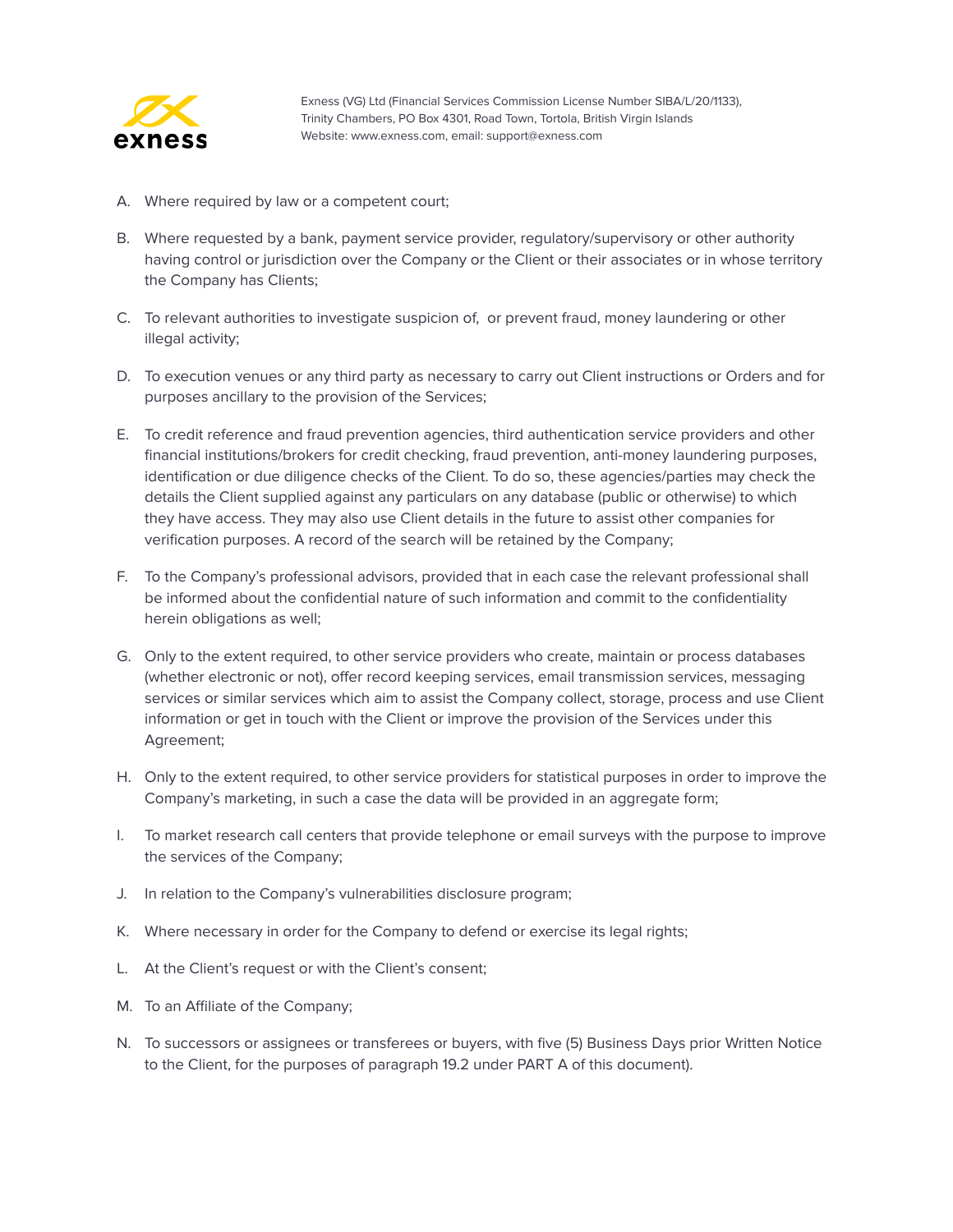

#### <span id="page-17-0"></span>**9. Amendments**

**9.1** The Company may upgrade the Personal Area and/or the Client Account and/or the Trading Platform or enhance the services offered to the Client if it reasonably considers this is to the Client's advantage and there is no increased cost to the Client as a result of the change.

**9.2** Unless provided differently elsewhere in the present document, the Company has the right to amend the terms of the Client Agreement at any time giving to the Client at least five (5) Business Days Written Notice prior to such changes. Any such amendments will become effective on the date specified in the notice. The Client acknowledges that a variation which is made to reflect a change of law or regulation may, if necessary, take effect immediately and without notice.

**9.3** Unless provided differently, the Company may change any document which is part of the Agreement, except the present document, without prior notice to the Client.

#### <span id="page-17-1"></span>**10. Termination**

**10.1** Each Party may terminate this Agreement by giving at least five (5) Business Days Written Notice to the other Party.

**10.2** The Company may terminate this Agreement with immediate effect and without prior notice for any good reason such as in an Event of Default of the Client as defined in paragraph 11.1. of PART A of this document.

**10.3** Termination by any Party will not affect any obligation which has already been incurred by either Party in respect of any Open Position or any legal rights or obligations which may already have arisen under the Agreement or any Transactions and deposit/withdrawal operations made thereunder.

**10.4** Upon termination of this Agreement, all amounts payable by the Client to the Company will become immediately due and payable including (without limitation):

- A. All outstanding Costs and any other amounts payable to the Company;
- B. Any dealing expenses incurred by terminating the Agreement and charges incurred for transferring the Client's investments to another investment firm;
- C. Any losses and expenses realised in closing out any Transactions or settling or concluding outstanding obligations incurred by the Company on the Client's behalf;
- D. Any charges and additional expenses incurred or to be incurred by the Company as a result of the termination of the Agreement;
- E. Any damages which arose during the arrangement or settlement of pending obligations.

**10.5** Once notice of termination of this Agreement is sent or upon termination the following shall apply: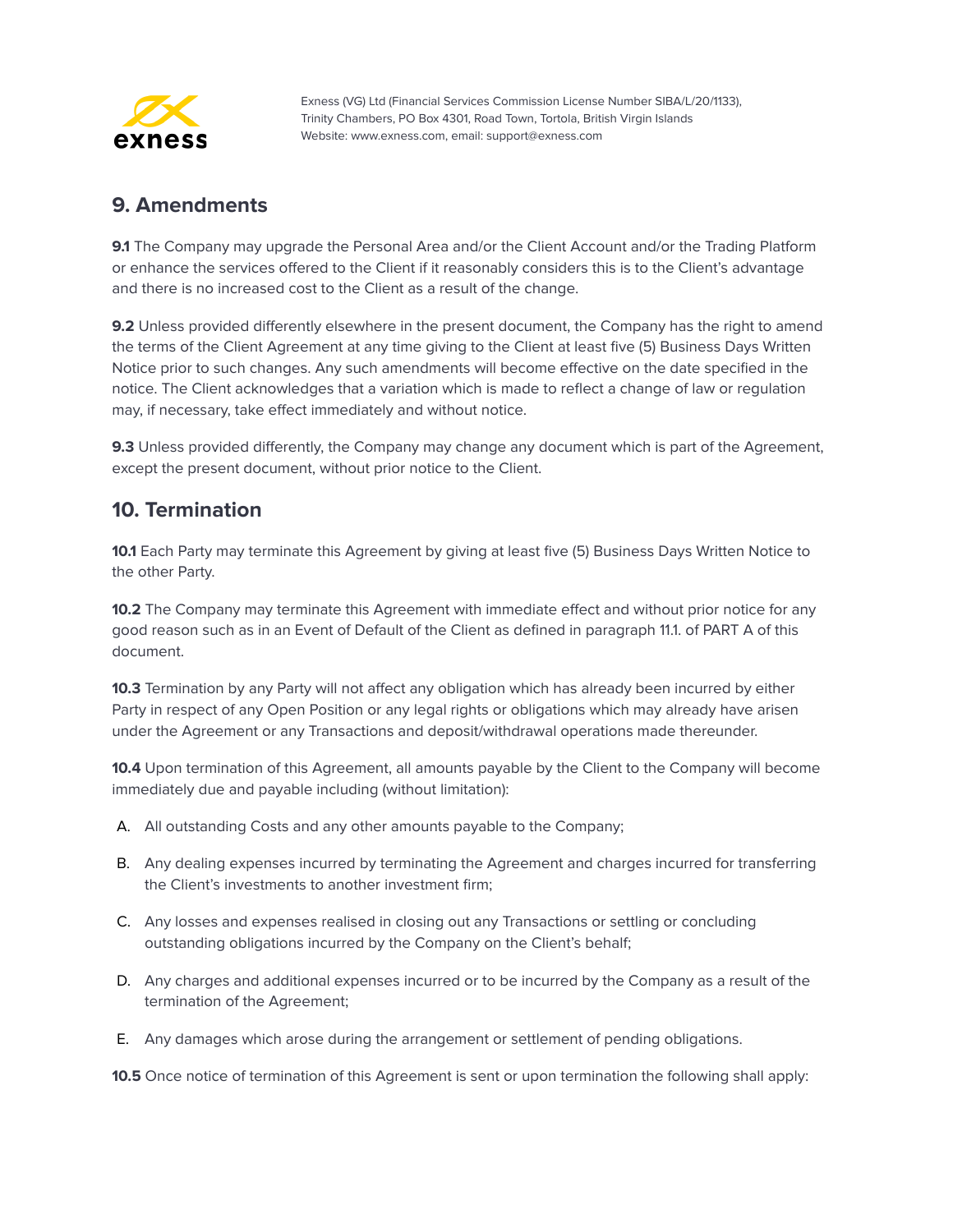

- A. The Client will have an obligation to close all his Open Positions. If he fails to do so, upon termination, the Company will close any Open Positions at current Quotes;
- B. The Company will be entitled to cease to grant the Client access to the Trading Platform or may limit the functionalities the Client is allowed to use on the Trading Platform;
- C. The Company will be entitled to refuse to open new positions for the Client;
- D. The Company will be entitled to refuse to the Client to withdraw money from the Client Account and the Company reserves the right to keep Client's funds as necessary to close positions which have already been opened and/or pay any pending obligations of the Client under the Agreement.

**10.6** Upon Termination any or all the following may apply:

- A. The Company has the right to combine any Client Accounts of the Client, to consolidate the Balances in such Client Accounts and to set off those Balances with obligations of the Client towards the Company;
- B. The Company has the right to close the Client Account(s);
- C. The Company has the right to convert any currency;
- D. The Company has the right to close out the Client's Open Positions at current Quotes;
- E. In absence of illegal activity or suspected illegal activity, fraud or abuse of the Client or instructions from the relevant authorities, if there is Balance in the Client's favour, the Company will (after withholding such amounts that in the Company's absolute discretion considers appropriate in respect of future liabilities of the Client towards the Company) pay such Balance to the Client as soon as reasonably practicable and supply him with a statement showing how that Balance was arrived at and, where appropriate, instruct any nominee or/and any custodian to also pay any applicable amounts. Such funds shall be delivered in accordance to the Client's instructions to the Client. It is understood that the Company will effect payments only to an account in the name of the Client. The Company has the right to refuse, at its discretion, to effect third party payments.

#### <span id="page-18-0"></span>**11. Default**

**11.1** Each of the following constitutes an "Event of Default":

- A. The failure of the Client to provide any Initial Margin and/or Hedged Margin, or other amount due under the Agreement;
- B. The failure of the Client to perform any obligation due to the Company including but not limited to the obligation of the Client to submit any identification documentation and/or any other information required by the Company and/or satisfy any other request for KYC verification determined in the Company's sole discretion;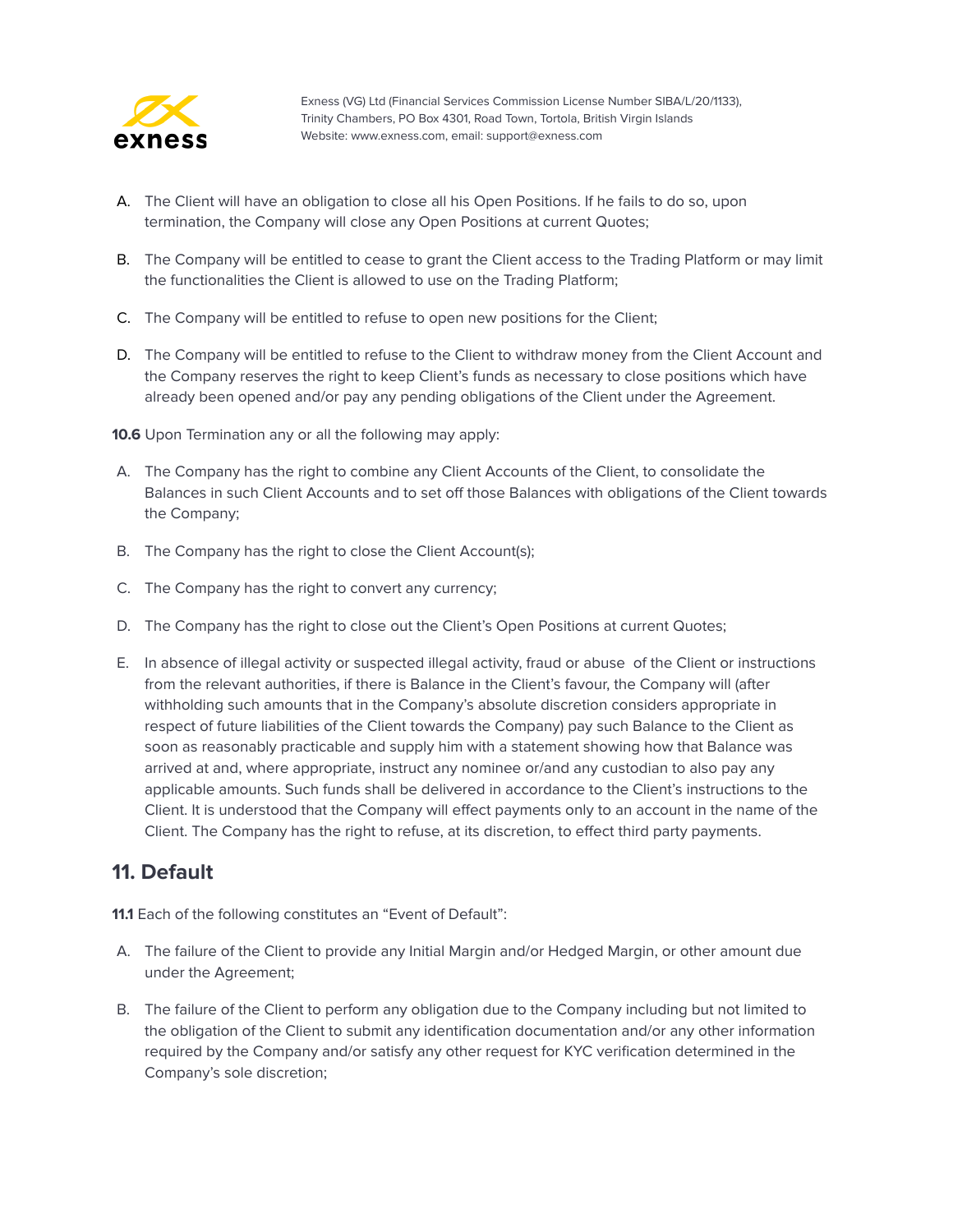

- C. If an application is made in respect of the Client pursuant to the British Virgin Islands' bankruptcy laws or any equivalent act in another jurisdiction (if the Client is an individual), if a partnership, in respect of one or more of the partners, or if a company, a receiver, trustee, administrative receiver or similar officer is appointed, or if the Client makes an arrangement or composition with the Client's creditors or any procedure which is similar or analogous to any of the above is commenced in respect of the Client;
- D. The Client is unable to pay the Client's debts when they fall due;
- E. The Client (if the Client is an individual) dies or is declared absent or becomes of unsound mind;
- F. Where any representation or warranty made by the Client in paragraph 14 of PART A of this document is, or becomes untrue;
- G. Any other circumstance where the Company reasonably believes that it is necessary or desirable to take any action set out in paragraph 11.2 of PART A of this document ;
- H. An action set out in paragraph 11.2 of PART A of this document is required by a competent regulatory authority or body or court;
- I. The Client involves the Company in any type of fraud or illegality or may be at risk of involving the Company in any type of fraud or illegality, such risk determined in good faith by the Company;
- J. In cases of material violation by the Client of the requirements established by legislation of British Virgin Islands or other countries, such materiality determined in good faith by the Company;
- K. If the Company suspects that the Client is engaged into money laundering activities and/or terrorist financing and/or in any other criminal activities or for any other cases where the Client may involve the Company in any type of fraud or illegality and/or in any activity considered suspicious by the Company.

**11.2** If an Event of Default occurs the Company may, at its absolute discretion, at any time and without prior Written Notice, take one or more of the following actions:

- A. Temporarily block the Client Account and/or accounts of another Client which the Company considers to be involved in suspicious activity, until the Company can determine if an Event of Default has occurred. In case of investigation of Events of Default, the Company may request the Client to provide various documents and the Client is under an obligation to provide such;
- B. The Company has the right to combine any Client Accounts of the Client, to consolidate the Balances in such Client Accounts and to set-off those Balances with obligations of the Client towards the Company;
- C. The Company has the right to close the Client Account(s);
- D. The Company has the right to convert any currency;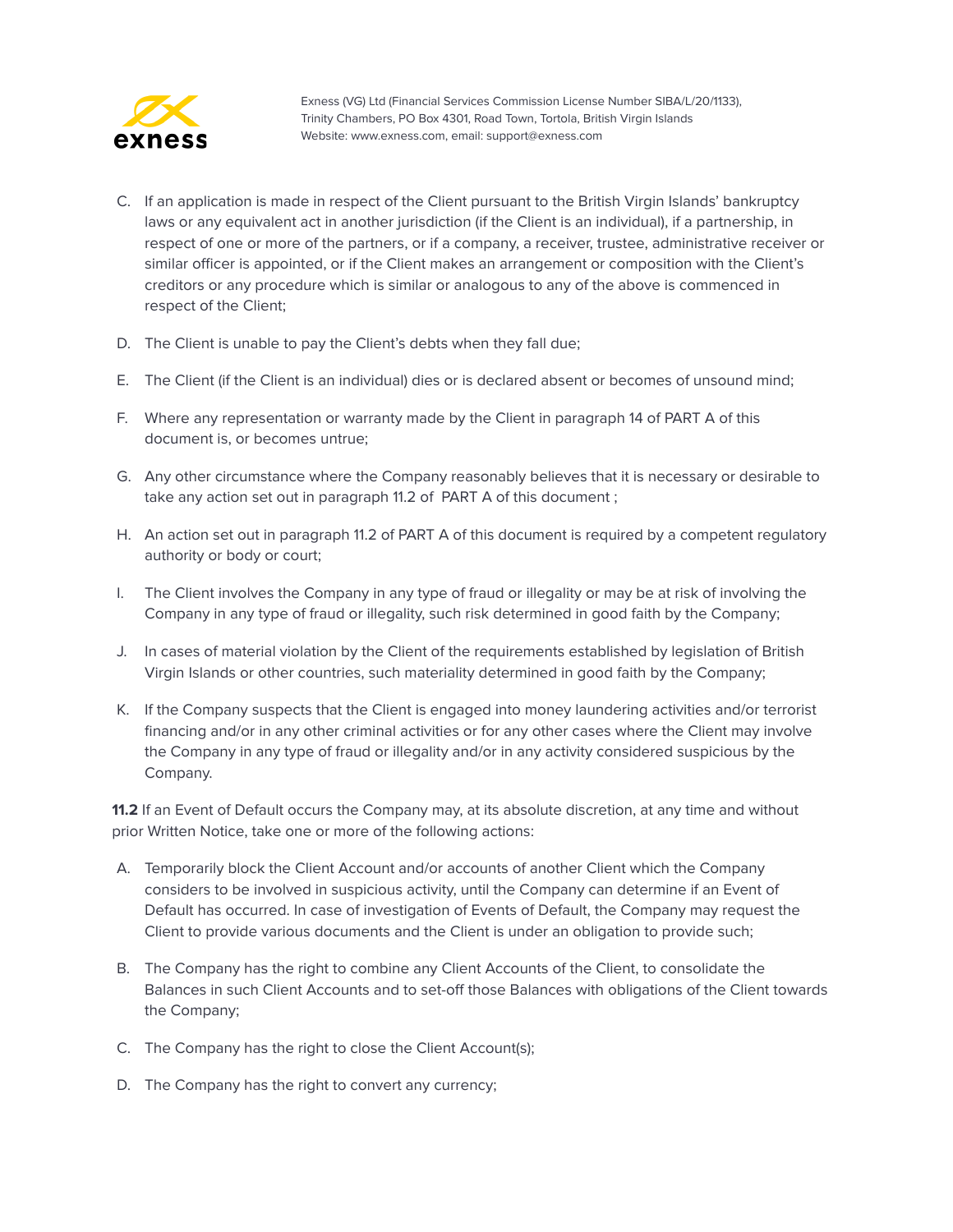

- E. The Company has the right to close out the Client's Open Positions at current Quotes;
- F. Terminate this Agreement without notice to the Client

#### <span id="page-20-0"></span>**12. Force Majeure**

**12.1** A Force Majeure Event includes without limitation each of the following:

- A. Government actions, the outbreak of war or hostilities, the threat of war, acts of terrorism, national emergency, riot, civil disturbance, sabotage, requisition, or any other international calamity, economic or political crisis that, in the Company's opinion, prevents it from maintaining an orderly market in one or more of the Financial Instruments in respect of which it deals on the Trading Platform;
- B. Act of God, earthquake, tsunami, hurricane, typhoon, accident, storm, flood, fire, epidemic or other natural disaster making it impossible for the Company to offer its Services;
- C. Labour disputes and lock-out which affect the operations of the Company;
- D. Suspension of trading on an Underlying Market, or the fixing of minimum or maximum prices for trading on a Market, a regulatory ban on the activities of any party (unless the Company has caused that ban), decisions of state authorities, governing bodies of self-regulating organizations, decisions of governing bodies of organized trading platforms;
- E. A financial services moratorium having been declared by appropriate regulatory authorities or any other acts or regulations of any regulatory, governmental, or supranational body or authority;
- F. Breakdown, failure or malfunction of any electronic, network and communication lines (not due to the bad faith or wilful default of the company) and DdoS-attacks;
- G. Any event, act or circumstances not reasonably within the Company's control and the effect of that event(s) is such that the Company is not in a position to take any reasonable action to cure the default;
- H. The suspension, liquidation or closure of any market or the abandonment or failure of any event to which the Company relates its Quotes, or the imposition of limits or special or unusual terms on the trading in any such market or on any such event.
- I. The occurrence of an excessive movement in the level of any transaction and/or Underlying Asset or Underlying Market or the Company's anticipation (acting reasonably) of the occurrence of such a movement;
- J. The failure of any relevant supplier, financial institution intermediate broker, liquidity provider, agent or principal of the Company, custodian, sub-custodian, dealer, exchange, clearing house or regulatory or self-regulatory organisation, for any reason, to perform its obligations.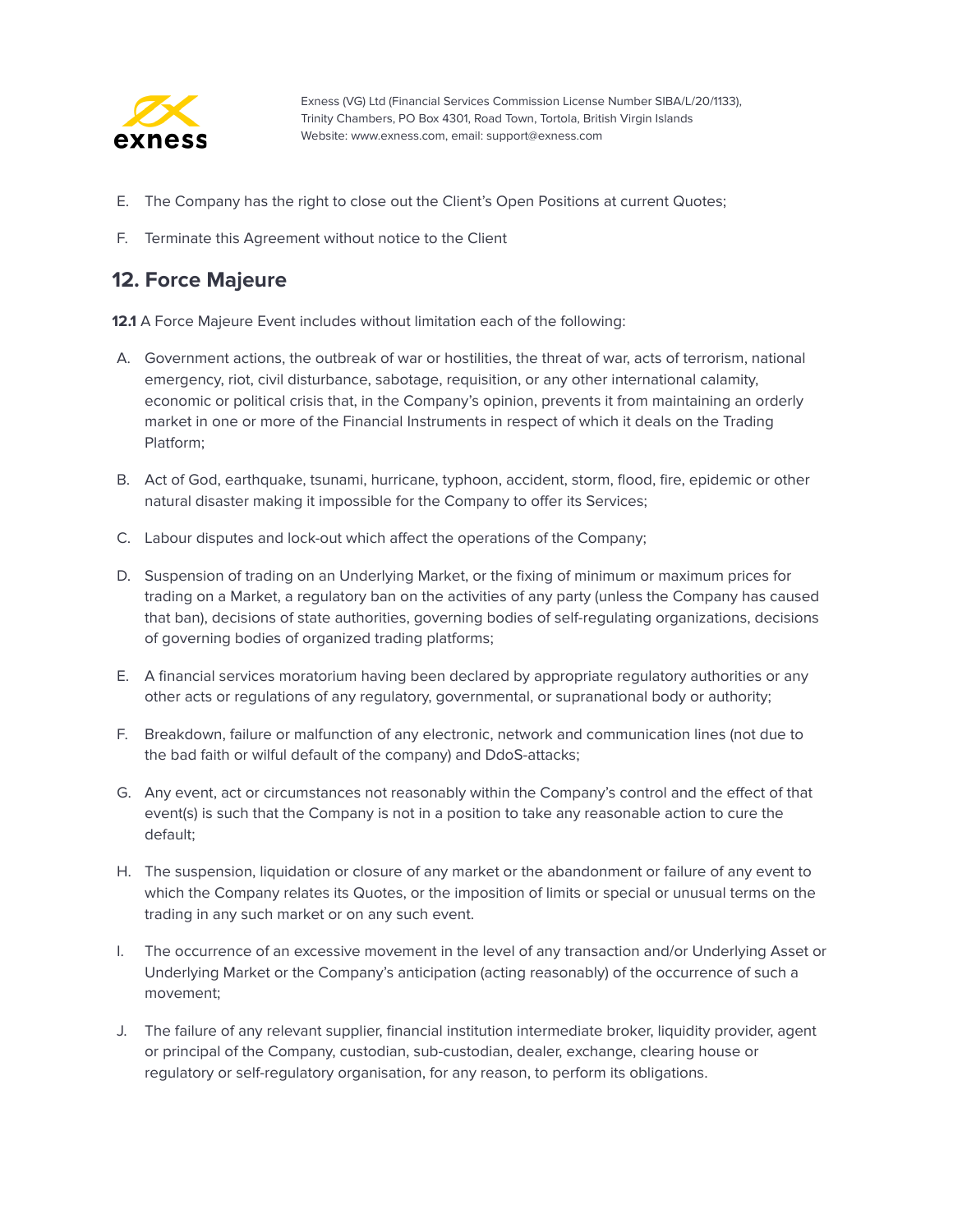

**12.2** If the Company determines in its reasonable opinion that a Force Majeure Event exists (without prejudice to any other rights under the Agreement) the Company may without prior notice and at any time take any, or a combination or all of the following steps:

- A. Increase Margin requirements without notice;
- B. Close out any or all Open Positions at such prices as the Company considers in good faith to be appropriate;
- C. Refuse to accept Orders from Clients;

Suspend or modify the application of any or all terms of the Agreement to the extent that the Force Majeure Event makes it impossible or impractical for the Company to comply with them;

- D. Increase Spreads and/or Trading Commissions;
- E. Decrease Leverage;
- F. Shut down the Trading Platform(s) in case of malfunction for maintenance or to avoid damage;
- G. Inactivate the Client Account;
- H. Cancel any pending positions;
- I. Reject any deposit requests;
- J. Take or omit to take all such other actions as the Company deems to be reasonably appropriate in the circumstances with regard to the position of the Company, the Client and other clients;

**12.3** Except as expressly provided in this Agreement, the Company will not be liable or have any responsibility for any type of loss or damage arising out of any failure, interruption, or delay in performing its obligations under this Agreement where such failure, interruption or delay is due to a Force Majeure event.

#### <span id="page-21-0"></span>**13. Limitations of Liability and Indemnity**

**13.1** In the event the Company provides information, recommendations, news, information relating to transactions, market commentary or research to the Client (or in newsletters which it may post on its Website or provide to subscribers via its Website or otherwise), the Company shall not, in the absence of its fraud or gross negligence, be liable for any losses, costs, expenses or damages suffered by the Client arising from any inaccuracy or mistake in any such information given. Subject to the right of the Company to void or close any Transaction in the specific circumstances set out in the Agreement, any Transaction following such inaccuracy or mistake shall nonetheless remain valid and binding in all respects on both the Company and the Client.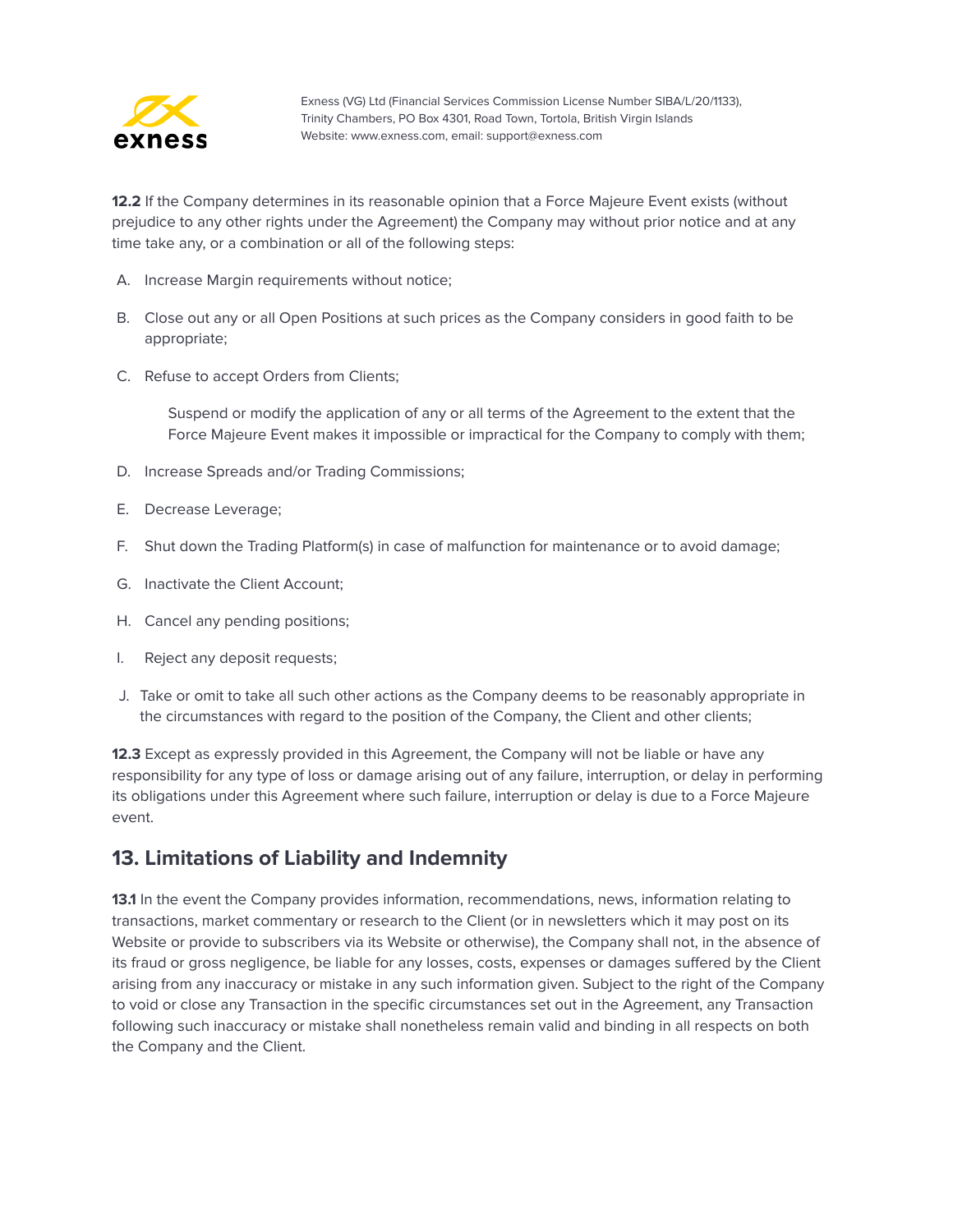

**13.2** The Company will not be held liable for, any loss or damage or expense or loss incurred by the Client in relation to, or directly or indirectly, arising from but not limited to:

- A. Any error or failure in the operation of the Trading Platform;
- B. Errors in the settings of Client Terminal, out-of-sequence Client Terminal update, any delay caused by the Client Terminal, the Client not following the instructions on the Client Terminal;
- C. Any hardware, software, connection bugs from the Client's side;
- D. All Orders placed under the Client's Access Data;
- E. Any failure by the Company to perform any of its obligations under the Agreement as a result of Force Majeure Event;
- F. The acts, omissions or negligence of any third party;
- G. The solvency, acts or omissions of any third party referred to in paragraph 1.6 of PART B of this document;
- H. If a situation referred to in paragraph 1.7 of PART B of this document arises;
- I. Any person obtaining the Client's Access Data that the Company has issued to the Client prior to the Client's reporting to the Company of the misuse of his Access Data;
- J. Unauthorized third persons having access to information, including electronic addresses, electronic communication, personal data and Access Data when the above are transmitted between the Parties or any other party, using the internet or other network communication facilities, post, telephone, or any other electronic means;
- K. Any actions or representations of the Introducer;
- L. Currency risk materialising;
- M. Occurrence of Slippage;
- N. Any of the risks and warnings of the document "Risks Disclosure and Warnings Notice", found on the Company's website, materialises;
- O. Any changes in the rates of tax;
- P. The Client using Trailing Stop and/or Expert Advisor.
- Q. The Client's reliance on Stop Loss Orders;
- R. The actions, Orders, instructions, Transactions entered into by the Client under this Agreement.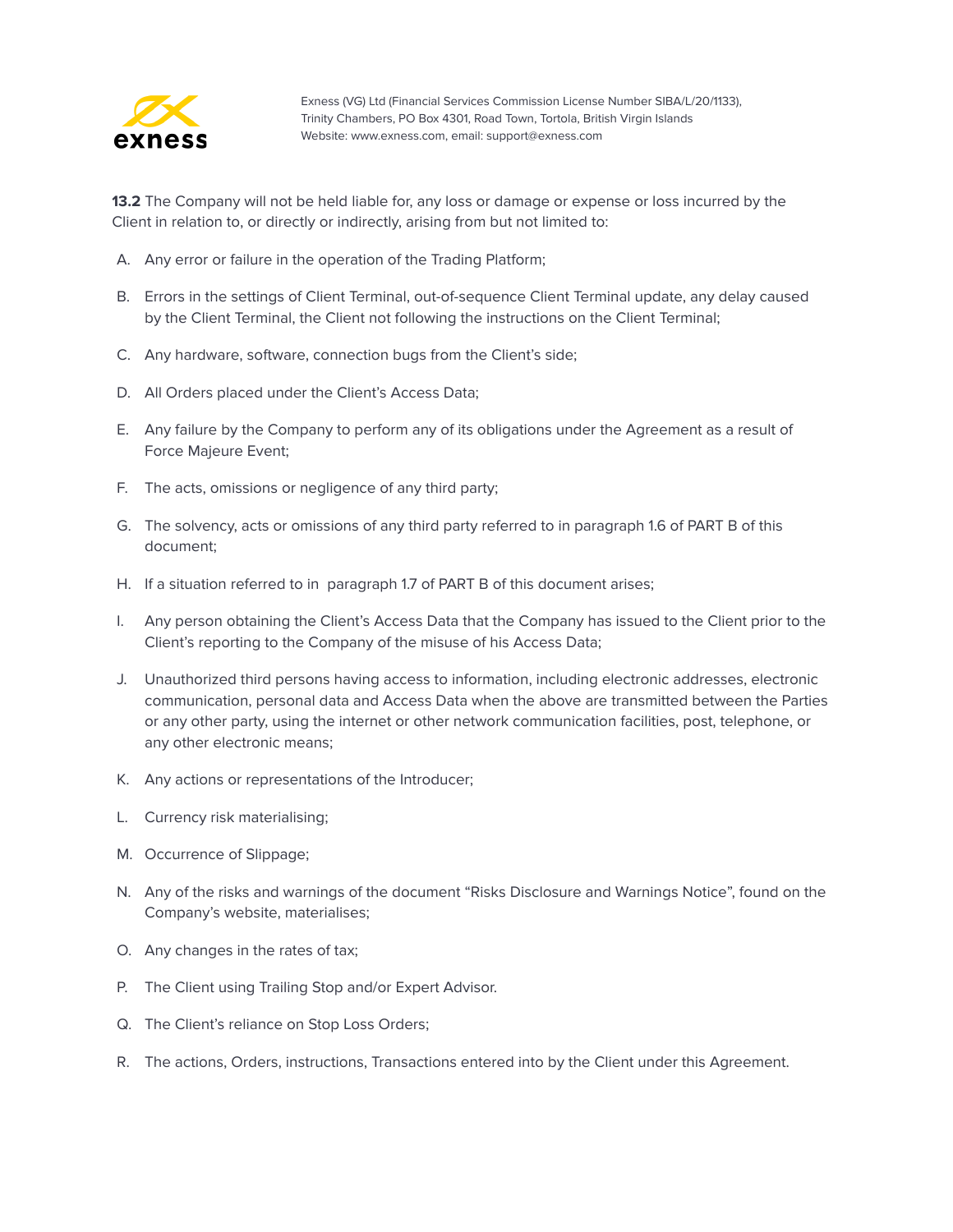

**13.3** If the Company incurs any claims, damage, liability, costs or expenses, which may arise as a result of the execution of the Agreement and/or in relation to the provision of the Services and/or in relation to any Order it is understood that the Company bears no responsibility whatsoever and it is the Client's responsibility to indemnify the Company for such.

**13.4** The Company shall in no circumstances be liable to the Client for any consequential, special or indirect losses, damages, loss of profits, loss of opportunity (including in relation to subsequent market movements), costs or expenses the Client may suffer in relation to the Agreement.

#### <span id="page-23-0"></span>**14. Representations and Warranties**

**14.1** The Client represents and warrants to the Company the following:

- A. The information provided by the Client to the Company in the Account Opening Application Form and at any time thereafter is true, accurate and complete and the documents handed over by the Client are valid and authentic and shall inform the Company of any changes;
- B. The Client has read and fully understood and undertakes to comply with the terms of this document (Client Agreement) and the various documents found on the Company's website, namely "General Business Terms", "Partnership Agreement", "Risk Disclosure and Warnings Notice", "Complaints Procedure for Clients", "Bonus Terms and Conditions" and if applicable the "Partnership Agreement";
- C. The Client is duly authorised to enter into the Agreement, to give Orders, instructions and Requests and to perform its obligations thereunder;
- D. The Client is acting as a principal and not as agent or representative or trustee or custodian on behalf of someone else. The Client may act on behalf of someone else only if the Company specifically consents to this in writing and provided that all the documents required by the Company for this purpose are received;
- E. The Client is the individual who has completed the Account Opening Application Form or, if the Client is a company, the person who has completed Account Opening Application Form on the Client's behalf is duly authorised to do so;
- F. All actions performed under the Agreement will not violate any law or rule applicable to the Client or to the jurisdiction in which the Client is resident, or any agreement by which the Client is bound or by which any of the Client's assets or funds are affected;
- G. The Client has declared in the Account Opening Application Form, if he is a Politically Exposed Person and will notify the Company if at any stage during the course of this Agreement he becomes a Politically Exposed Person;
- H. The Client funds are not in any direct or indirect way the proceeds of any illegal activity or used or intended to be used for terrorist financing;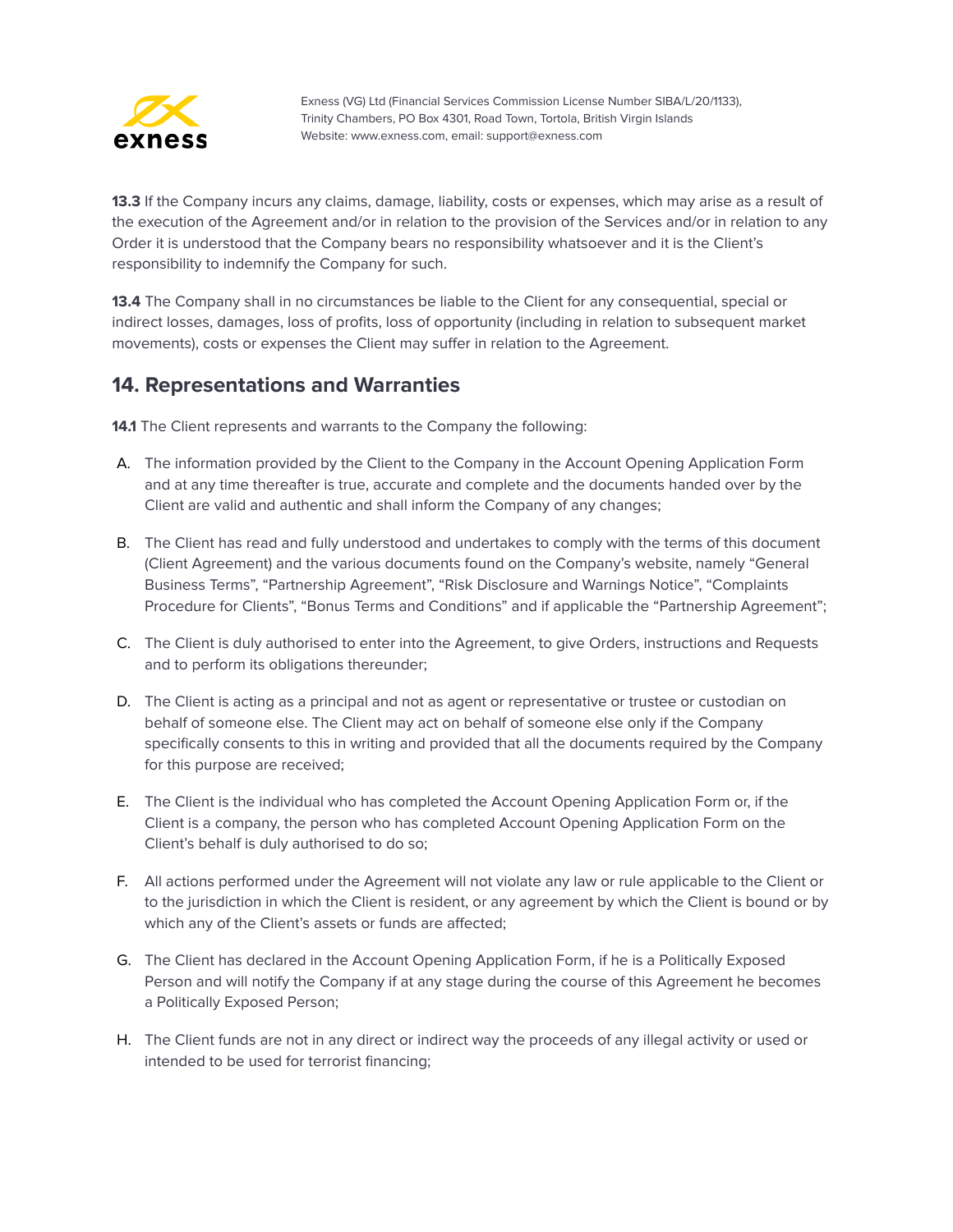

- I. The Client funds are free of any lien, charge, pledge or other encumbrance;
- J. The Client has chosen the particular type of Service and Financial Instrument, taking his total financial circumstances into consideration which he considers reasonable under such circumstances;
- K. There are no restrictions on the markets or financial instruments in which any Transactions will be sent for execution, arising from the Client's nationality or religion;
- L. The Client will take into account any information in the Company's advertising materials only in combination with the complete description of the advertised services or promotion published on the Company's website;
- M. The Client is over 18 years old.

#### <span id="page-24-0"></span>**15. Client Acknowledgements of Risk and Consents**

**15.1** The Client unreservedly acknowledges and accepts the following:

- A. Trading in CFDs is not suitable for all members of the public and the Client runs a great risk of incurring losses and damages as a result of trading in CFDs and accepts and declares that he is willing to undertake this risk. The damages may include loss of all his money and also any additional commissions and other expenses to keep his positions open.
- B. CFDs carry a high degree of risk. The gearing or leverage often obtainable in CFDs means that a small deposit or down payment can lead to large losses as well as gains. It also means that a relatively small movement can lead to a proportionately larger movement in the value of the Client's investment and this can work against him as well as for him.
- C. CFD Transactions have a contingent liability, and the Client should be aware of the implications of this in particular the Margin requirements.
- D. Trading on an electronic Trading Platform carries risks.
- E. The risks and warnings of the document "Risks Disclosure and Warnings Notice", found on the Company's website.
- **15.2** The Client agrees and understands that:
- A. He will not be entitled to delivery of, or be required to deliver, the Underlying Asset of the CFD, nor ownership thereof or any other interest therein.
- B. No interest shall be due on the money that the Company holds in his Client Account.
- C. When trading in CFDs the Client is trading on the outcome of the price of an Underlying Asset and that trading does not occur on a regulated Market but over-the-counter (OTC).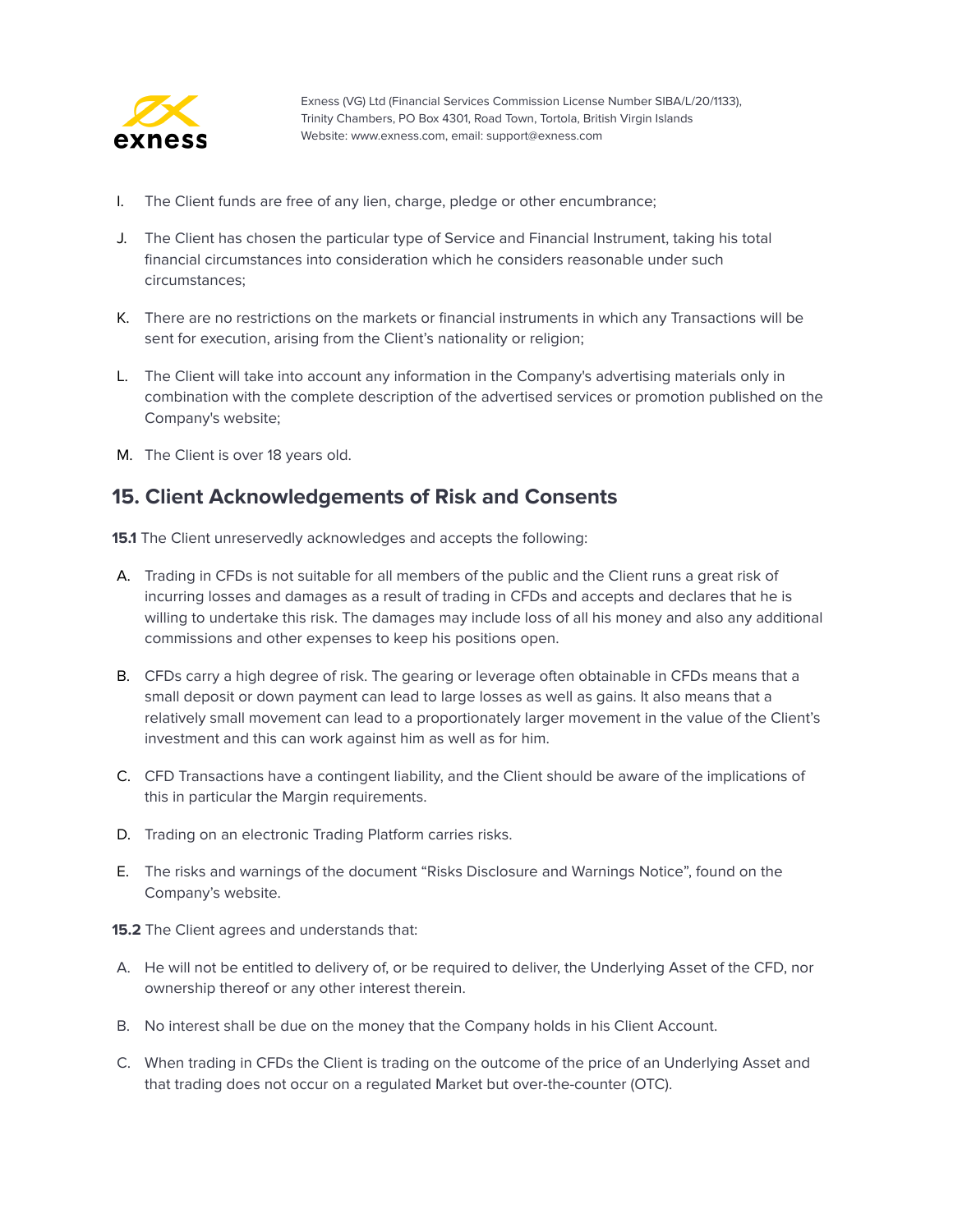

**15.3** The Client consents to the provision of the information of the Agreement by means of a Website.

**15.4** The Client confirms that, he has regular access to the internet and consents to the Company providing him with information, including, without limitation, information about amendments to the terms and conditions, costs, fees, this Agreement, policies and information about the nature and risks of investments by posting such information on the Website.

#### <span id="page-25-0"></span>**16. Applicable and Governing Law and Applicable Regulations**

**16.1** All disputes and controversies arising out of, or in connection with the Agreement shall be finally settled in the courts of British Virgin Islands.

**16.2** This Agreement is governed by the Laws of British Virgin Islands.

**16.3** Notwithstanding any other provision of this Agreement, in providing Services to the Client, the Company shall be entitled to take any action as it considers necessary in its absolute discretion, to ensure compliance with the relevant market rules and/or practices and all other applicable laws.

**16.4** All transactions on behalf of the Client shall be subject to Applicable Regulations. The Company shall be entitled to take, or omit to take any measures which it considers desirable, in view of compliance with the Applicable Regulations in force at the time. Any such measures, as may be taken and the Applicable Regulations in force shall be binding on the Client.

**16.5** The Client may submit complaints to the Company according to the "Complaints Procedure for Clients" found on the Website.

#### <span id="page-25-1"></span>**17. Severability**

**17.1** Should any part of this Agreement be held by any court of competent jurisdiction to be unenforceable or illegal or contravene any rule, regulation or by law of any Underlying Market or regulator, that part will be deemed to have been excluded from this Agreement from the beginning, and this Agreement will be interpreted and enforced as though the provision had never been included and the legality or enforceability of the remaining provisions of the Agreement or the legality, validity or enforceability of this provision in accordance with the law and/or regulation of any other jurisdiction, shall not be affected.

#### <span id="page-25-2"></span>**18. Non-Exercise of Rights**

**18.1** The Company's failure to seek redress for violations, or to insist upon strict performance of any condition or provision of this Agreement, or its failure to exercise any or part of any right or remedy to which the Company is entitled to under this Agreement, shall not constitute an implied waiver thereof.

#### <span id="page-25-3"></span>**19. Assignment**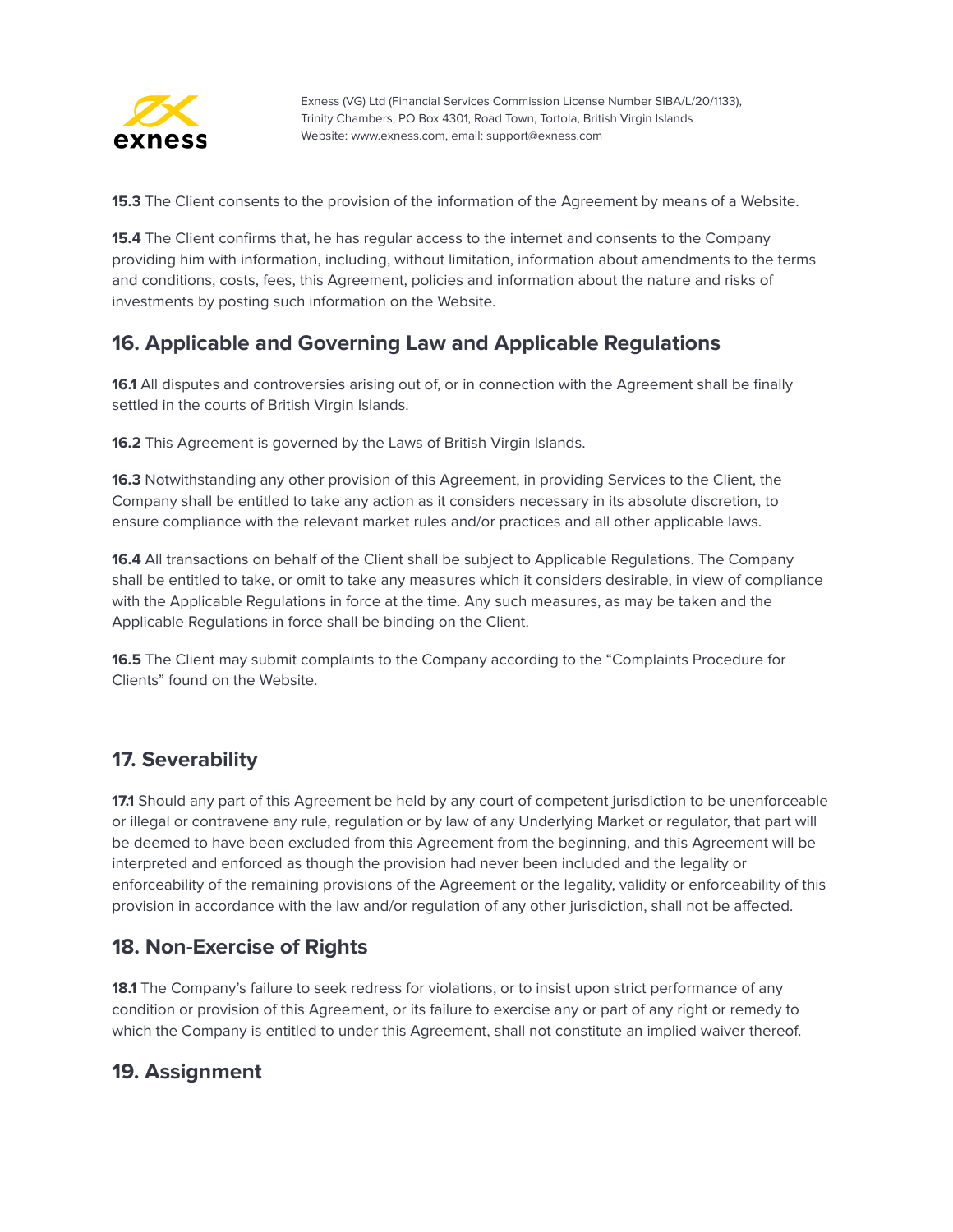

**19.1** The Company may at any time sell, transfer, assign or novate to a third party any or all of its rights, benefits or obligations under this Agreement or the performance of the entire Agreement subject to providing at least five (5) Business Days prior Written Notice to the Client. This may be done, without limitation, in the event of merger or acquisition of the Company with a third party, reorganisation of the Company, upcoming winding up of the Company, or sale or transfer of all or part of the business or the assets of the Company to a third party.

**19.2** It is agreed and understood that in the event of transfer, assignment or novation described in paragraph 19.1 above, the Company shall have the right to disclose and/or transfer all Client information (including without limitation personal data, recording, correspondence, due diligence and client identification documents, files and records, the Client trading history), transfer the Client Account and the Client Money as required, subject to providing at least five (5) Business Days prior Written Notice to the Client.

**19.3** The Client may not transfer, assign, charge, novate or otherwise transfer or purport to do so the Client's rights or obligations under the Agreement without the prior written consent of the Company.

#### <span id="page-26-0"></span>**20. Language**

**20.1** The Company's official language is the English language and the Client should always read and refer to the main Website for all information and disclosures about the Company and its activities. Translation or information provided in languages other than English, is for informational purposes only and does not bind the Company or have any legal effect whatsoever, the Company having no responsibility or liability regarding the correctness of the information therein.

#### <span id="page-26-1"></span>**21. Introducer**

**21.1** In cases where the Client is introduced to the Company through a third person ("Introducer"), the Client acknowledges that, the Company is not responsible or accountable for the conduct and/or representations of the Introducer and the Company is not bound by any separate agreements entered into between the Client and the Introducer.

**21.2** The Client acknowledges and confirms that his agreement or relationship with the Introducer may result in additional costs, since the Company may be obliged to pay commission fees or charges to the Introducer.

#### <span id="page-26-2"></span>**22. Identification**

**22.1** In order to prevent any unauthorised access to the Client Account, verification of the Client's identity is made for the following non-trading operations:

- A. Change Personal Area password
- B. Change Security Type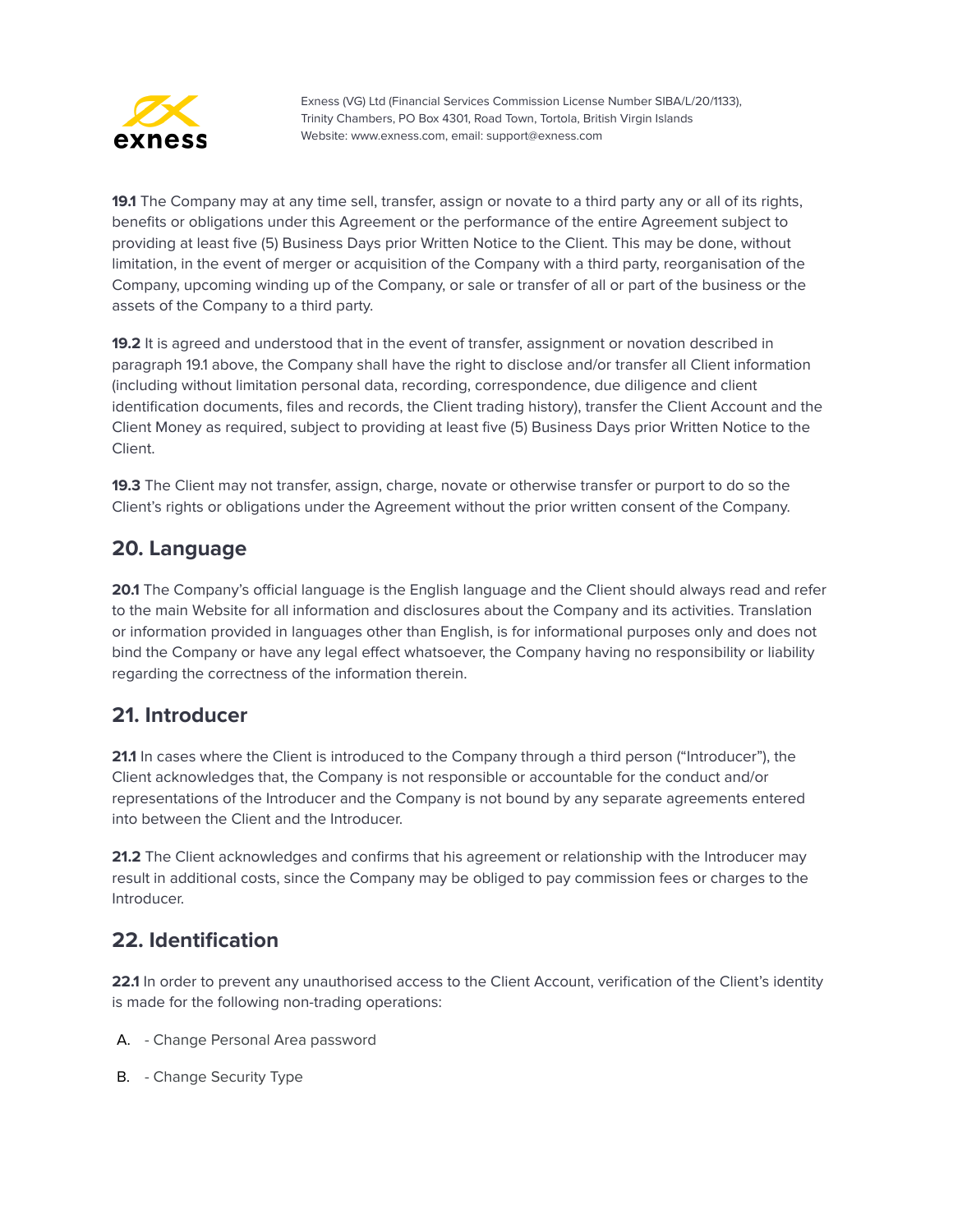

- C. Restoring Personal Area password
- D. Changing Personal area agent
- E. Withdraw funds
- F. Change account password
- G. Change investor password

**22.2** The means of Client identification used by the Company (such as email, sms) and the method of Client Identification is performed according to the "General Business Terms" found on the Company's Website.

**22.3** It is understood that the Company shall have the right to suspend execution of the non-trading operations, if the Client's identification data are invalid or incorrect until the Client sends the correct identification data.

#### <span id="page-27-0"></span>**23. Currency Conversions**

**23.1** The Company is entitled, without prior notice to the Client, to effect any currency conversions which it deems necessary or desirable in order to make a deposit into the Client Account in the Currency of the Client Account (in the event that the Client deposits money in a different currency of that of the Currency of the Client Account) or comply with its obligations or exercise its rights under this Agreement or complete any specific Transaction or Order. Any such conversion shall be made by the Company at reasonable exchange rates as the Company shall select, having regards to the prevailing market rates. The Company shall be entitled to charge to the Client and obtain from the Client Account, or from the deposited amount, the expenses incurred with regard to currency conversions for the Client, including but not limited to commissions to banks, money transfer fees, commissions to intermediaries etc.

**23.2** The Client will bear all foreign currency exchange risk arising from any Transaction or from the exercise by the Company of its rights under the Agreement or any law.

#### <span id="page-27-1"></span>**24. Miscellaneous**

**24.1** All rights and remedies provided to the Company under the Agreement are cumulative and are not exclusive of any rights or remedies provided in law or in equity.

**24.2** Where the Client comprises two or more persons, the liabilities and obligations under the Agreement shall be joint and several. Any warning or other notice given to one of the persons which form the Client shall be deemed to have been given to all the persons who form the Client. Any Order given by one of the persons who form the Client shall be deemed to have been given by all the persons who form the Client.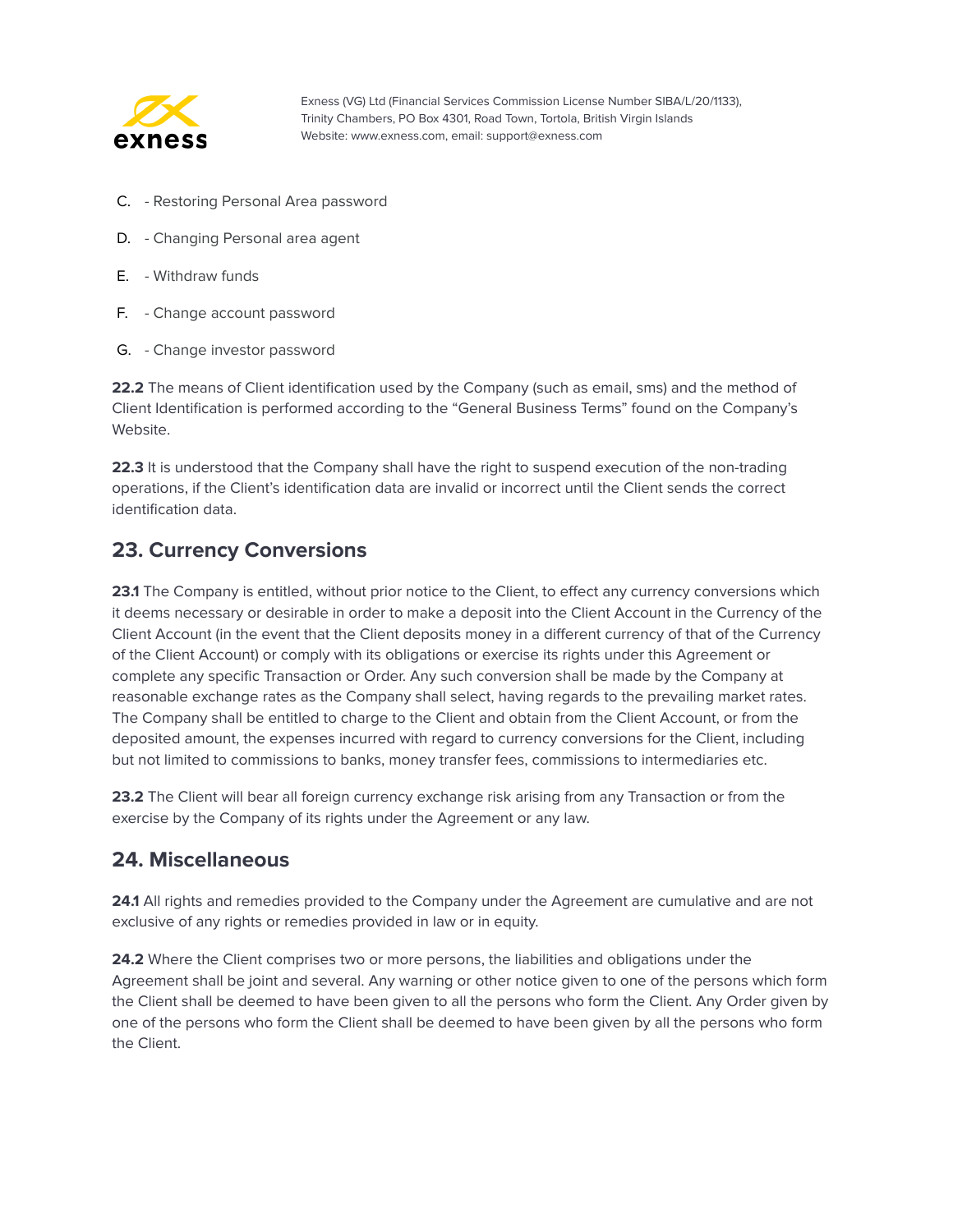

**24.3** In the event of the death or mental incapacity of one of the persons who form the Client, all funds held by the Company or its nominee, will be for the benefit and at the order of the survivor(s) and all obligations and liabilities owed to the Company will be owed by such survivor(s).

## <span id="page-28-0"></span>**Part B: Client Money And Client Account**

#### <span id="page-28-1"></span>**1. Client Money**

**1.1** The Company shall not account to the Client for profits or interest earned on Client money (other than profit gained through trading Transactions from his Client Account(s) under this Agreement) and the Client waives all right to interest.

**1.2** The Company may deposit Client money in overnight deposits and will be allowed to keep any interest.

**1.3** The Company may hold Client money and the money of other clients in the same account (omnibus account).

**1.4** The Company may deposit Client money with a third party (i.e. intermediate broker, a bank, a market, a settlement agent, a clearing house or OTC counterparty or a payment service provider) who may have a security interest, lien or right of set-off in relation to that money.

**1.5** Client's money may be held on the Client's behalf with a third party as indicated in point 1.4 above located within or outside British Virgin Islands. The legal and regulatory regime applying to any such person outside British Virgin Islands will be different from that of British Virgin Islands and in the event of the insolvency or any other equivalent failure of that person, the Client's money may be treated differently from the treatment which would apply if the money was held in British Virgin Islands or by the Company directly. The Company will not be liable for the solvency, acts or omissions of any third party referred to in this paragraph.

**1.6** The third party to whom the Company will pass money may hold it in an omnibus account and it may not be possible to separate it from other Client's money, or the third party's money. In the event of the insolvency or any other analogous proceedings in relation to that third party, the Company may only have an unsecured claim against the third party on behalf of the Client, and the Client will be exposed to the risk that the money received by the Company from the third party is insufficient to satisfy the claims of the Client with claims in respect of the relevant account. The Company does not accept any liability or responsibility for any resulting losses.

**1.7** It is understood that profit or loss from trading is credited or debited in the Client Account once the Transaction is closed.

#### <span id="page-28-2"></span>**2. Lien**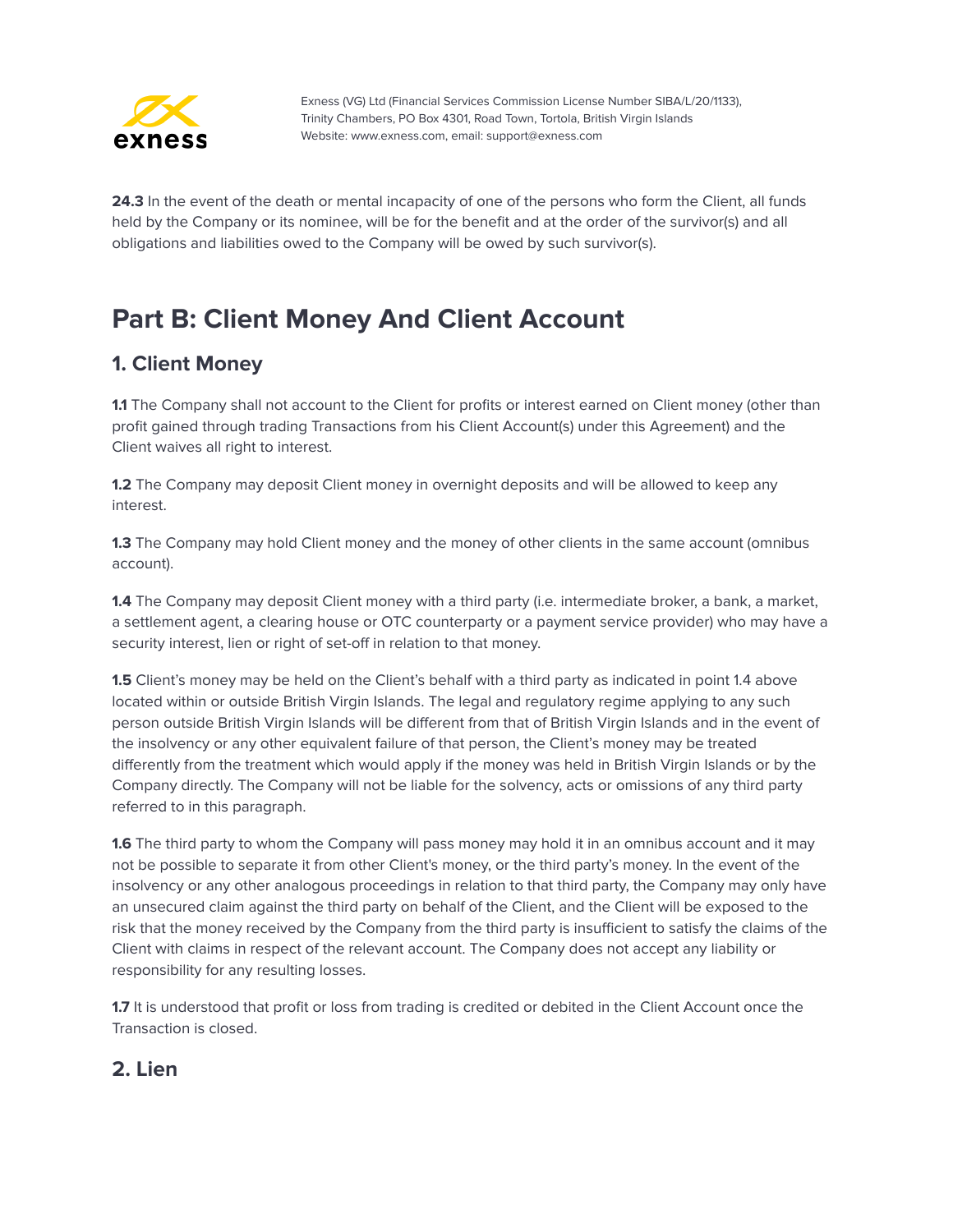

**2.1** The Company shall have a general lien on all funds held by the Company or its associates or its nominees on the Client's behalf until all Client's obligations are satisfied. Such right of a general lien may be extended and enforced to cover any legally binding claims, either present or future, related to the Client, emanating from applicable law, compliance rules/card schemes/acquiring banks/payment processing service providers/payment services operators' requirements, as well as if it is required by the relevant authorities.

## <span id="page-29-0"></span>**3. Netting and Set-Off**

**3.1** If the aggregate amount payable by the Client is equal to the aggregate amount payable by the Company (in the calculation of the amount payable by the Client, the following shall be taken into consideration: any legally binding claims related to the Client emanating from law, compliance rules/card schemes/acquiring banks/payment processing service providers/payment services operators' requirements, as well as if it is required by any relevant authorities), then automatically the mutual obligations to make payment are set-off and cancel each other.

**3.2** If the aggregate amount payable by one party (in the calculation of the amount payable by the Client, the following shall be taken into consideration: any legally binding claims related to the Client emanating from law, compliance rules/card schemes/acquiring banks/payment processing service providers/ payment services operators requirements, as well as if it is required by any relevant authorities) exceeds the aggregate amount payable by the other party, then the party with the larger aggregate amount shall pay the excess to the other party and all obligations to make payment will be automatically satisfied and discharged.

**3.3** The Company has the right to combine all or any Client Accounts opened in the Client name and to consolidate the Balances in such accounts and to set-off such Balances in the event of termination of the Agreement.

## <span id="page-29-1"></span>**4. Client Account**

**4.1** In order to facilitate trading in CFDs, the Company will open a Client Account for the Client, which will be activated upon the Client depositing the minimum initial deposit as determined by the Company in its discretion from time to time. The minimum initial deposit may vary according to the account type of the Client Account. This information is made available on our Website.

**4.2** The Company may offer different account types with different characteristics, different methods of execution and different requirements. Information on the various account types is found on the Website.

#### <span id="page-29-2"></span>**5. Temporary Block of the Client Account**

**5.1** The Company may temporarily block the Client Account without prior notice to the Client for any good reason, including in any of the following cases: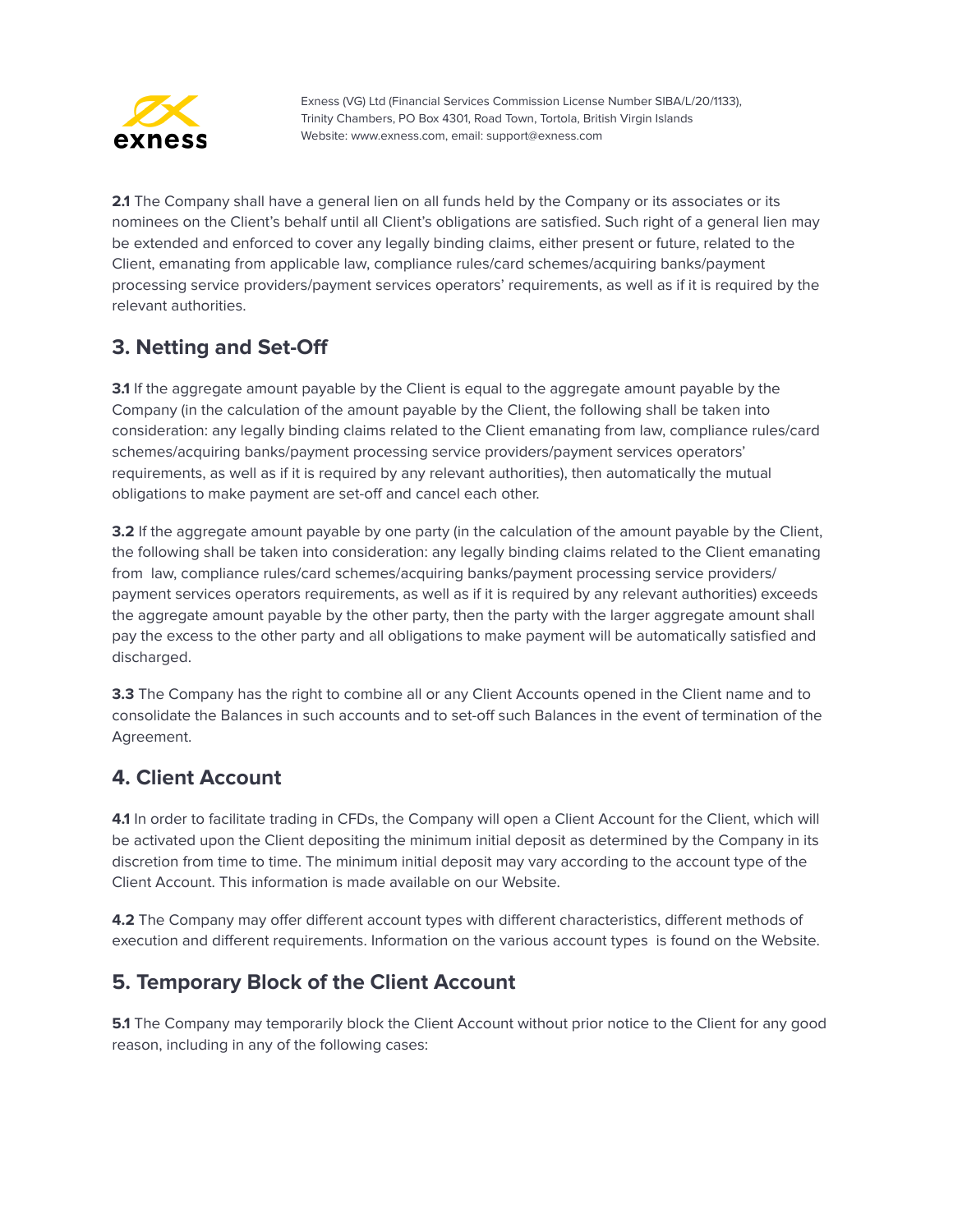

- A. In an Event of Default of the Client according to paragraph 11.2 (a) of PART A of this document and for such time that, the Company reasonably requires to examine if an Event of Default has occurred;
- B. After the Client's request to temporarily block the Client Account under paragraph 5.5. of PART B of this Client Agreement;
- C. The Company is informed from a reliable source that the Access Data of the Client may have been received by unauthorised third parties;
- D. The Company is informed from a reliable source of possible unlawful actions or doubtful operations of the Client, as set out in Clause 1.4. of the General Business Terms.
- E. In a Force Majeure Event and for such duration that the relevant event continues to exist.
- F. An error in the request for the transfer of funds to another account was made by the Client and this resulted in the Company depositing in an incorrect trading account.

**5.2** Without prejudice to any other right of the Company, the Client Account shall be unblocked in the following cases:

- A. When the Company, in its sole discretion, determines that an Event of Default has not occurred, where the Client Account was temporarily blocked under paragraph 5.1 (a) of PART B of this Client Agreement;
- B. When the Client requests from the Company to unblock the Client Account under paragraph 5.6, where the Client Account was temporarily blocked under paragraph 5.1 (b) of PART B of this Client Agreement;
- C. When the safety of the Access Data is determined by the Company and/or when the Company issues new Access Data to the Client, where the Client Account was temporarily blocked under paragraph 5.1 (c) of this Client Agreement;
- D. When the Company determines that the Client has not engaged into any actions or doubtful operations as set out in the Clause 1.4 of the General Business Terms, where the Client Account was temporarily blocked under paragraph 5.1 (d) of this Client Agreement;
- E. When the Force Majeure event does not exist anymore, where the Client Account was temporarily blocked under paragraph 5.1 (e) of PART B of this Client Agreement.

**5.3** During the period for which the Client's Account is blocked, the Company shall examine the circumstances and determine whether the Client Account ought to be either unblocked or closed.

**5.4** In case the Client Account is closed, the Company reserves the right to withhold, under the general right of lien under paragraph 2 of Part B of this Client Agreement, for any period the Company considers necessary, any amount it considers appropriate in order to cover any possible legally binding claims that may occur in the future related to the Client, emanating from applicable law, compliance rules/card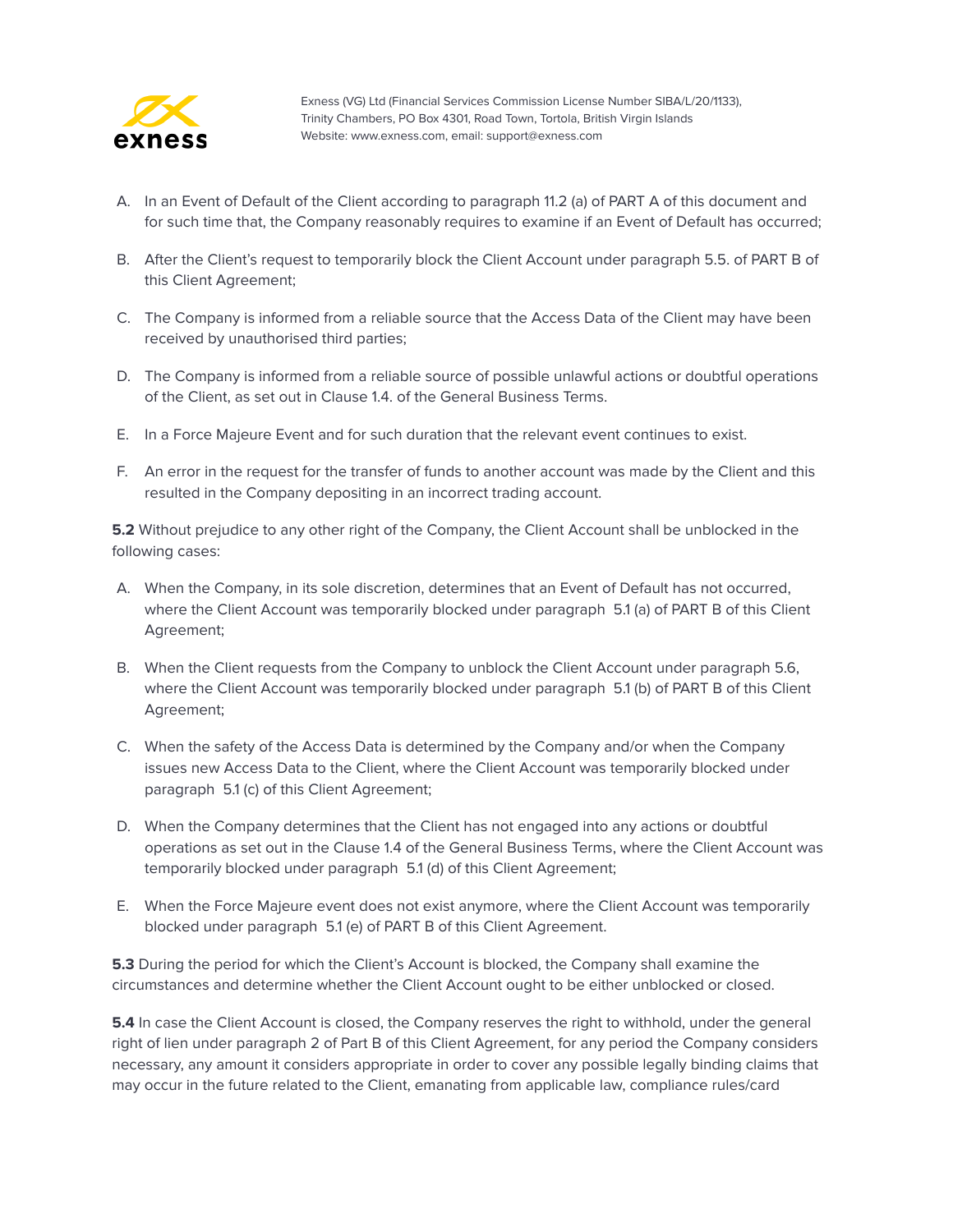

schemes/acquiring banks/payment processing service providers/ payment services operators' requirements, as well as if it is required by any relevant authorities.

**5.5** The Client has the right to request the Company to temporarily block his Client Account by sending an email at [support@exness.com](mailto:support@exness.com) and/or by calling the Company, with a request to temporarily block the Client Account and giving in both cases the account's phone password. The Company shall block the account within twenty four (24) hours after receiving the said request.

**5.6** In order for the Company to unblock the Client Account, which was blocked further to the request of the Client, the Client shall either send email to support@exness.com and/or call the Company with a request to unblock the account and also point out the account phone password. The Company shall unblock the Client Account within twenty four (24) hours after receiving the request.

#### <span id="page-31-0"></span>**6. Inactive and Dormant Client Accounts**

**6.1** If, for 90 (ninety) calendar days, there are no trades or non-trading operations (including agent operations) on a Client Account with a balance less than \$10 (or the equivalent sum depending on the Currency of the Client Account), then the account will be archived.

**6.2** When the Client Account is archived, all trades on the account will be archived as well and cannot be restored. However, at the client's request, the company can provide a history of a requested account.

**6.3** Orders for MT4 accounts will be deleted after some time from the servers and the term for such deletion will be different for each account type.

**6.4** If the Client Account is inactive for one year or more, and after notifying the Client in its last known address, the Company reserves the right to close the Client Account and render it dormant.

**6.5** Without derogation from the rest of the provisions of the Agreement, an account that has been archived in accordance with paragraph 6.1. of Part B of the Client Agreement, may be restored, at the client's request. Money in the archived account, shall remain owing to the Client and the Company shall make and retain records and return such funds upon request by the Client at any time thereafter.

**6.6** Paragraphs 6.2and 6.3 are only applicable in relation to MT4 accounts only.

**6.7** If there are no trades and/or non-trading operations (including agent operations) and/or the Client account(s) is inactive for a period of time determined in the Company's sole discretion, the Company may impose partial or full scope restrictions/limitations on the Client's Personal Area and/or the Client Account(s) and/or may terminate this Agreement with immediate effect without prior notice. Where applicable, the Client shall be required to follow the Company's requests for documentation and/or information in order to regain full access to his/her Personal Area and/or Trading Accounts. For the avoidance of doubt, the above limitations/restrictions will not impact the Client's ability to withdraw funds.

## <span id="page-31-1"></span>**7. Deposits and Withdrawals to/from the Client Account**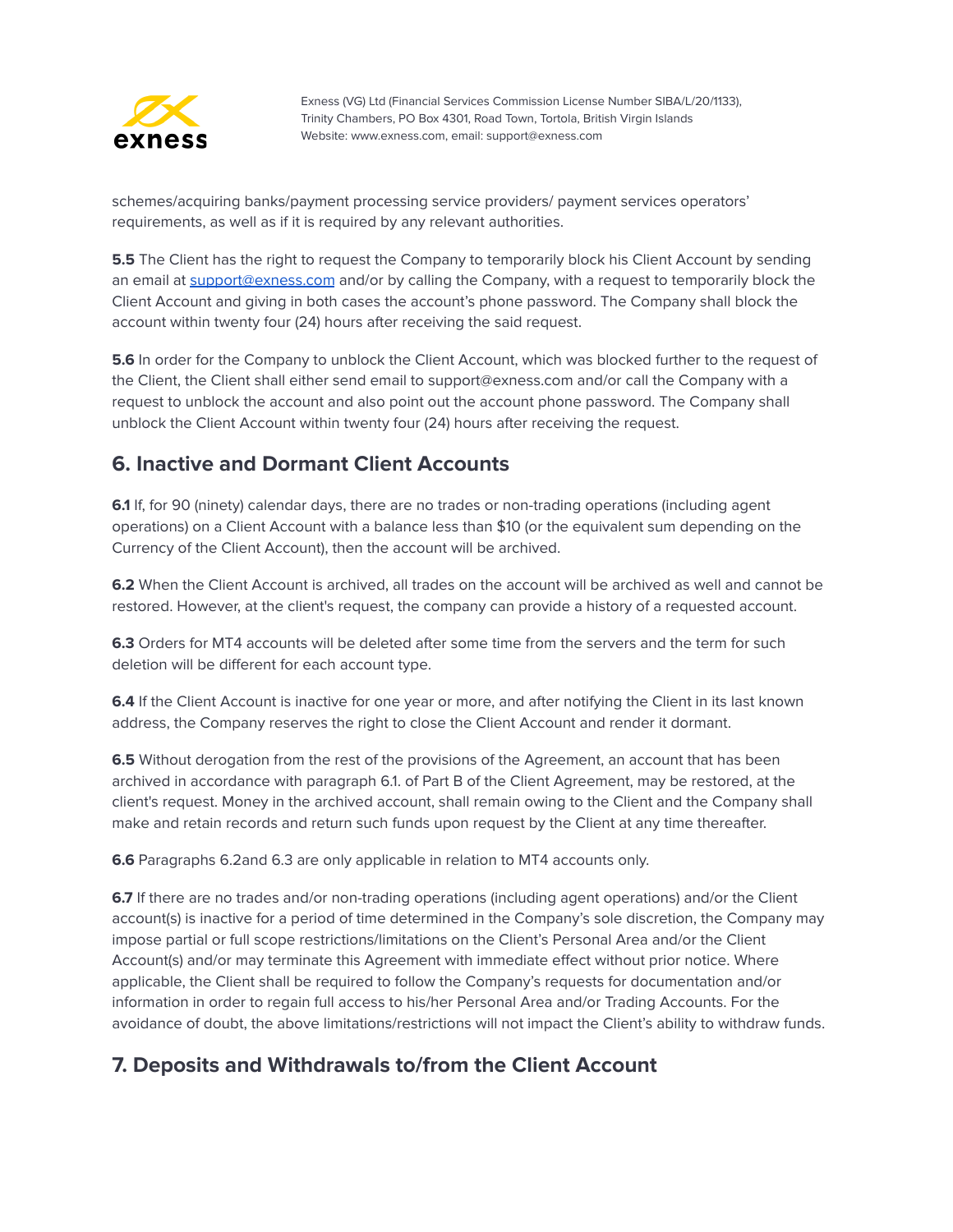

**7.1** The Client may deposit and withdraw funds into the Client Account at any time during the course of this Agreement by using any of the payment methods available in the Personal Area from time to time. Minimum deposit requirements as well as withdrawal commissions can be found in the Personal area. The Company shall not accept third party or anonymous payments in the Client Account.

**7.2** The Client shall understand and agree that if he/she uses one method of payment he/she will use the same method to withdraw funds unless this is justified in the Company's discretion. If multiple payment methods are being used, then the concept of proportionality shall apply. The Company shall set the requirements and order to be followed for withdrawals.

**7.3** The Company shall have the right to request the Client at any time additional information and/or documentation to confirm the origin and/or source of funds deposited into the Client Account. The Company shall have the right to reject a deposit or a withdrawal of the Client if the Company is not duly satisfied with the information and/or documentation provided and/or collected.

**7.4** The Company shall have the right to reject a deposit of the Client if the provisions of the transfer stated in the Personal Area are not followed.

**7.5** The Company has the right to refuse deposit and withdrawal operations in the cases of the email, telephone number, identity , address and/or other information provided and/or collected is not fully verified by the Company or up to date, with the requirements of such verification determined in the Company's sole discretion.

**7.6** If the Client makes a deposit, the Company shall credit the relevant Client Account with the relevant amount actually received by the Company as soon as practically possible after the amount is cleared in the relevant account of the Company.

**7.7** If the funds sent by the Client are not deposited in the Client Account when they were supposed to, the Client shall notify the Company and request from the Company to make a transaction investigation of the transfer. The Client agrees that any charges of the investigation shall be paid by the Client and deducted from his Client Account or paid directly to the third party performing the investigation. The Client understands and agrees that in order to perform the investigation the Client shall have to provide the Company with the requested documents and certificates.

**7.8** Without prejudice to the rest of the provisions of this Agreement, the Company will effect withdrawals of Client funds upon the Company receiving a relevant request from the Client entered on the Client's Personal Area.

**7.9** Upon the Company receiving an instruction from the Client to withdraw funds from the Client Account, the Company shall process the transaction request without undue delay and, where feasible, not later than three (3) Business Days, if the following requirements are met:

A. The withdrawal instruction includes all necessary information;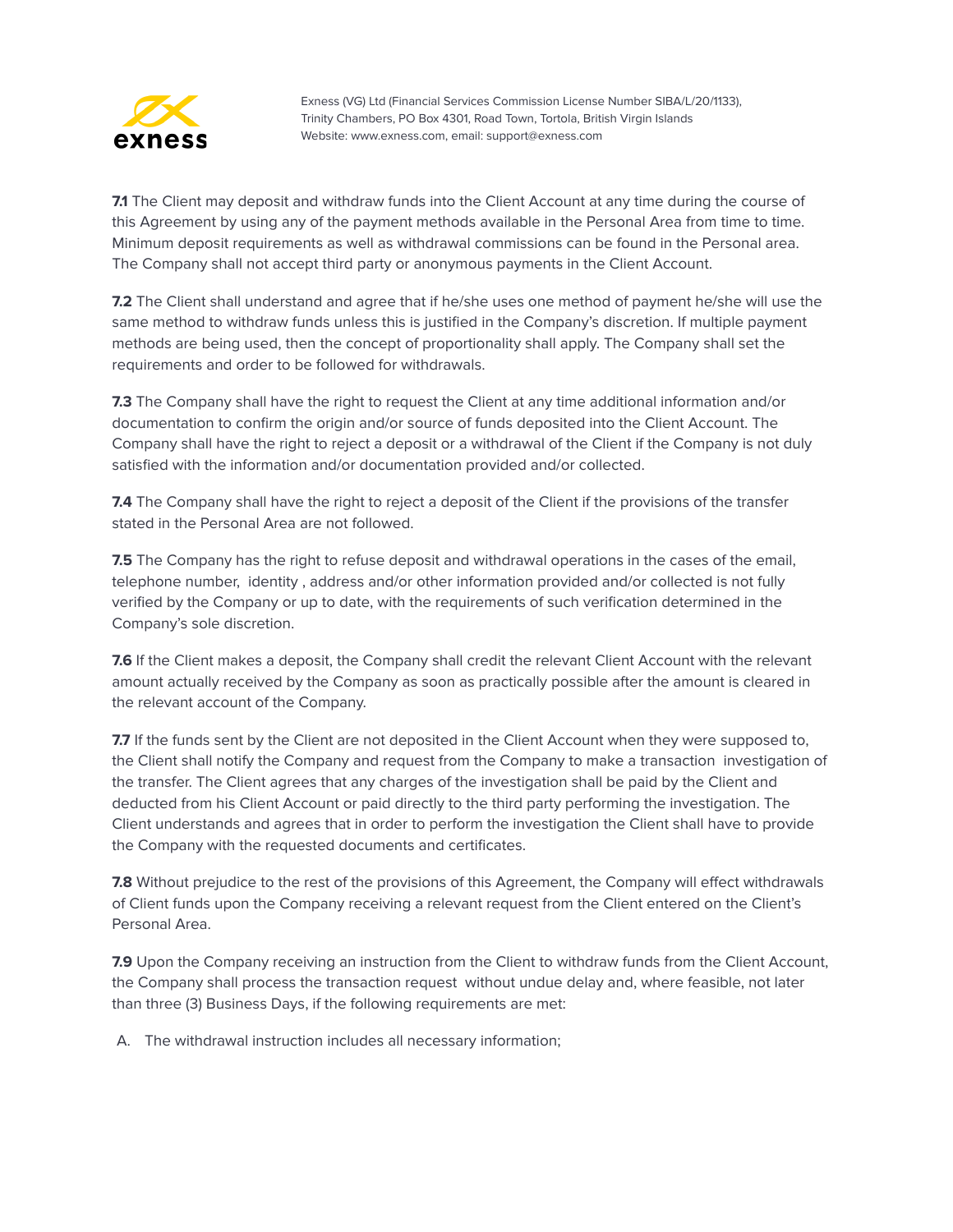

- B. The instruction is to make a transfer to the originating account from which the money was originally deposited in the Client Account or in case of disputable situation to an account belonging to the Client (following submission of the relevant evidence);
- C. The account where the transfer is to be made belongs to the Client;
- D. At the moment of payment, the Client has available funds in his Client Account;
- E. There is no Force Majeure event which prohibits the Company from effecting the withdrawal.
- F. The Client has satisfied any requests from the Company in relation to Know your Customer (KYC), etc.;
- G. An Event of Default occurred.

**7.10** It is agreed and understood that withdrawals will only be effected towards the Client. The Company does not permit withdrawals to any third party and/or to an anonymous account.

**7.11** The Company reserves the right to decline a withdrawal request of the Client asking for a specific transfer method and the Company has the right to suggest an alternative.

**7.12** All payment and/or transfer charges may be borne by the Client and the Company shall debit the relevant Client Account for these charges.

**7.13** In the case of a Client Account being closed, its Balance will be withdrawn proportionally to the accounts, from which deposits were made.

**7.14** Unlawful actions with bank cards and/or bank accounts and/or with any other depositing method, are exceptions to the aforementioned paragraph. In the case of unlawful action(s), the Company may refund the remaining Balance as it deems fit. Should an unlawful action occur, all data may be provided to the bank and/or credit institution and/or payment service provider and or similar as well as to law enforcement agencies and/or authorities.

**7.15** Where the security type was changed, the Company retains the right to conduct withdrawal(s) after a three (3) Business Days' period has passed, counting from the moment that the security type was changed.

**7.16** Without prejudice to the rest of the provisions of the Client Agreement, where a bank card is used as the depositing method, the Company reserves the right to place withdrawal limits in its systems. For additional information regarding such withdrawal limits and withdrawal procedures, please refer to your Personal Area. The Company shall undertake to send funds to the Client's account in accordance with the details stated in the request for withdrawal. The Company shall not be responsible for the transfer period.

**7.17** In cases where more than ninety (90) days have elapsed since the Client's trading account was funded by bank card and where during this period no withdrawal of funds has been made from the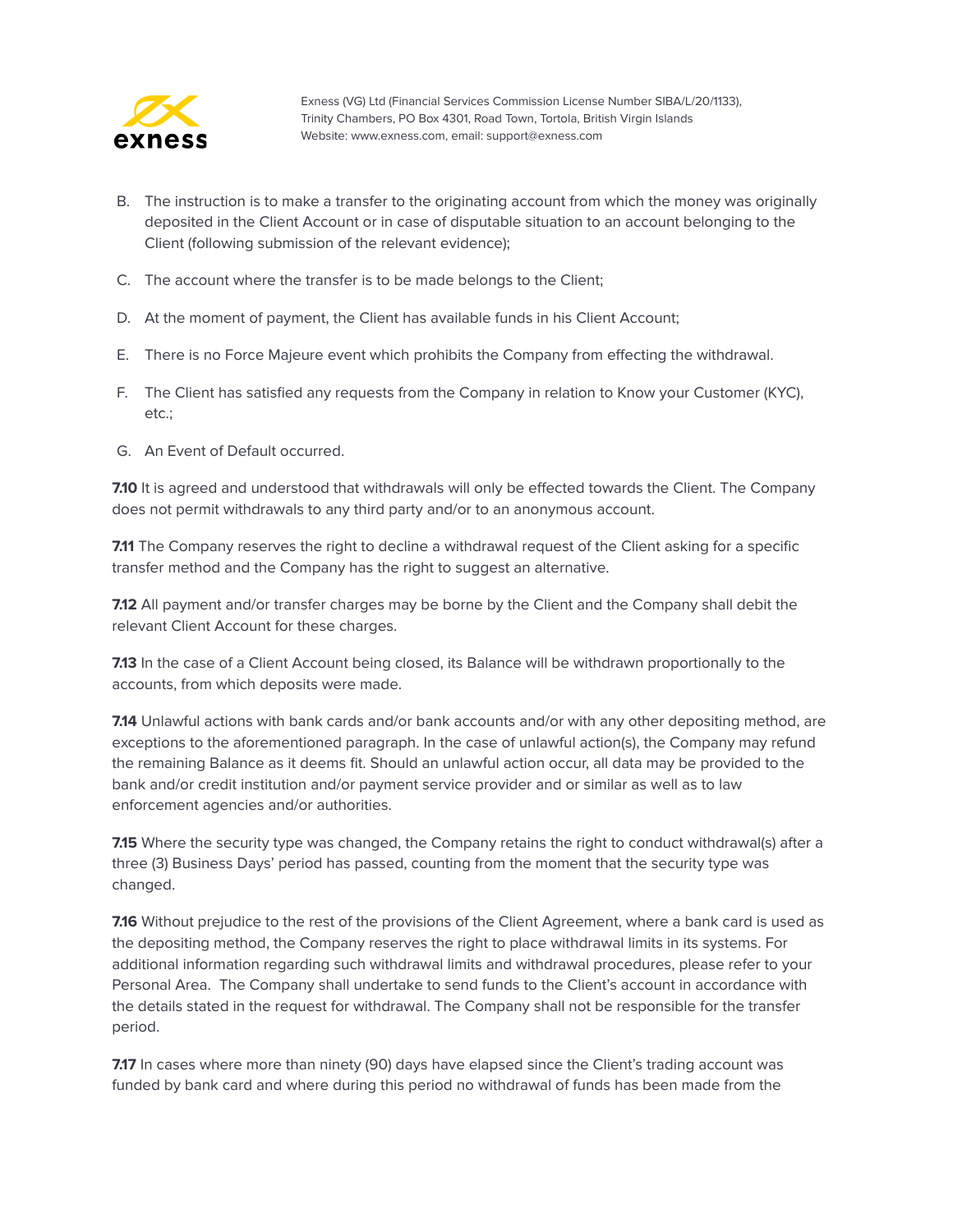

trading account, withdrawal of funds may be made only to the Client's same bank card and/or in any other method determined appropriate by the Company.

**7.18** Without prejudice to the rest of the provisions of the Client Agreement, the Client may send request(s) for funds withdrawal from the Personal Areaand the Company shall undertake to send funds to the Client's account, in accordance with the details stated in the request for withdrawal. The Company shall not be responsible for the period of transfer following execution of the withdrawal request.

**7.19** The Client may request for a transfer of funds to another trading account, provided the latter trading account supports the relevant fund deposit/withdrawal method. Internal transfer shall be executed only between accounts of the same type, or between different types of accounts if the transfer amount is greater than the required minimum initial deposit.

**7.20** The Company shall process the transfer of funds to another trading account in the currency of that trading account.

**7.21** If during the transfer of the funds between trading accounts, the Company accidentally and/or mistakenly, effects the said transfer to an incorrect trading account, the requested amount of the said transfer shall be refunded to the Client at the expense of the Company.

**7.22** If an error in the request for the transfer of funds to another account was made by the Client and this resulted in the Company depositing in an incorrect trading account, the Client may not be refunded.

**7.23** Any internal transfer may be declined by the Company without any reasoning in its sole discretion.

**7.24** Danibrook Investments Limited, a company under common control with the Company and registered in the Republic of Cyprus with Registration No HE417738 and address at: 28 [Octovriou,](https://exness.myzygos.com/contacts/edit/204) 243, Christiana Sea View Court, 3rd Floor, Flat 301-302, 3035, [Limassol,](https://exness.myzygos.com/contacts/edit/204) Cyprus, acts as the payment processor of the Company.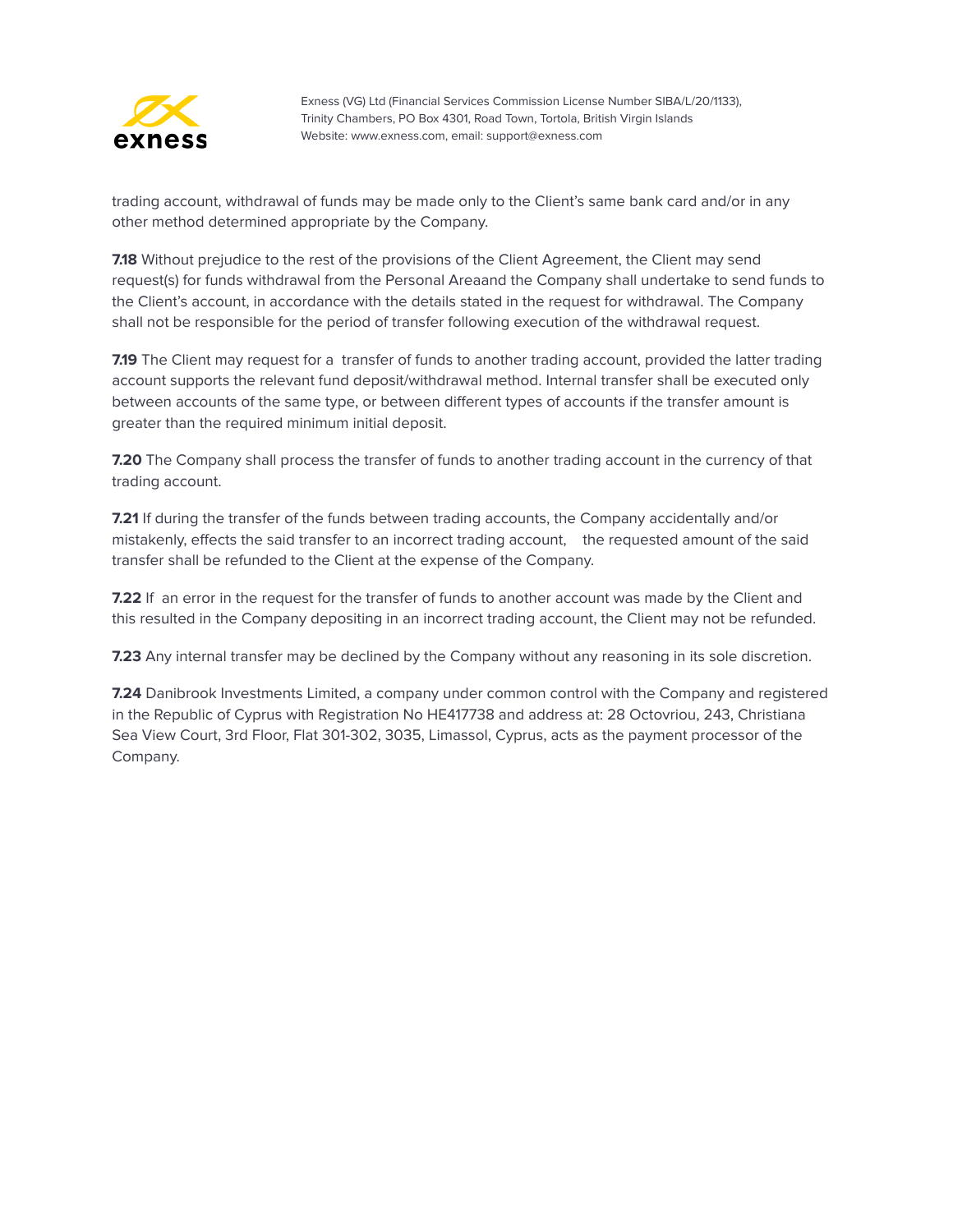

# <span id="page-35-0"></span>**Part C: The Trading Platform**

#### <span id="page-35-1"></span>**1. Technical Issues**

**1.1** The Client is solely responsible for obtaining and/or maintaining compatible equipment necessary to access and use the Trading Platform, which includes at least a personal computer, internet access and telephone and/or other access line. Access to the internet is an essential feature and the Client shall be solely responsible for any fees necessary, in order to ensure his connectivity to the internet.

**1.2** The Client represents and warrants that, he has installed and implemented appropriate means of protection relating to the security and integrity of his computer and that he has taken appropriate actions to protect his system from computer viruses or other similar harmful or inappropriate materials, devices, information or data that may potentially harm the Website, the Trading Platform or other systems of the Company. The Client further undertakes to protect the Company from any wrongful transmissions of computer virus or other similarly harmful or inappropriate material or device to the Company's Trading Platform from his personal computer.

**1.3** The Company will not be liable to the Client should his computer system fail, damage, destroy and/or format his records and data. Furthermore, if the Client incurs delays and any other form of data integrity problems that are a result of his hardware configuration or mismanagement, the Company shall not be liable.

**1.4** The Company will not be liable for any such disruptions and/or delays and/or problems in any communication experienced by the Client while using the Trading Platform.

## <span id="page-35-2"></span>**2. Prohibited Actions on the Trading Platform**

**2.1** The Client shall not unlawfully access or attempt to gain access, reverse engineer or otherwise circumvent any security measures that the Company has applied to the Trading Platform.

**2.2** The Client will use the Trading Platform only for the benefit of his Client Account and not on behalf of any other person.

**2.3** It is absolutely prohibited to take any of the following actions:

- A. Use any software, which applies artificial intelligence analysis to the Company's system and/or Trading Platform.
- B. Intercept, monitor, damage or modify any communication which is not intended for him.
- C. Use any type of spider, virus, worm, Trojan-horse, time bomb and/or any other codes and/or instructions that are designed to distort, delete, damage and/or disassemble the Trading Platform and/or the communication system or any system of the Company.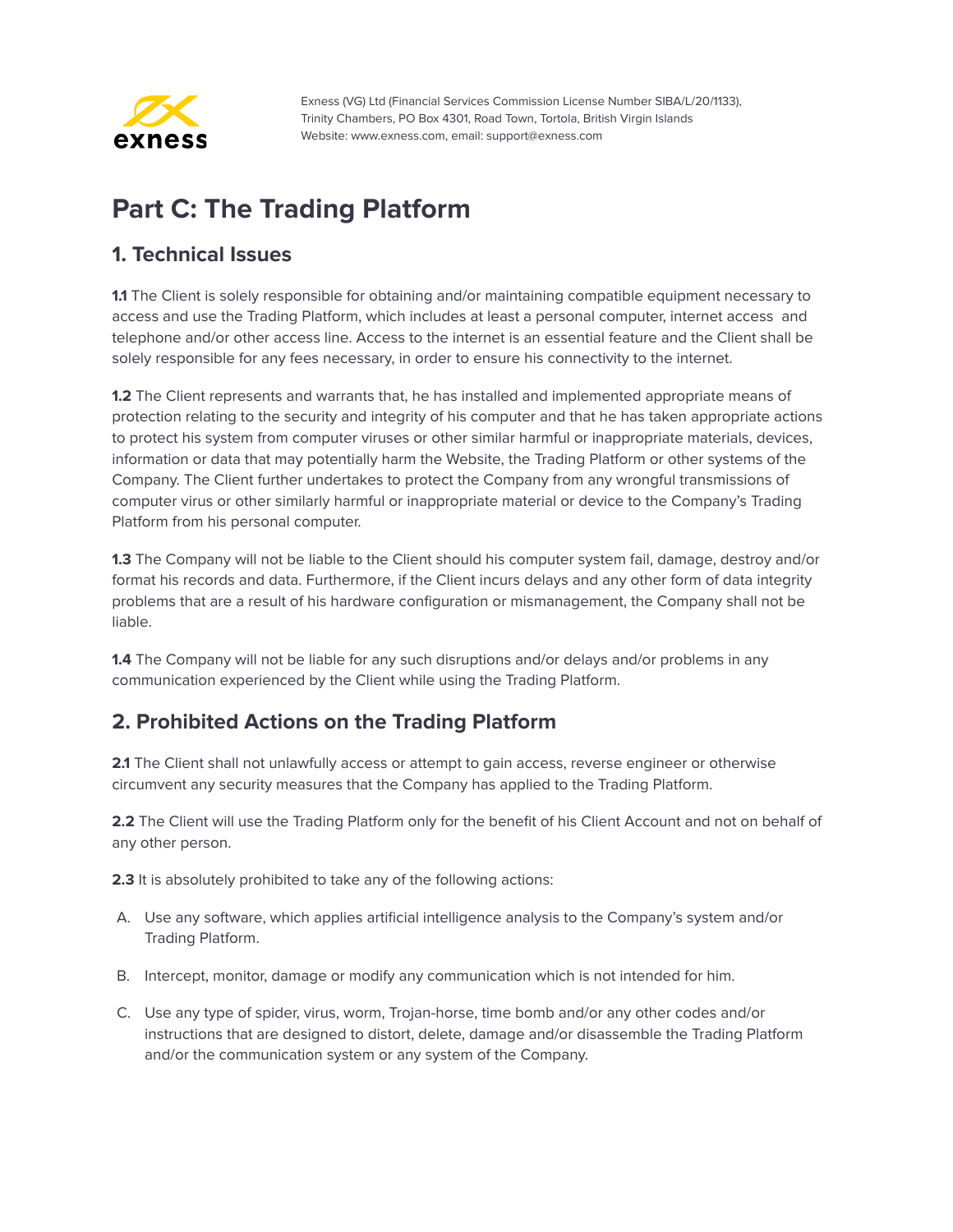

- D. Send any unsolicited commercial communication not permitted under applicable law or Applicable Regulations.
- E. Do anything that will, or may violate the integrity of the Company's computer system or Trading Platform or cause such system(s) to malfunction.
- F. Take any action that could probably allow the irregular and/or unauthorised access of the Trading Platform.
- G. Use (or allow another person to use) any software, program, application or other device, directly or indirectly, to access or obtain information through the Trading Platform or automate the process of accessing or obtaining such information.
- H. Use the Trading Platform in contravention of this Agreement.

**2.4** Internet, connectivity delays and price feed errors sometimes create a situation whereby the prices displayed on Trading Platform do not actually reflect the market rates. Trading strategies aimed at exploiting errors in prices and/or at concluding trades at off-market prices, or taking advantage of these internet delays are not permissible on the Trading Platform. If the Company reasonably suspects based on the Client's trading strategy or other behaviour, that he deliberately and/or systematically exploits or attempts to exploit such errors in prices and/or off-market prices, the Company is entitled to take one or more of the following countermeasures:

- A. Restrict or block the Client's access to the Trading Platform;
- B. Terminate the Agreement immediately;
- C. Close the Client Account immediately;
- D. Take legal action for any losses suffered by the Company.

#### <span id="page-36-0"></span>**3. Safety of Access Data**

**3.1** Client is entitled to Access Data, so as to place Orders from his Client Account and perform various operations. The Client agrees to keep secret and not to disclose any Access Data to any person.

**3.2** The Client may change his Access Data on his Personal Area with the exception of username, email address, phone password.

**3.3** The Client should not write down his Access Data. If the Client receives a written notification of his Access Codes, he must destroy the notification immediately.

**3.4** The Client agrees to notify the Company immediately if he knows or suspects that his Access Data has or may have been disclosed to any unauthorised person. The Company will then take steps to prevent any further use of such Access Data and will issue the Client with replacement Access Data. The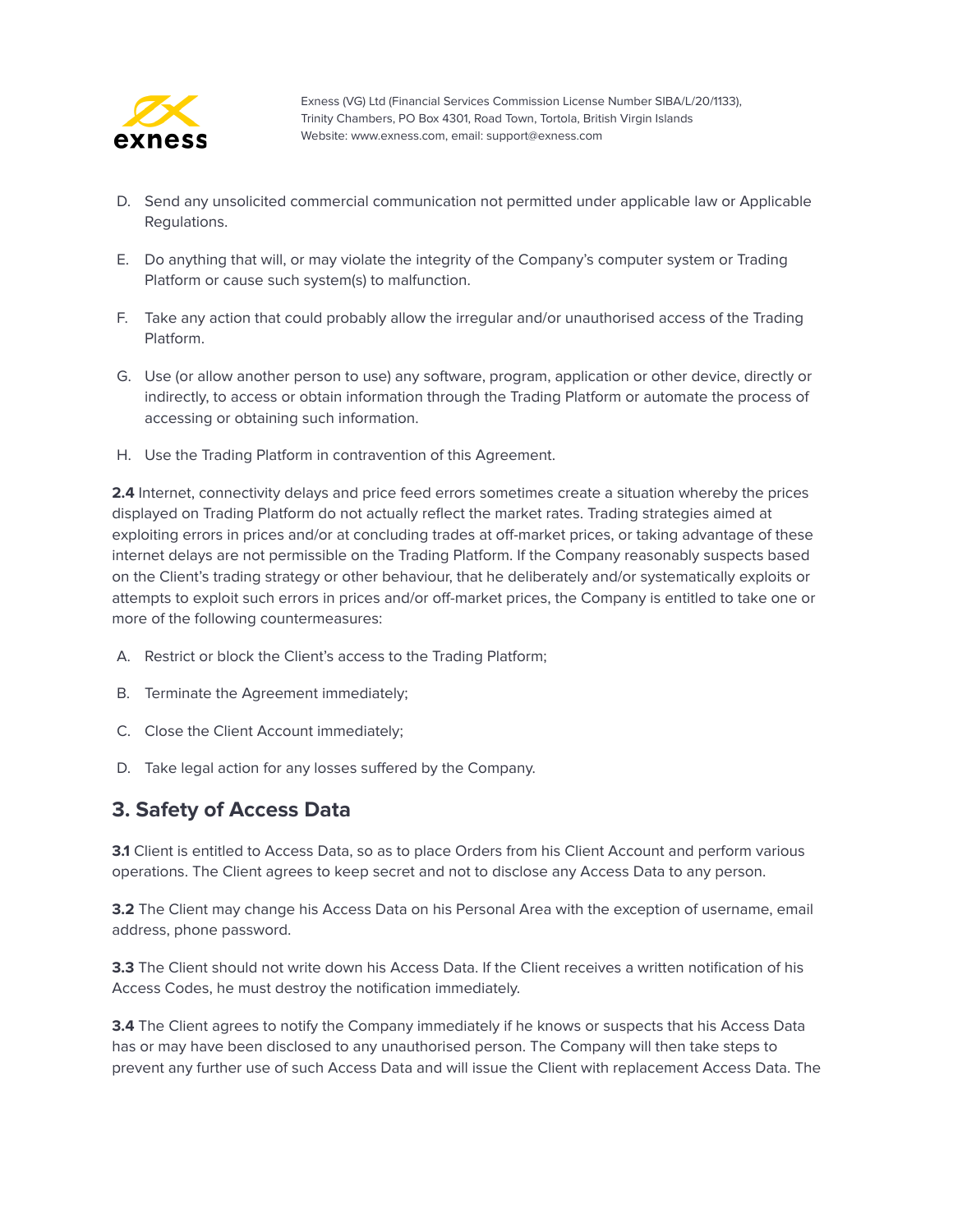

Client will be unable to place any Orders or perform any non-trading operations until he receives the replacement Access Data.

**3.5** The Client agrees that he will cooperate with any investigation the Company may conduct into any misuse or suspected misuse of his Access Data.

**3.6** The Client acknowledges that the Company bears no responsibility if unauthorized third persons obtain access to information, including electronic addresses, electronic communication, personal data and Access Data when the above are transmitted between the parties and/or any other party, using the internet or other network communication facilities, post, telephone, or any other electronic means.

**3.7** It is agreed and understood that all Orders made via the Trading Platform and non-trading operations on the Personal Area are deemed to have been made by the Client and are binding on the Client.

#### <span id="page-37-0"></span>**4. Intellectual Property**

**4.1** This Agreement does not convey an interest in, or to the Trading Platform but only a limited, non-exclusive right of use of the Trading Platform according to the terms of this Agreement.

**4.2** Nothing in this Agreement constitutes a waiver of the Company's or any other third party's intellectual property rights.

**4.3** The Client is permitted to store, display, analyse, modify, reformat and print the information made available to him through the Website or the Trading Platform. The Client is not permitted to publish, transmit, or otherwise reproduce that information, in whole or in part, in any format to any third party without the Company's express written consent. The Client must not alter, obscure or remove any copyright, trademark or any other notices that are provided in connection with the information.

**4.4** The Client hereby agrees not to reproduce, duplicate, copy, modify, repair, develop or re-sell any part of the Trading Platform.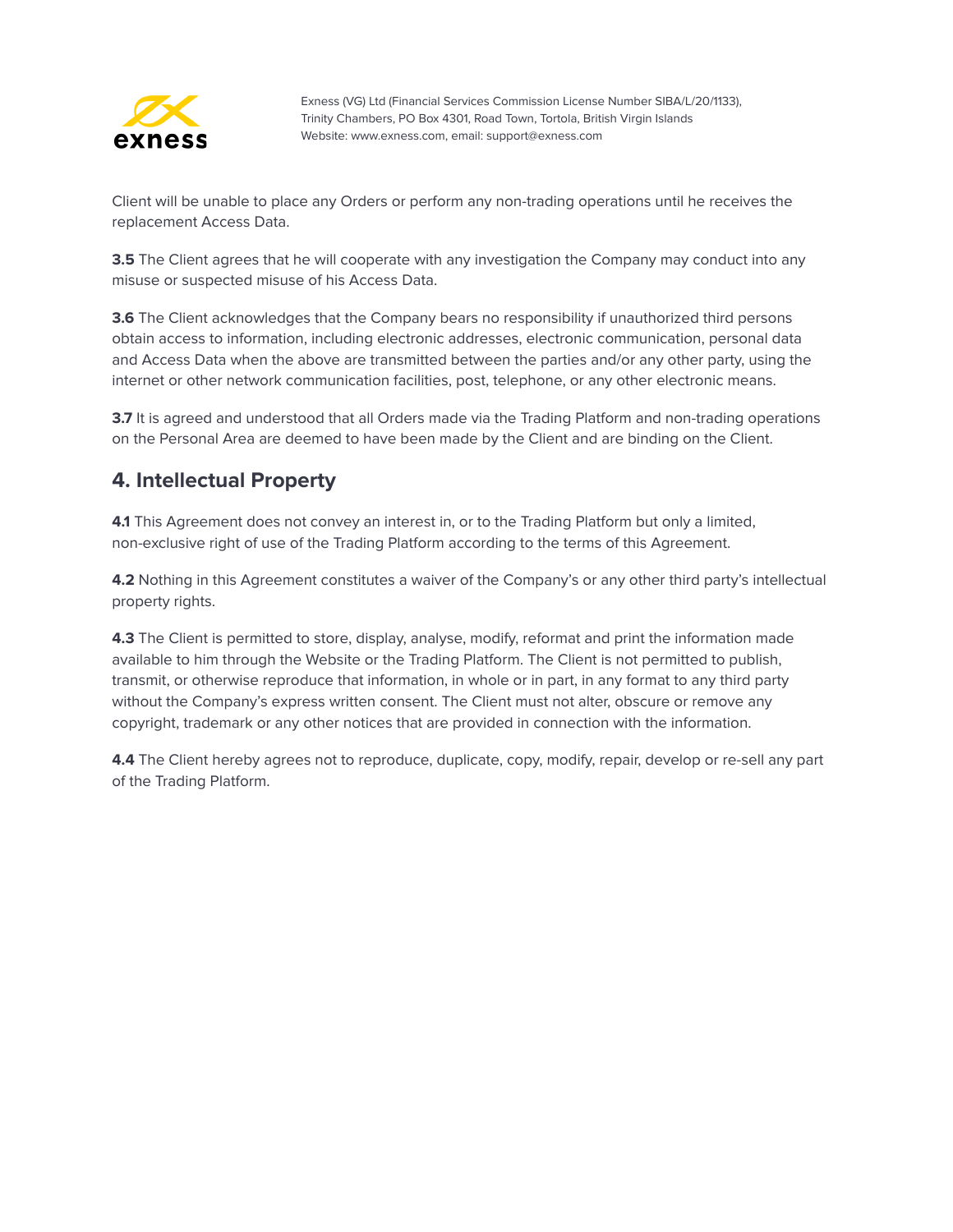

# <span id="page-38-0"></span>**Part D: Trading Terms**

#### <span id="page-38-1"></span>**1. Execution**

**1.1** The trading procedures of the Company (including but not limited to the types of Orders and way of execution) are detailed in the document "General Business Terms" found on the Company's Website.

**1.2** It is understood that in relation to individual transactions, depending on the type of Client Account held by each Client, the Company will either be executing Orders as a counterparty in the particular transaction in which case the Company will be the execution venue or it will be transmitting the Orders for execution to a third party (known as Straight Through Processing, STP), in which case the Company will not be acting as a counterparty in the transaction and the execution venue will be a third party.

**1.3** Orders are placed by the Client with the Company, with the use of Access Data on the Trading Platform, through the Client's compatible personal computer connected to the internet. The Company will be entitled to rely and act on any Order given by using the Access Data on the Trading Platform without any further enquiry to the Client and any such Orders will be binding upon the Client.

**1.4** The Company is under no obligation, unless otherwise agreed in the Agreement, to monitor or advise the Client on the status of any Transaction or to close out any Client's Open Positions. It is agreed that if the Company decides to do so, this will be done on a discretionary basis and will not be considered an undertaking of an obligation to continue. It is the Client's responsibility to monitor his positions at all times.

#### <span id="page-38-2"></span>**2. Decline of Client's Orders, Requests and Instructions**

**2.1** Without prejudice to any other provisions herein, the Company is entitled to decline or refuse to accept and/or transmit or arrange for the execution of any Order of the Client in CFDs, for any good reason including but not limited in any of the following cases as applicable to CFDs:

- A. If the Order precedes the first Quote in the Trading Platform on the market opening;
- B. Under abnormal market conditions;
- C. If the Client has recently made an unreasonable number of requests in comparison to the number of Transactions;
- D. If the Client's Free Margin is less than the Initial Margin or the Necessary Margin or there are no available cleared funds deposited in the Client Account to pay all the charges of the particular Order;
- E. It is impossible to proceed with an Order due to its size or price, or the proposed Transaction is of such a size (too small or too large), that the Company does not wish to accept that Order, or the Company believes that it will not be able to hedge the proposed Transaction in the Underlying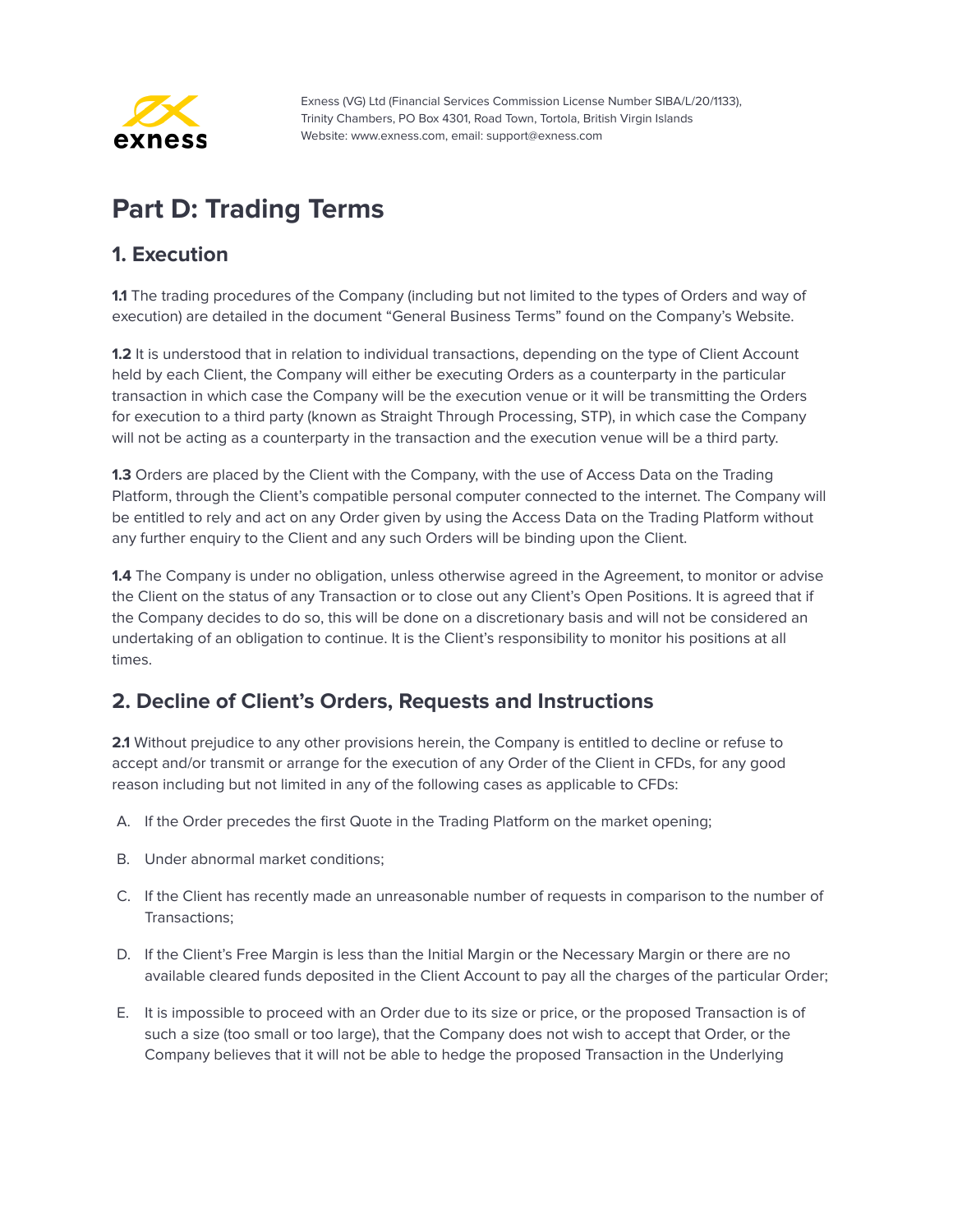

Market, or it is impossible for the Order to be executed due to the conditions of the relevant Underlying Market;

- F. Where the Company suspects that the Client is engaged in money laundering activities or terrorist financing or other criminal acts;
- G. In consequence of any request made by the regulatory and/or supervisory authorities of British Virgin Islands and/or further to a court order;
- H. Where the legality or genuineness of the Order is under doubt;
- I. There is an absence of essential detail of the Order or the Order is not clear or has more than one interpretation;
- J. The Transaction Size is less than the minimum Transaction Size for the particular CFD as indicated in the Contract Specifications;
- K. A Quote is not obtained from the Company or the Quote obtained by the Company is an Indicative Quote or the Quote is manifestly erroneous or Quote is an Error Quote (Spike);
- L. Internet connection or communications are disrupted;
- M. A Force Majeure Event has occurred;
- N. In a suspected or actual Event of Default of the Client;
- O. The Company has sent a notice of Termination of the Agreement to the Client;
- P. The Client has failed to meet a Margin Call of the Company;
- Q. The Client Account is temporarily blocked or is rendered dormant or is closed.

#### <span id="page-39-0"></span>**3. Margin Requirements**

**3.1** The Client must deposit and maintain the Initial Margin and/or Hedged Margin in the amount established by the Company at the time the position is opened.

**3.2** It is the Client's responsibility to ensure that he understands how Margin is calculated.

**3.3** The Company has the right to change Margin requirements with prior notice to the Client. In this situation the Company has the right to apply new Margin requirements to the new positions and to the positions which are already open.

**3.4** Lower Margin requirements for a specific Financial Instrument apply to all positions opened for this Financial Instrument.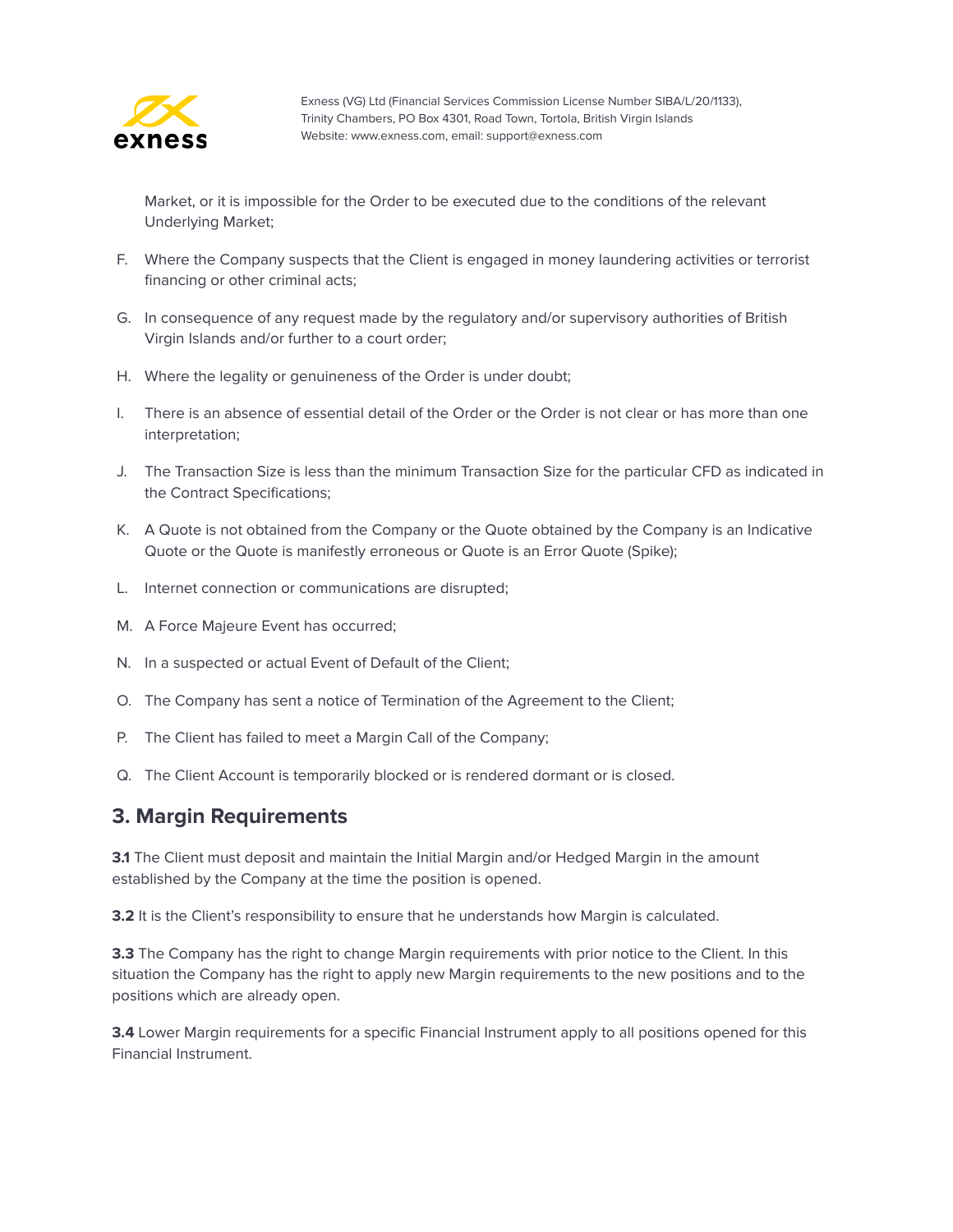

**3.5** The Company reserves the right to increase the size of Margin requirements, before the close of the market before weekends and holidays. Information about the time frames during which increased Margin requirements are in effect is published in the Client's Personal Area and/or on the Company's Website.

**3.6** Increasing the amount of hedging in Market Maker accounts (and for the Underlying Assets that are subject to Hedged Margin) will result in a reduction of Margin requirements for new hedging orders.

**3.7** Reducing the amount of hedging in Market Maker accounts (and for the Underlying Assets that are subject to Hedged Margin) is treated as opening a new position and will result in a proportional (based on the amount) change in Margin requirements on previously opened positions for the corresponding financial instrument.

**3.8** The Margin requirements applicable to the different CFDs can be found in the Contract Specifications section on the Website at https://www.exness.com/contractspecifications/. If at any time the Equity falls below a certain percentage of the Necessary Margin, specified in the Contract Specifications section on the Website, the Company has the right to close any, or all of the Client's Open Positions without the Client's consent or any prior Written Notice to him. In order to determine if the Client has breached this paragraph, any sums referred to therein which are not denominated in the Currency of the Client Account shall be treated as if they were denominated in the Currency of the Client Account by converting them into the Currency of the Client Account, at reasonable exchange rates as the Company will select, having regards to the prevailing market rates.

**3.9** If a Margin Call notification is sent to the Client Terminal, the Client will not be able to open any new positions, except where permitted by the Company, hedging position(s) to reduce margin. If the Client fails to meet the Margin Call, his Open Positions are closed starting from the most unprofitable.

**3.10** The Client has the responsibility to notify the Company as soon as he believes that he will be unable to meet a Margin Call payment when due.

**3.11** Margin must be paid in monetary funds in the Currency of the Client Account.

**3.12** The Client undertakes neither to create, nor to have outstanding any security interest whatsoever over, nor to agree to assign or transfer, any of the Margin transferred to the Company.

#### <span id="page-40-0"></span>**4. Trailing Stop, Expert Advisor and Stop Loss Orders**

**4.1** The Client agrees that trading operations using additional functions of the Client Trading Terminal such as Trailing Stop and/or Expert Advisor and/or any other automated processes are executed completely under the Client's responsibility, as they depend directly on his trading terminal and the Company bears no responsibility whatsoever.

**4.2** The Client agrees that placing a Stop Loss Order will not necessarily limit losses to the intended amounts, because market conditions may make it impossible to execute such an Order at the stipulated price and the Company bears no responsibility whatsoever.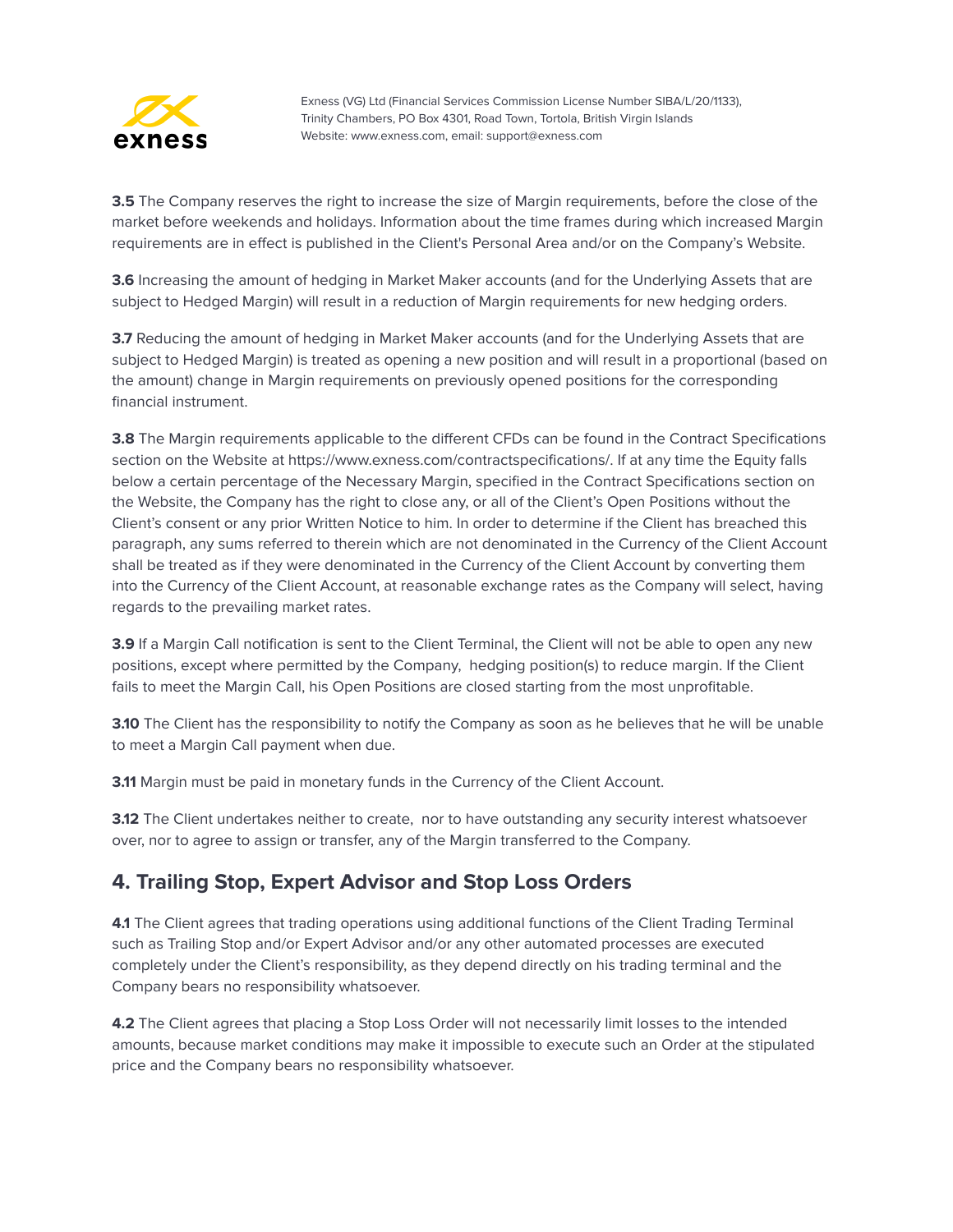

#### <span id="page-41-0"></span>**5. Trade Confirmations and Reporting**

**5.1** The Company will provide the Client with online access to his Client Account via the Trading Platform, which will provide him with sufficient information, including information on Order(s) status, Client Account status, Balance in the Client Account and trade confirmations in respect of each executed Order.

**5.2** Trade confirmations will be available on the Trading Platform prior to the close of the back office on the Business Day following the day on which the order is executed.

**5.3** If the Client has a reason to believe that the confirmation is inconsistent or if the Client does not receive any confirmation (though the Transaction was made), the Client shall contact the Company. Trade confirmations shall, in the absence of manifest error, be deemed conclusive unless the Client notifies the Company in writing to the contrary within two (2) Business Days following the day of receipt of the said trade confirmation.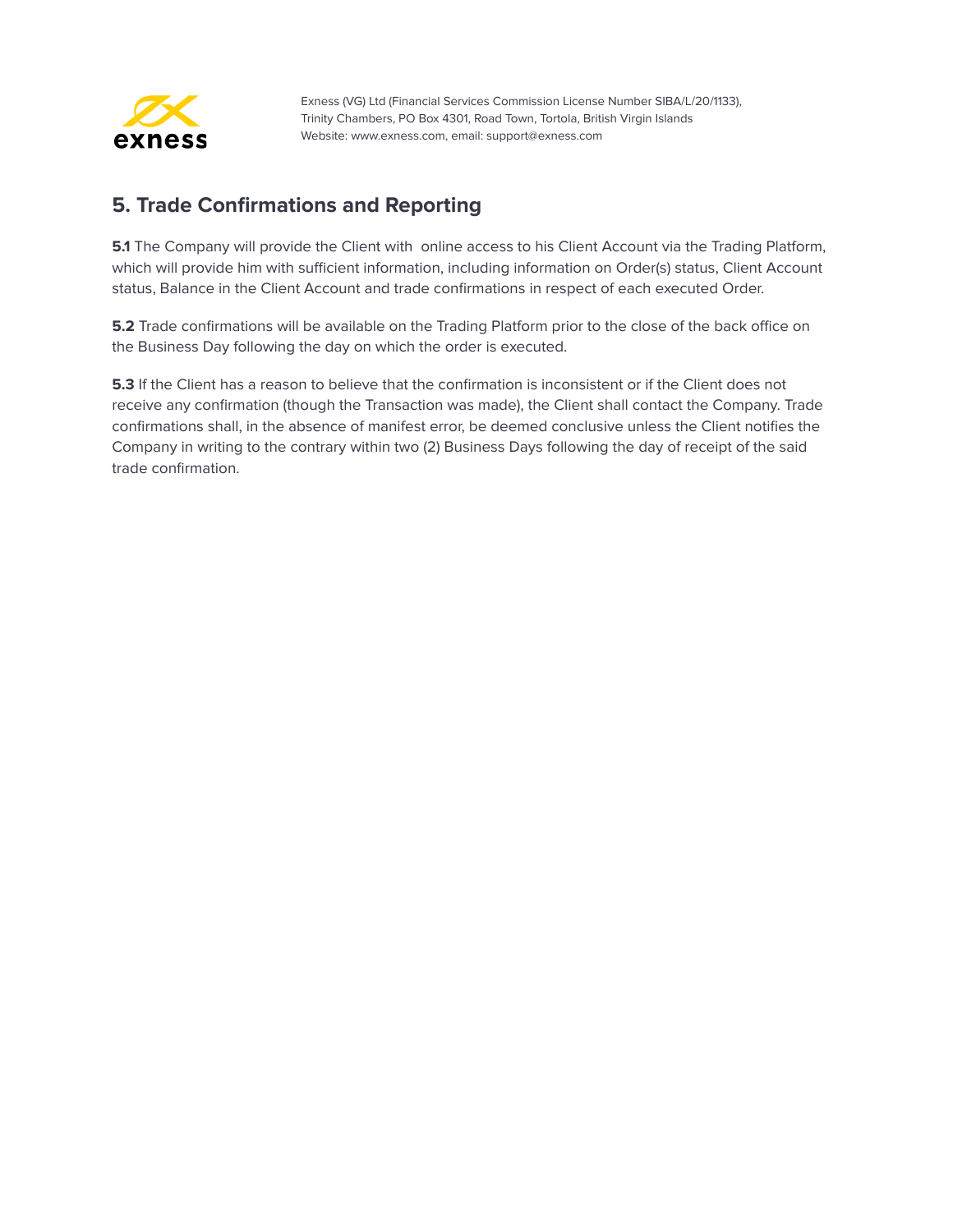

# <span id="page-42-0"></span>**Part E: CFD Trading Terms**

## <span id="page-42-1"></span>**1. CFD Order Execution**

**1.1** Orders can be placed, executed and (if allowed) changed or removed within the trading hours for each CFD appearing on the Company's Website, as amended by the Company from time to time and if they are not executed they shall remain effective through the next trading session (as applicable). All open spot positions will be rolled over to the next Business Day at the close of business in the relevant Underlying Market, subject to the Company's rights to close the open spot position. Any open forward positions will be rolled over at the expiry of the relevant period into the next relevant period subject to the Company's rights to close the open forward position.

**1.2** The Company shall not be obliged to arrange for the execution of the Client's Orders in respect of any CFD out of normal trading hours which appear on the Company's Website.

**1.3** Orders shall be valid in accordance with the type and time of the given Order, as specified by the Client. If the time of validity of the order is not specified, it shall be valid for an indefinite period. However, the Company may delete one or all Pending Orders if the Client Account Equity reaches zero and/or for any other justifiable reason.

**1.4** Orders cannot be changed or removed if a trade confirmation is sent or they are executed or being executed or the market is closed. The Client has no right to change or remove Sell Limit and Take Profit if the price has reached the level of the Order Execution.

**1.5** The Client may change the expiration date of Pending Orders.

#### <span id="page-42-2"></span>**2. Quotes**

**2.1** The Company provides Quotes by taking into account the Underlying Asset price, but this does not mean that these Quotes are within any specific percentage of the Underlying Asset price. When the relevant Underlying Market is closed, the Quotes provided by the Company will reflect what the Company thinks to be the current Bid and Ask price of the relevant Underlying Asset at that time. The Client acknowledges that such Quotes will be set by the Company at its absolute discretion.

**2.2** It is understood that Quotes on the Client Terminal are Indicative Quotes and Slippage may occur.

**2.3** In the event that the Company is unable to proceed with the execution of an Order, with regard to its price or size or for any other reason, the Company may send a re-quote to the Client with the price it is willing to deal.

**2.4** The Company will delete Error Quotes (Spikes) from the Trading Server's Quotes Base.

**2.5** The Company has the right not to provide Quotes and not execute Orders in case when the price of Underlying Asset becomes negative.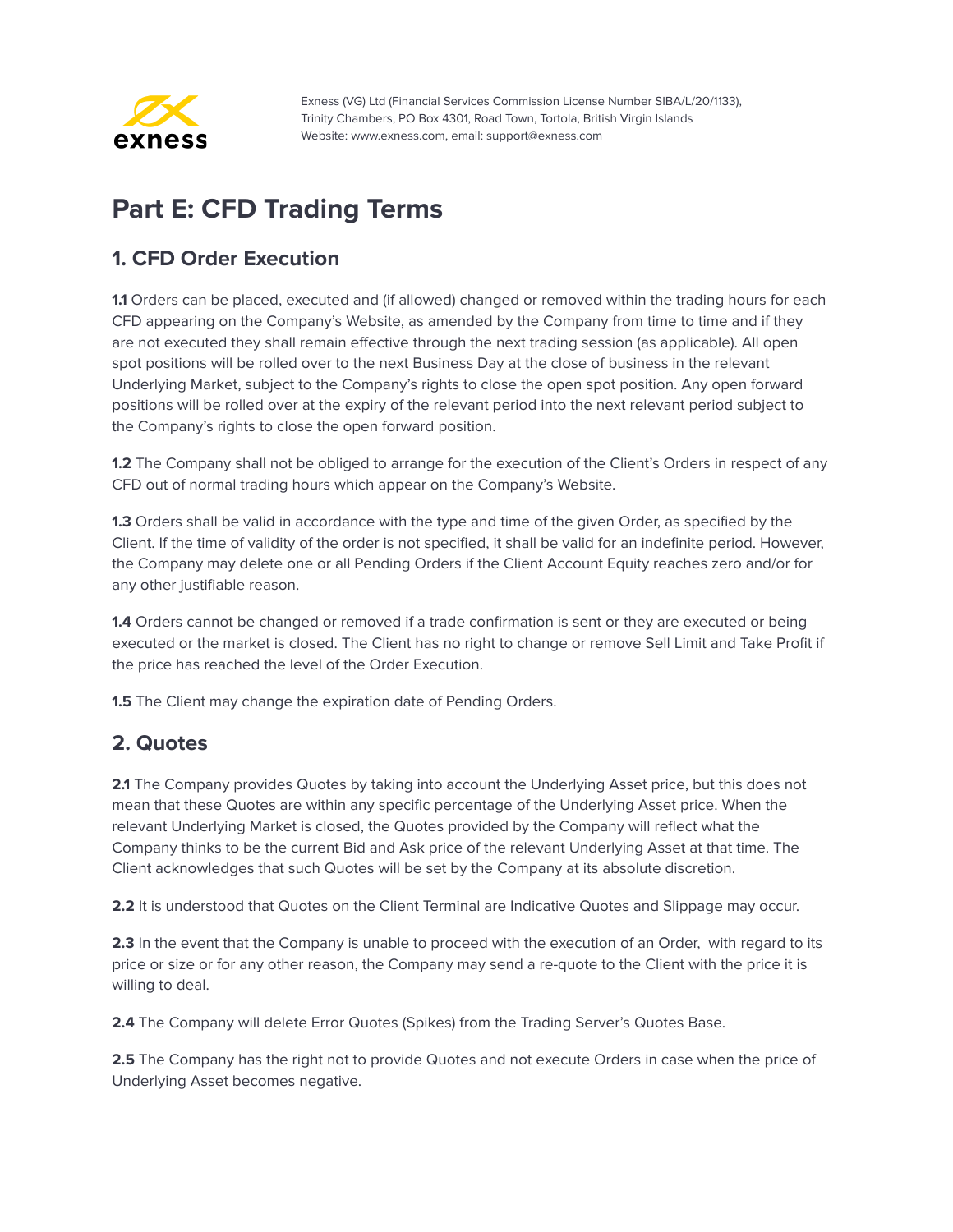

#### <span id="page-43-0"></span>**3. Leverage**

**3.1** The Company has the right to change the Client Account leverage (higher or lower) without prior notice according to the conditions described on the Website of the Company at www.exness.com/leverage.

**3.2** An automatic change in Leverage pursuant to the rules established by the Company, as well as a change in Leverage made by the Client through his/her Personal Area will result in a recalculation of the Margin requirements for all of the Client's positions.

**3.3** The Company has the right:

- A. To set the leverage on the Client's trading account at no more than 1:200, 3 (three) hours before market closing before weekends and holidays, if the trading account's current leverage exceeds 1:200. This change will affect the transactions to be opened within the aforementioned time period of 3 (three) hours.
- B. To limit the size of the offered leverage and/or to increase the size of Margin requirements before macroeconomic events and/or news capable of significantly affecting the prices of financial instruments.

**3.4** The information about leverage changing is in the Personal Area. If the information on the Website contradicts information in the Personal Area, the priority is information in the Personal Area.

#### <span id="page-43-1"></span>**4. Financing Charges**

**4.1** Some CFDs available with the Company may have a daily financing charge. Financing Charges for different types of CFDs appear in the Contract Specifications.

#### <span id="page-43-2"></span>**5. Swaps and Swap Free Accounts**

**5.1** Swaps are calculated according to the Contract Specification found on the Company's Website. The Client may use the "Trader Calculator" on the Website in order to calculate the cost of Swap for a specific trade.

**5.2** Where applicable, swap operations are carried out daily at 10:00 pm according to the time of the Client Terminal, except on Saturday and Sunday. At 10:00 pm on Wednesday or on Friday (depending on the Underlying Asset), the triple cost of the Swap operation is added to/charged off the Client Account. Swap amounts less than 0.01 units in the Client's respective account currency will not be credited.

**5.3** The Company maintains the right to change Swaps without prior notification to the Client. It is the Client's responsibility to monitor and always be aware of Swap charges.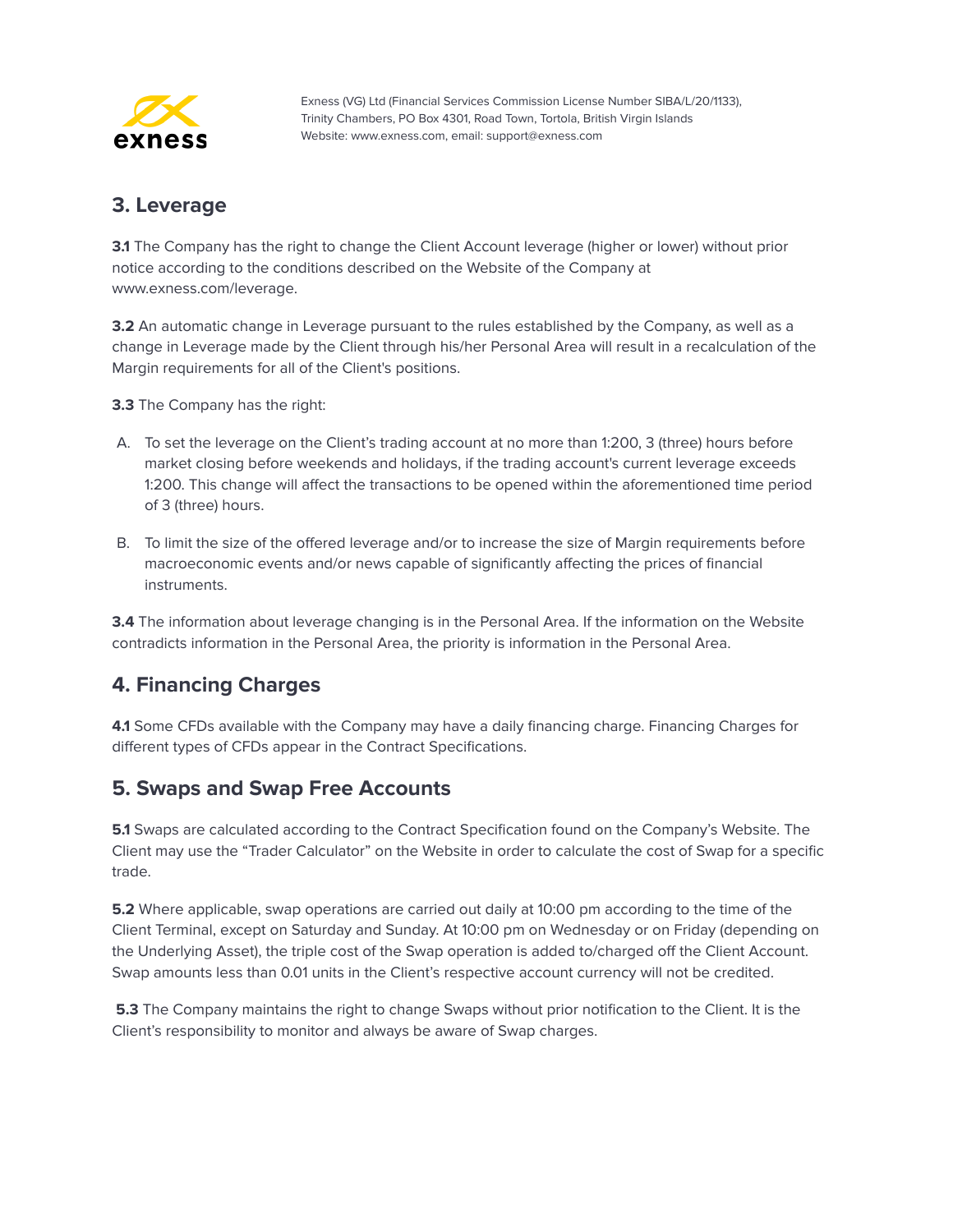

**5.4** The Company may offer Swap free Client Accounts for all Underlying Assets and/or Swap free Client Accounts for specified Underlying Assets. Swap operation is not performed on Swap free Client Accounts and/or on Underlying Assets not subject to Swaps. The Company in its discretion may change the Underlying Assets available for Swap free Client Accounts.

**5.5** Not all account types may be Swap free Client Accounts. Only those account types and/or Underlying Assets specified on the website from time to time may be Swap Free provided that the Client is eligible for Swap free status in accordance with paragraph 5.6 and 5.7 of Part E below. Moreover, the Company may in its sole discretion change the account types and/or the Underlying Assets eligible for Swap free status.

**5.6** During the Account Opening process, Clients from Islamic Countries will be considered as eligible for a Swap free Account. This is determined according to identification information and/or the phone number of the Client on the Account Opening Application Form.

**5.7** At the Company's discretion, Clients from non-Islamic Countries might be considered as eligible for a Swap free status Client Account. In such a case, Company retains the right to define from time to time the Swap free levels and Client's eligibility for these levels as these shall be stated in the Contract Specifications or the Company's Website. Swap free Client Account status and/or Swap free levels might be automatically assigned to the Client at the Company's discretion and Client shall not have the right to decline, modify or cancel any of them. The Company reserves the right to change, modify or cancel the Swap free Client Account and/or Swap free levels at its discretion at any time.

**5.8** Subject to paragraph 5.3 Of Part E of the Client Agreement, If the Client has a Swap free Client Account, no Swaps or roll over charges will be applied to trading positions overnight. Any charges applicable to Swap free Client Accounts appear in the Contract Specifications or on the Company's Website.

**5.9** All the provisions herein in this entire Agreement apply to Swap free Client Accounts save any mentions to Swaps.

**5.10** The Client who has a Swap free Client Account may not hold his floating positions for a long time period and hence gain profits. In such an event, the Client must close the floating positions and Swaps will be applied retroactively.

**5.11** The Company reserves the right to cancel, amend, terminate Swap free status of Client's Account and/or Swap free levels at its sole discretion and without prior notice without bearing any responsibility or liability in this regard.

#### <span id="page-44-0"></span>**6. Lots**

**6.1** The 1 (one) standard lot size is the measurement unit specified for each CFD. The Company may offer standard lots, micro-lots and mini-lots, in its discretion, as defined from time to time in the Contract Specifications or the Company's Website.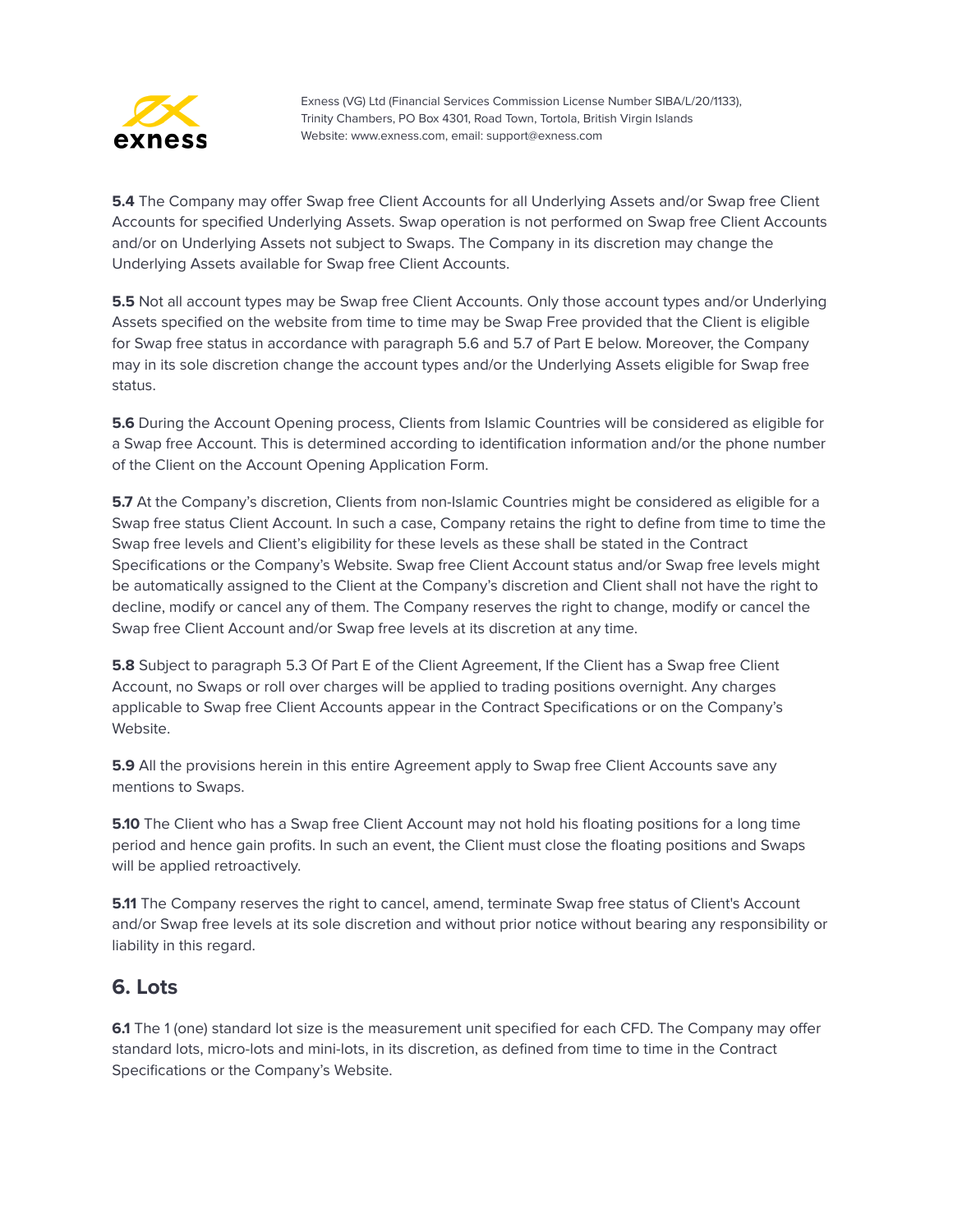

## <span id="page-45-0"></span>**7. Other Terms**

7.1 The Company at its sole and absolute discretion may offer and/or provide to Client customised trading conditions/advantages as these will be specified between the Company and the Client and/or as the Client might be notified from time to time by the Company and/or as these can be found in the Clients' Personal Area and/or the Website. Company reserves the absolute right to cancel / terminate / modify /change such customised trading conditions /advantages provided to the Client in case of doubtful operations by the Client or for any other reason at the discretion of the Company and under no circumstances shall the Company be held liable for any consequences or loss in such a case.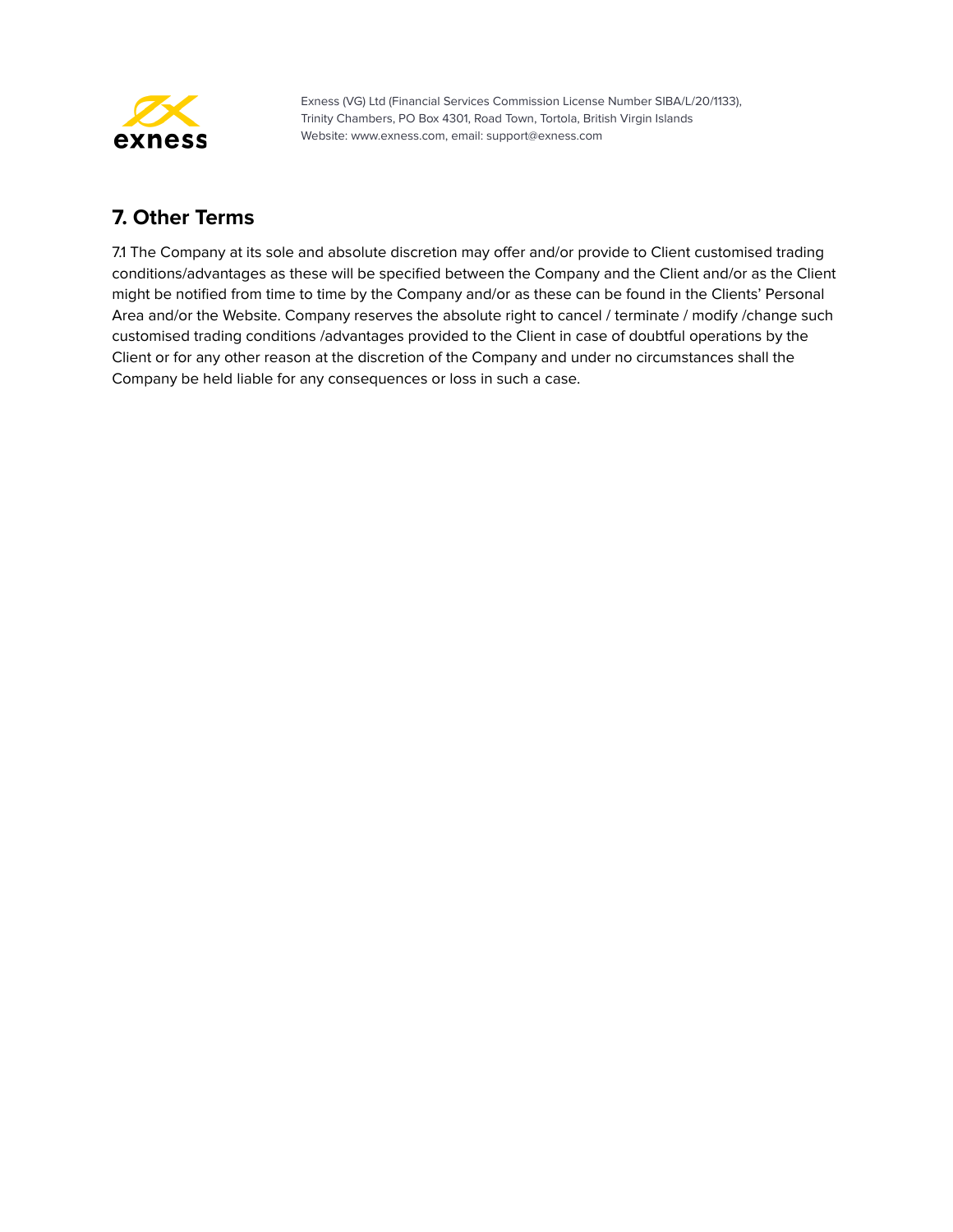

# <span id="page-46-0"></span>**PART F: Social Trading**

#### <span id="page-46-1"></span>**1. Introduction**

PART F is applicable only to those Clients who use the Social Trading service.

#### <span id="page-46-2"></span>**2. Investor**

**2.1** The Investor, by following a Strategy of a Strategy Provider, hereby agrees to the following:

- A. To authorize and instruct the Strategy Provider to act on his/her behalf in accordance with the specific Strategy in connection to the Investment Account;
- B. To authorize and instruct the Company to take any necessary action to follow the Strategy of the Strategy Provider selected by the Investor;
- C. Any Strategy selected to be followed by the Investor should be followed in the proportion of the funds of the Investor in the Investment Account;
- D. To authorize and instruct the Company to transfer the Strategy Provider's commission from the Investment Account to the account allocated by the Strategy Provider for this purpose at the end of each Social Trading Period.

**2.2** Details and/or information in relation to the Investor's trading activities while using the Social Trading service shall be available on the Social Trading website and/or Social Trading mobile application.

**2.3** The Investor may start copying a Strategy, deposit and transfer funds and/or withdraw any available funds to and from his/her Investment Account in accordance with the procedures and restrictions available from time to time on the Social Trading mobile applications and/or Website and/or any other website maintained by the Company for Social Trading and subject to the Agreement.

**2.4** The Investor can transfer the funds allocated for following a specific Strategy from his/her Investment Account after he/she stops following a Strategy.

**2.5** The Investor may stop following Strategy at any time during the time the market is open and the relevant Open Position(s) shall be closed at market price.

**2.6** The Company reserves the right at its absolute discretion to close any or all Open Position(s) of a Strategy Provider at any time and the Investor's Account shall be adjusted accordingly.

**2.7** The Social Trading system may close any or all Open Position(s) of an Investor at any time.

**2.8** The Investor may deposit via the payment systems/methods available by the Company for the Social Trading service from time to time.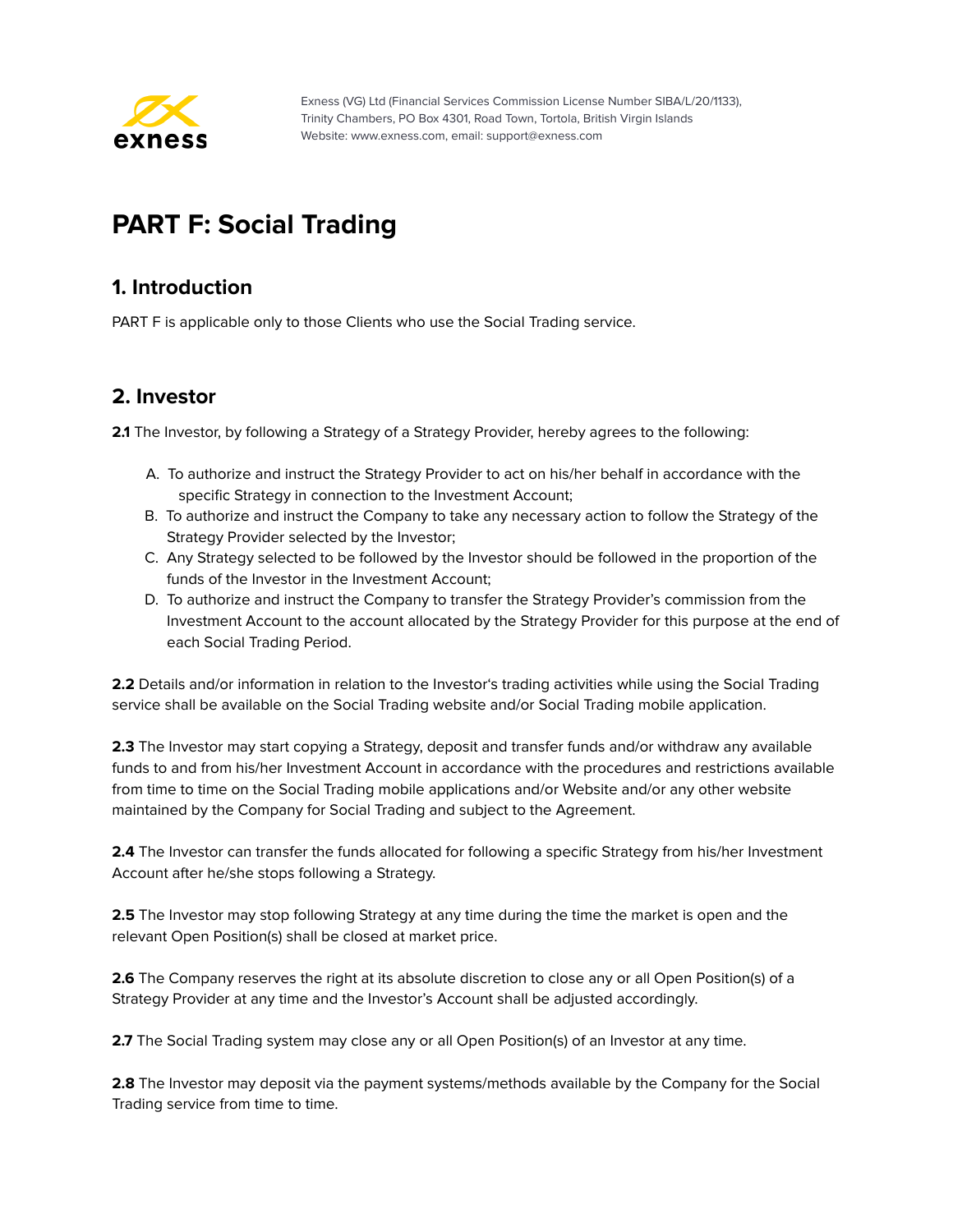

**2.9** The Investor acknowledges and accepts that by following a Strategy of a specific Strategy Provider he/she accepts the commission and Leverage set by the respective Strategy Provider.

**2.10** The Investor acknowledges and understands that he/she should always maintain the required Balance reflected in his/her Investment Account in order to follow the specific Strategy selected.

**2.11** The Investor acknowledges and agrees that once he/she selects to start following and copying a specific Strategy, all the existing Open Positions under that particular Strategy will automatically be followed and copied by the Investor together with any further new trading orders performed by the Strategy Provider under the specific Strategy.

**2.12** The Investor acknowledges and accepts that variations in the pricing may occur from the moment that the Investor selects to copy a specific Strategy to the actual moment that the Investor starts copying such a Strategy.

**2.13** In addition to clause 11.1 of Part A of the current Agreement, each of the following constitutes an "Event of Default" for the Investor:

The Investor has carried out trading through Social Trading:

- A. Which can be characterized as excessive, without legitimate intent, to profit from market movements;
- B. While relying on price latency or arbitrage opportunities;
- C. Which can be considered as market abuse;
- D. During abnormal market/trading conditions.

**2.14** If an Event of Default occurs the Company may, at its absolute discretion, at any time and without prior Written Notice, take one or more of the following actions in addition to Clause 11.2 of Part A:

- A. Adjust the Investor's trading account balance to remove illicit profit;
- B. Freeze and/or terminate and/or block the Strategy Provider's Strategy and/or deny access to Social Trading.

#### <span id="page-47-0"></span>**3. Strategy Provider**

**3.1** In order to create and maintain a Strategy the Strategy Provider should:

- A. Choose a name for the Strategy;
- B. Describe the Strategy;
- C. Set the commission;
- D. Choose the Leverage of the Strategy from the options provided by the Company from time to time;
- E. Set a password for the operation of the Strategy Provider's account;
- F. Deposit and maintain in the Strategy Provider's Account the minimum amount set by the Company from time to time;
- G. Provide any other information required by the Company from time to time.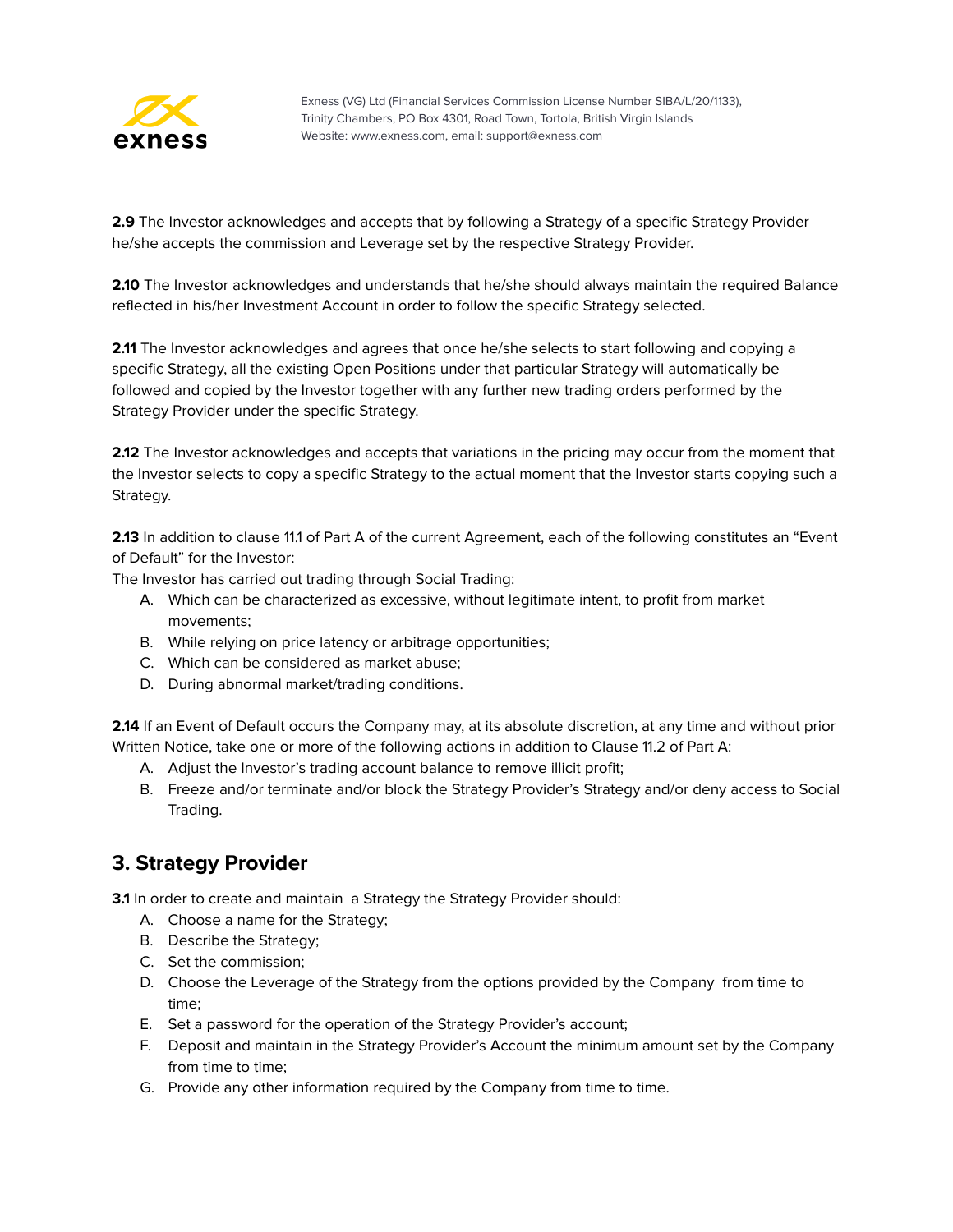

**3.2** The Company reserves the right to reject and/or block the visibility of a proposed and/or existing Strategy for any reason including without limitation the below:

- A. The provided description of the Strategy is not in accordance with the provisions of the Agreement and/or any other regulation of the Company and/or it contains illegal and/or unethical references, and/or it contains personal or other information not related to the Strategy, and/or does not make sense and/or lacks consistency and/or provides misleading information;
- B. The selected name for a Strategy is misleading and/or insulting and/or contains racist or religious references and/or refers to illegal actions, and/or does not respect certain morality or ethical standards;
- C. The selected picture connected to a Strategy presents a minor (child) and/or is inappropriate and/or is misleading and/or insulting of a race and/or any religion and/or refers to illegal actions, and/or does not respect certain morality standards and/or is unethical;
- D. The Strategy Provider's account does not have sufficient funds as per the minimum requirements of the specific Social Trading account type;
- E. The Strategy Provider's account has not been fully verified in accordance with paragraph 3.2 of Part A;
- F. The Strategy Provider's Strategy has been inactive and/or has no trading activity upon it for more than seven (7) calendar days
- G. For any other reason considered as relevant and appropriate by the Company in its sole discretion.

**3.3** The Company reserves the right at its absolute discretion to close any or all Open Position(s) of a Strategy Provider at any time.

**3.4** The Strategy Provider understands and accepts that he/she shall not be able to withdraw any of his/her own funds in and from his/her Strategy Provider's account while his/her specific Strategy has any Open Positions.

**3.5** In addition to clause 11 of Part A of the current Agreement each of the following constitutes an "Event of Default" for the Strategy Provider:

- A. If the Strategy Provider's Strategy is carrying excessive risk for a long period of time;
- B. If the Strategy Provider's description of the Strategy does not match the actual trading conditions;
- C. The Strategy Provider has carried out trading:
	- 1. Which can be characterized as excessive and/or without legitimate intent, to profit from market movements;
	- 2. While relying on price latency and/or arbitrage opportunities;
	- 3. Which can be considered in the Company's sole discretion as market abuse;
	- 4. During abnormal market/trading conditions.

**3.6** If an Event of Default occurs the Company may, at its absolute discretion, at any time with or without Written Notice, take any of the following actions in addition to clause 11.2 Part A:

- A. Freeze and/or terminate and/or block the Strategy Provider's Strategy and/or deny access to Social Trading;
- B. Request to make amendments on the description of the Strategy.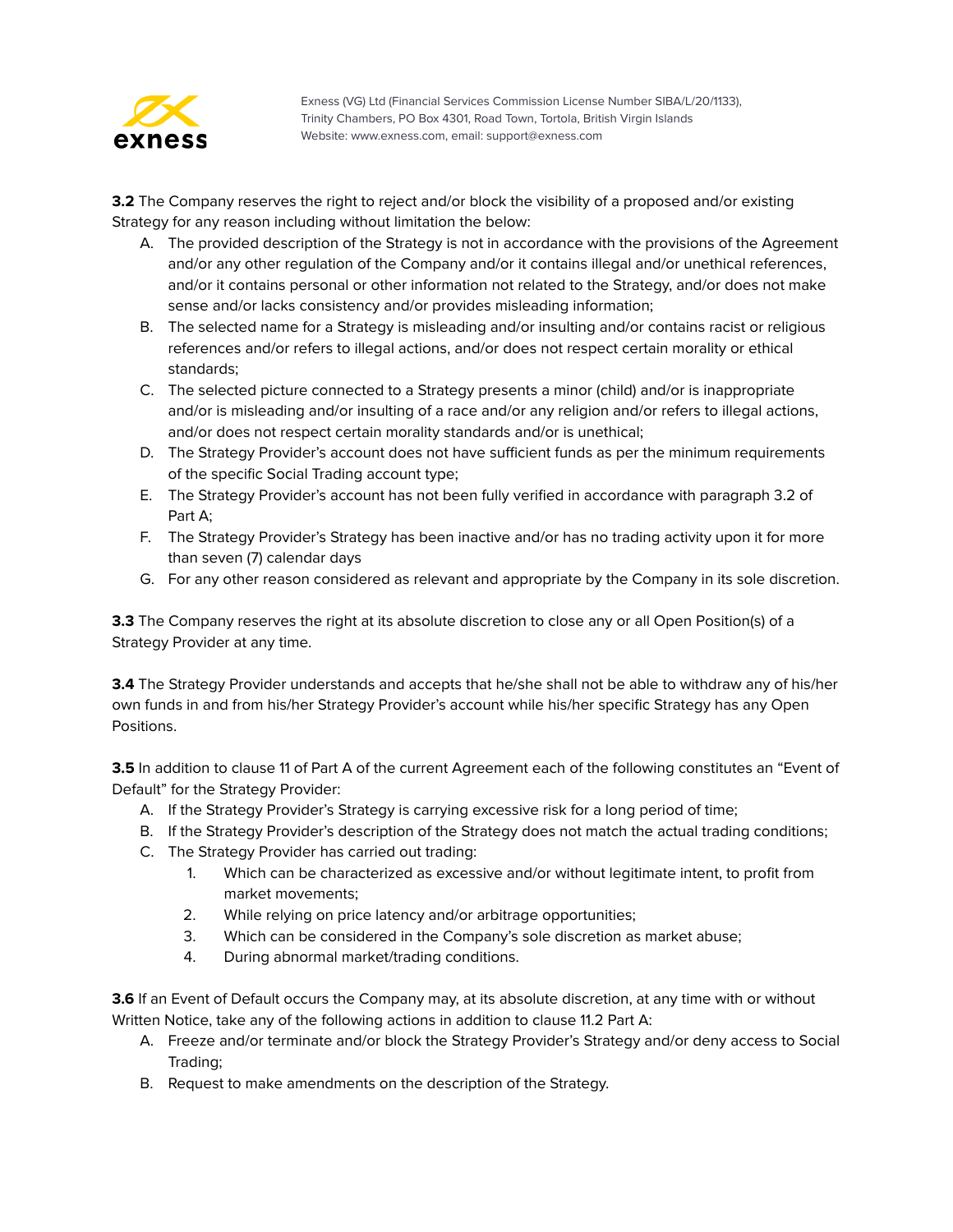

**3.7** The Strategy Provider's commission is calculated and paid to the Strategy Provider at the end of the Social Trading Period connected with each Strategy.

**3.8** The Strategy Provider 's commission may be determined by the Strategy Provider for each Strategy but may not exceed 50% of the Investor's Profit. The Strategy Provider's commission shall not be changed after the specific Strategy is created.

**3.9** The Strategy Provider shall receive the Strategy Provider's commission for the positive returns of Investors in USD currency, which is calculated as indicated on the Company's Website and/or on the Social Trading mobile application.

**3.10** In the event that an Investor stops following a specific Strategy of a Strategy Provider before the end of the Social Trading Period, the Strategy Provider's commission is calculated at the time of Strategy closing at the current market price.

#### <span id="page-49-0"></span>**4. Social Trading Acknowledgement of Risk and Consents**

**4.1** The Company does not provide any guarantee as to the performance of any Strategy.

**4.2** Any description and/or information in relation to a Strategy is not considered as confidential and/or personal information.

**4.3** The Company reserves the right at any time with or without notice to close and/or pause and/or suspend and/or stop copying any Strategy Provider's account(s), and/or Strategy and/or Order either of the Investor or Strategy Provider.

**4.4** Performance statistics represented in relation to Strategy Providers and/or Strategies are historical and the Company does not guarantee any profit for the Investor; past performance is not a reliable indicator of future results and the Investor is recommended to decide on the selection of a Strategy by reviewing the actual history and/or performance of the Strategy.

**4.5** The Strategy Provider acknowledges that the Company may use and/or pass and/or process information in relation to the Strategy Provider's Strategy in the Company's group of companies and/or external companies and/or consultants.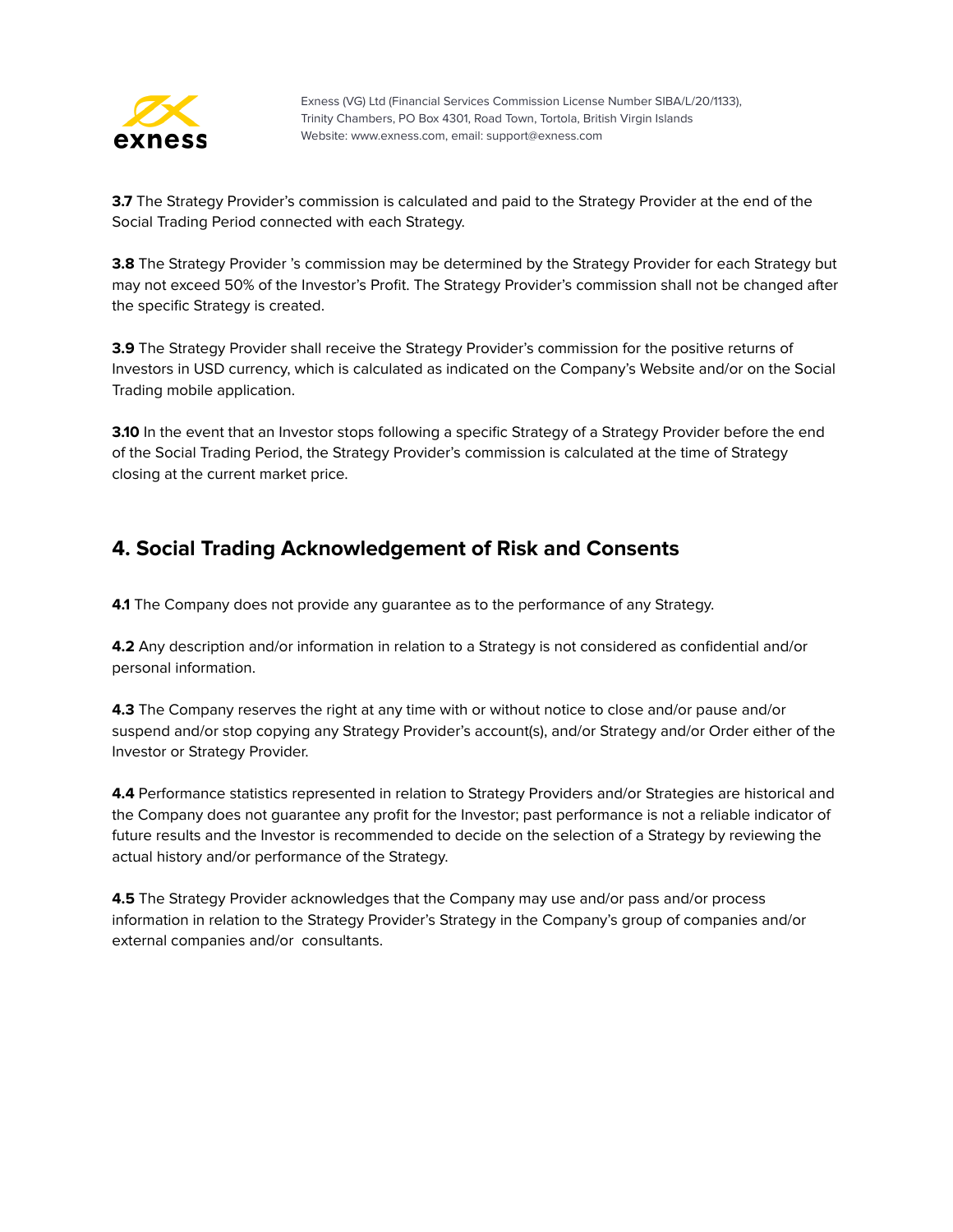

# <span id="page-50-0"></span>**PART G: Portfolio Management**

#### <span id="page-50-1"></span>**1. Introduction**

- **1.1.** PART G is applicable only to those Clients who are eligible and use the Portfolio Management platform provided by the Company.
- **1.2** Company shall allow participation and use of Portfolio Management platform subject to the fulfillment of Client's obligations under this Agreement and of any other requirement of becoming Portfolio Manager or PM Investor as applicable from time to time by the Company.

#### <span id="page-50-2"></span>**2. Portfolio Manager**

- **2.1**. A Client shall be eligible to become a Portfolio Manager and use the Portfolio Management platform provided by the Company provided that he/she meets any applicable requirements required from time to time by the Company.
- **2.2** Subject to clauses 1.2 and 2.1 above herein, Client becomes a Portfolio Manager when creating his/her first Fund. In order to create, manage and maintain a Fund the Portfolio Manager should:
	- A. Choose a name for the Fund;
	- B. Describe the Fund;
	- C. Choose an allocation type from the options provided by the Company from time to time;
	- D. Set the minimumFund Investment to the Fund;
	- E. Choose the leverage for the Fund from the options provided by the Company from time to time;
	- F. Set the Performance Fee type and size from the options provided by the Company from time to time;
	- G. Provide any other information required by the Company from time to time.
- **2.3**.To invite a PM Investor to invest in a Fund, the Portfolio Manager should share a Fund link to or code for the Fund. Funds are not made publicly available, and only individuals and/or legal entities who have received a link to or code for the Fund will be able to invest. After the Client decides to invest in a Fund he/she should sign any required documentation by the Company and send a request to invest in the Fund. The Portfolio Manager is allowed to accept or reject requests to invest in a Fund. After the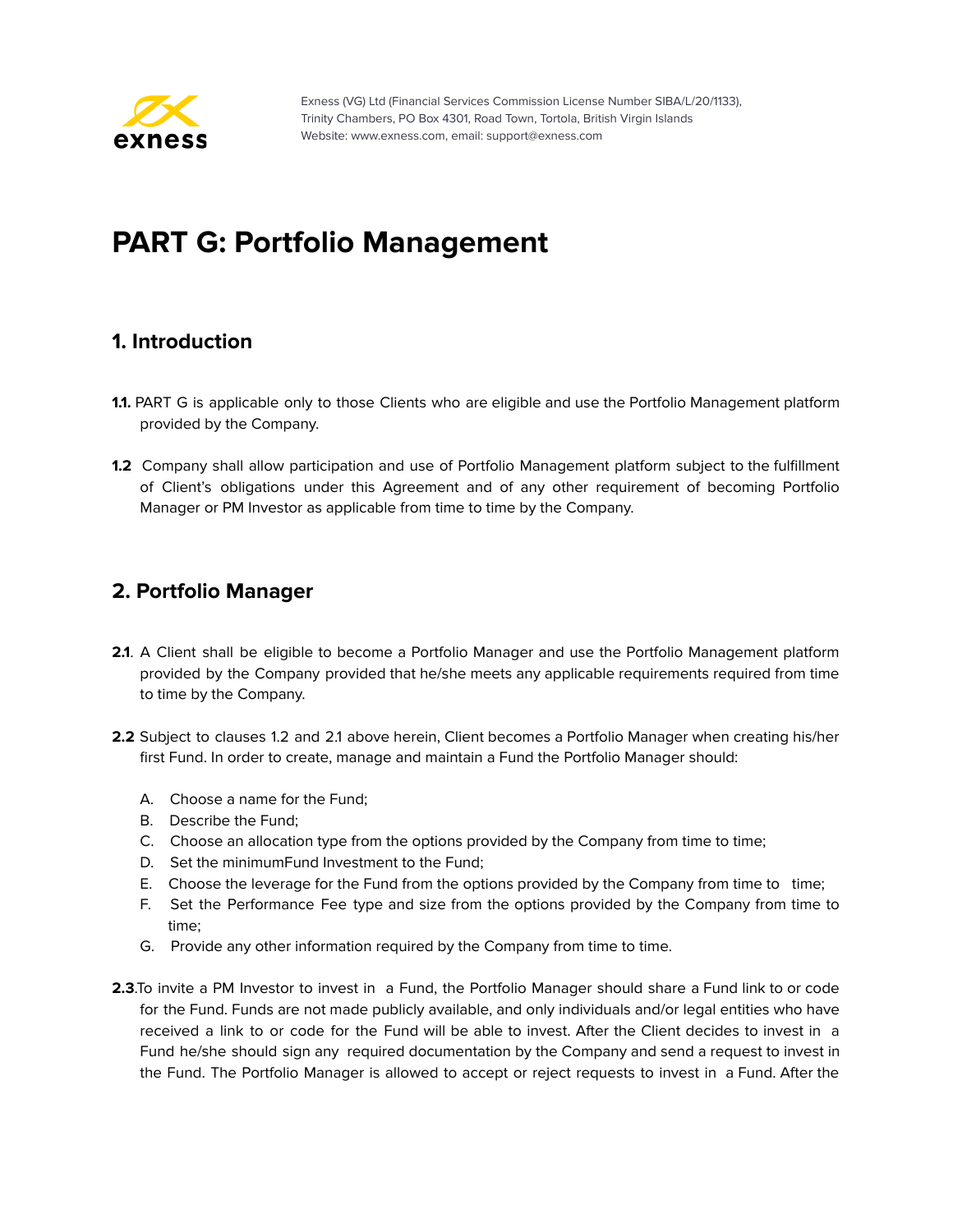

request is accepted by the Portfolio Manager, the Client has the opportunity to make Fund Investment/s in this Fund.

- **2.4.**Portfolio Manager is only able to place Orders connected to a Fund and is prohibited to make withdrawals or transfers.
- **2.5.**The Portfolio Manager acknowledges and agrees that materials created, published and disseminated by him/her in relation to the Portfolio Management , within and outside the Portfolio Management platforms, including but not limited to Fund's information (e.g. biography, photo, Fund name, Fund description) shall not:
	- A. contain materials which are not in accordance with the provisions of the Agreement and/or any other regulation of the Company and/or contain illegal and/or unethical references, and/or infringe third party rights, including trademark and other intellectual property rights;
	- B. mislead and/or insult and/or contain religious references and/or refer to illegal actions, and/or do not respect certain morality or ethical standards;
	- C. claim Portfolio Manager's eligibility to provide the services which may require a license, registration and/or notification in their state of residency and/or in the residency states of PM Investor/s;
	- D. introduce or present Portfolio Manager as an employee or representative of the Company and/or claim, directly or indirectly, that the Company and/or its Affiliates endorse, maintain any control and/or guarantee the accuracy and/or completeness of any Portfolio Manager's statement or their activities;
	- E. contain sexually explicit and/or any grossly offensive content, including expressions of bigotry,racism, hatred or profanity or that is hateful, threatening, or pornographic; incite violence or that contain nudity or graphic or gratuitous violence;
	- F. contain a picture that presents a minor (child);
	- G. contain unauthorized commercial communications (such as spam);
	- H. collect and/or use/copy users' content or information, or otherwise accessing Website and/or the Portfolio Management platform, using automated means (such as harvesting bots, robots, spiders, or scrapers);
	- I. engage in multi-level marketing, such as a pyramid scheme;
	- J. contain viruses or other malicious code;
	- K. solicit personal information and/or login information or access an account belonging to someone else;
	- L. disable, overburden, or impair the proper working of Company, such as a denial of service attack and/or facilitate or encourage any violations of these rules;
	- M. make misleading and/or absolute and/or untrue statements about the performance of the Fund and/or guarantee the performance of the Fund;
	- N. contain information which is not related to the Fund, does not make sense and/or lacks consistency or which is not balanced enough - overwhelmed on the positive side.
- **2.6.** The Company reserves the right at its absolute discretion, but in any case is under no obligations, to close any or all Open Position(s) within a Fund at any time. This right is reserved only for the benefit of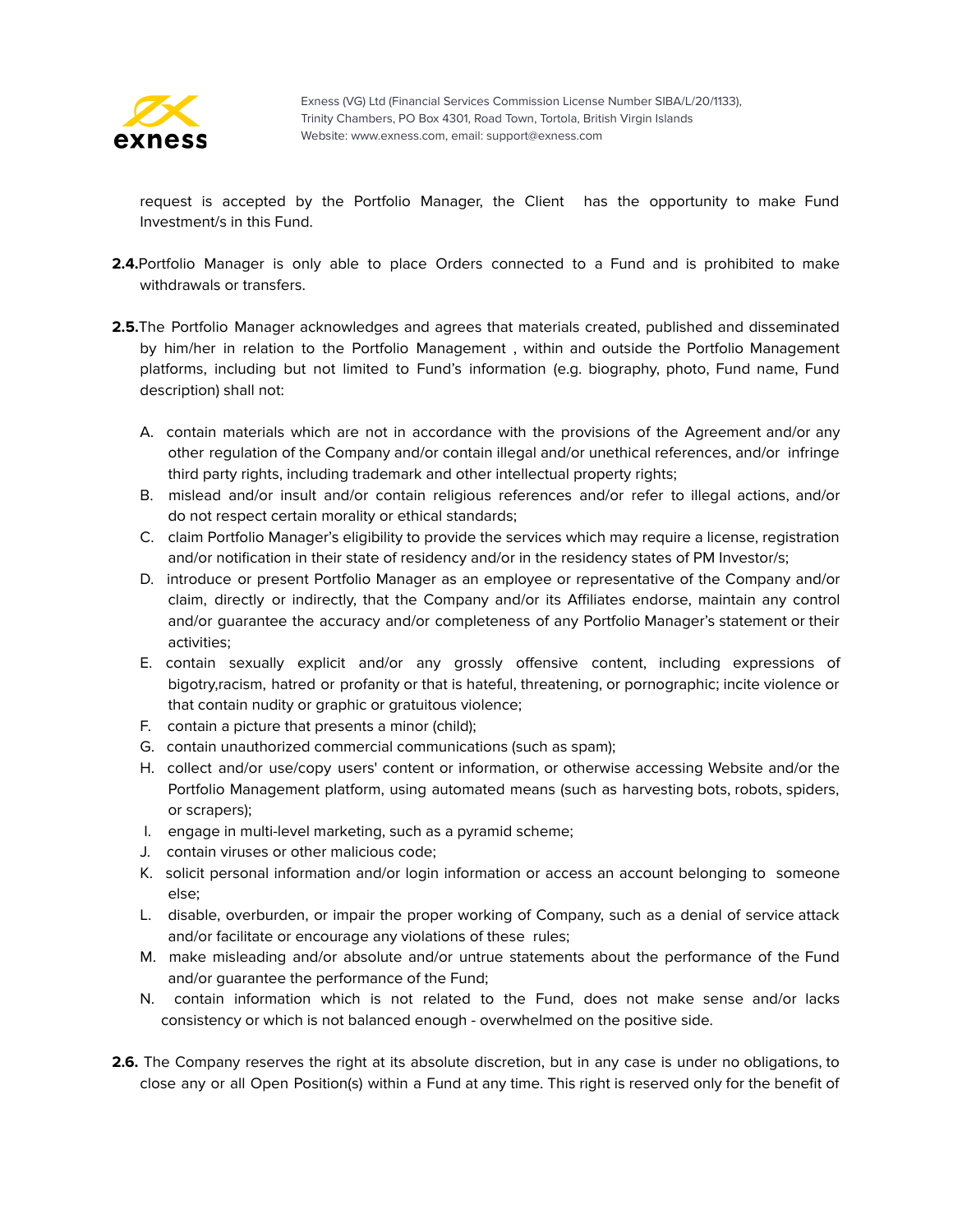

the Company in order to prevent or stop activities that may bring any type of loss or damage in the Company.

- **2.7.** In addition to clause 11 of Part A of the current Agreement each of the following constitutes an "Event of Default" for the Portfolio Manager:
	- A. if the Portfolio Manager's Fund is carrying excessive risk for a long period of time;
	- B. the provided Portfolio Manager's biography, photo, Fund name, Fund description, and/or any other information provided as part of the Fund requirements, is not in accordance with the provisions of the Agreement and/or any other regulation of the Company and/or it contains illegal and/or unethical references and/or does not make sense and/or lacks consistency and/or provides misleading information;
	- C. the Portfolio Manager has not been fully verified in accordance with paragraph 3.1 and 3.2 of Part A of this Agreement;
	- D. the Portfolio Manager has been inactive and/or has no trading activity connected to the Fund for more than seven (7) calendar days;
	- E. the Portfolio Manager has been terminated in accordance with paragraph 10 of Part A of this Agreement;
	- F. if the Portfolio Manager's description of the Fund does not match the actual trading activity in the same Fund;
	- G. if a substantial portion of the trades in a Portfolio Manager's Fund are identical or similar to the trades of another Fund, to the extent that it appears they are mimicking or replicating those trades;
	- H. the Portfolio Manager has carried out trading:
		- (a) which can be characterized as excessive and/or without legitimate intent, in order to profit from market movements;
		- (b) while relying on price latency and/or arbitrage opportunities;
		- (c) which can be considered in the Company's sole discretion as market abuse and/or market manipulation and/or fraudulent activity;
		- (d) During abnormal market/trading conditions.
	- I. the Portfolio Manager is not a holder of a license, registration and/or notification and/or of any other authorisation required in his/her state of residency and/or in the residency states of PM Investors;
	- J. the Portfolio Manager fails to perform or breaches any obligation due to the Company and/or where any representation or warranty made by the Portfolio Manager is or becomes untrue;
	- K. for any other reason or circumstance where the Company reasonably believes that it is necessary or desirable to take any action set out in clause 2.8 below herein.
- **2.8.** If an Event of Default occurs the Company reserves the right at its absolute discretion, but in any case is under no obligation, at any time with or without Written Notice, to take any of the following actions in addition to clause 11.2 Part A:
	- A. terminate this Agreement with immediate effect;
	- B. reject and/or block the availability of a proposed and/or existing Portfolio Manager;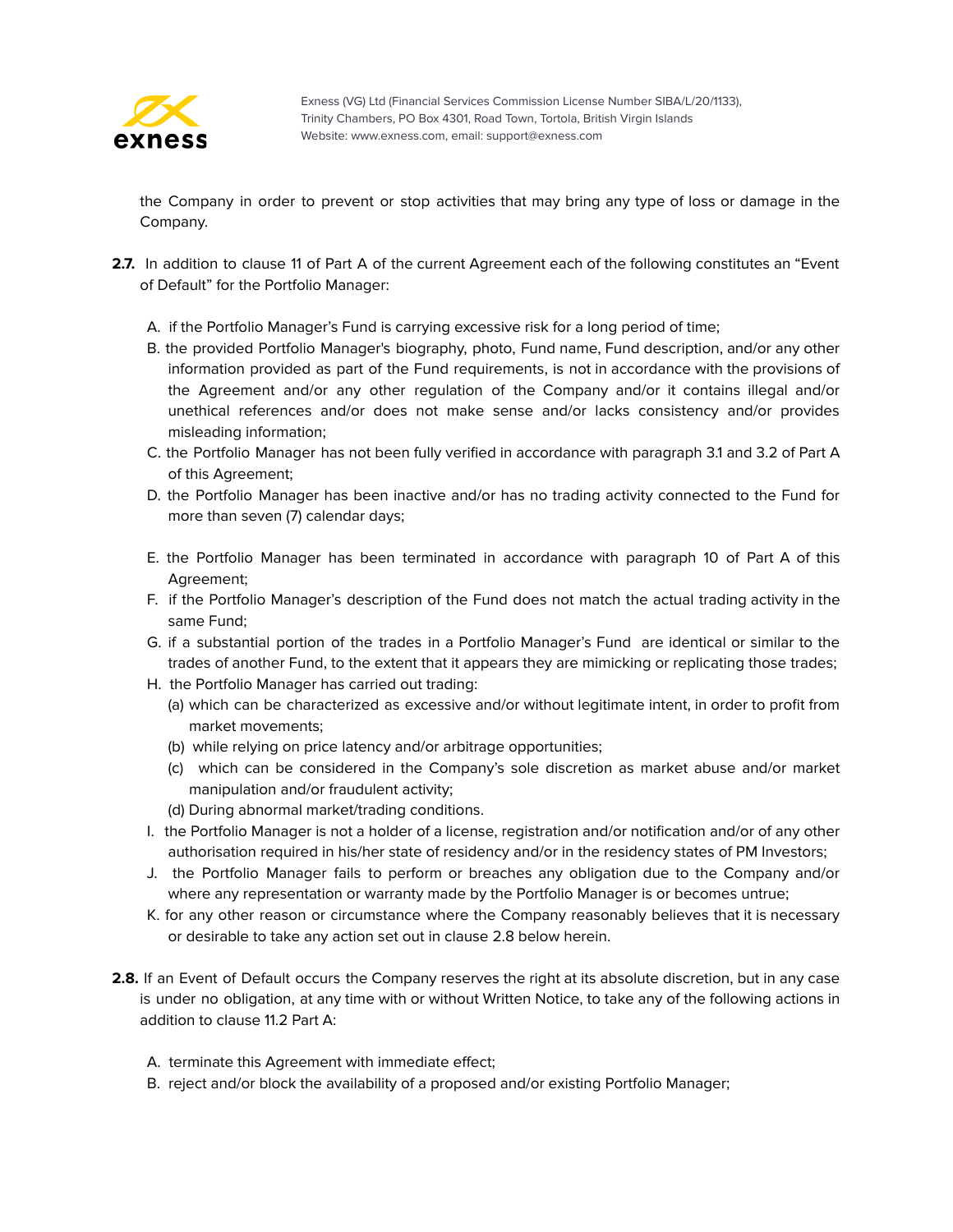

- C. freeze and/or suspend and/or terminate and/or close or block any and/or all Fund/s managed by the Portfolio Manager and/or any open positions and/or deny access to Portfolio Management platform and/or refuse payment of Performance Fee;
- D. change the status of the Fund/s to the "close-only" mode by revoking Portfolio Manager ability to open new position(s);
- E. request to make amendments on the description of the Fund/s;
- F. take any other action(s) in relation to the Fund/s in order to rectify the Event of Default or minimize any type of loss or damage to the Company;
- G. reject or refuse any request of the PM to create a new Fund(s);
- H. adjust the Fund(s) balance to remove illicit profit;
- I. any other action as deemed fit at the absolute discretion of the Company.
- **2.9.** The Performance Fee may be determined by the Portfolio Manager for each Fund and for each PM Investor in it. The Performance Fee shall not be changed after the specific Fund is created.
- **2.10** The Portfolio Manager shall receive the Performance Fee for any positive returns of PM Investors in USD currency, which is calculated as indicated on the Company's Website and/or in any relevant mobile application/s. Performance Fee shall be calculated on the aggregated profits on each Fund and proportionally on the individual Fund Investment/s made by the PM Investors.The Performance Fee is calculated and credited to the Portfolio Manager's Account at the end of the Billing Period.
- 2.11 In the event that a Fund has been terminated before the end of the Billing Period, the Performance Fee shall be calculated at the time of Fund termination and credited to the Portfolio Manager's account at the end of the Billing Period.
- **2.12** It is hereby understood and agreed by the Portfolio Manager that Clients remain Company's Clients at all times.
- **2.13** The Portfolio Manager represents and warrants that is duly authorized to enter into this Agreement and maintains any applicable license and/or certification and/or authorisation during the Portfolio Management activities and/or the trading operations of Fund(s) and shall exercise proper skill and care, professional and technical expertise, diligence, morality and impartiality which are necessary, taking into account the complexity of trading.
- **2.14** Company will not in any way be liable for any losses incurred in the Funds.
- 2.15 The Portfolio Manager is not allowed to publish, reproduce, transmit, or otherwise reproduce information relating to the Funds and/or the Portfolio Management to any third party without the Company's prior written consent.
- **2.16** The Portfolio Manager irrevocably and unconditionally agrees and hereby authorizes the Company to provide Clients with access and/or the option to invest in the Fund(s). Upon investing in a Fund, Portfolio Manager authorizes the Company and Company shall have the right to take all necessary actions deemed fit so that Client is allowed to invest and/or access the Fund(s).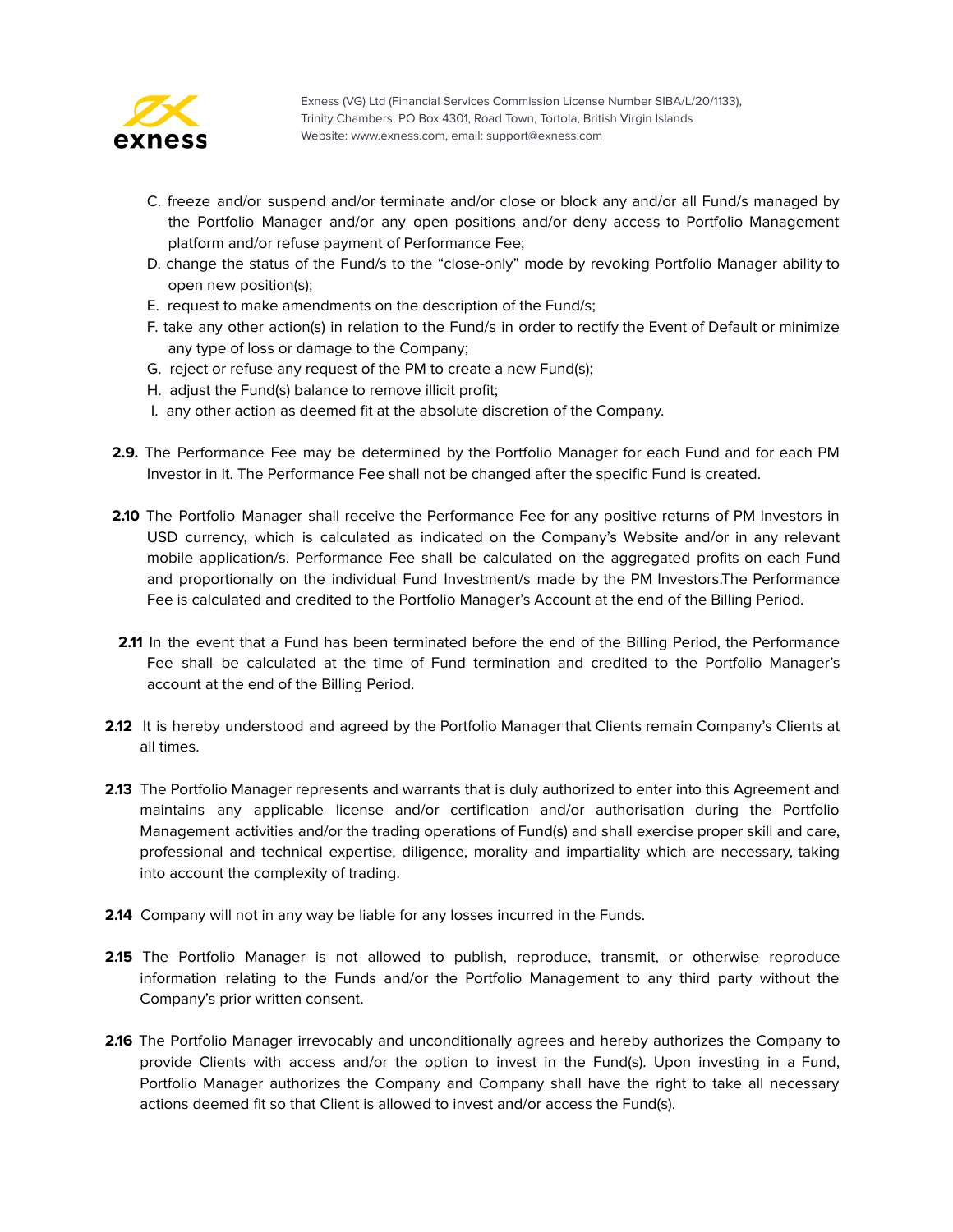

2.17 The Portfolio Manager authorizes the Company to use any information related to the Portfolio Manager and/or the Fund(s) in any way it chooses and make it public or communicate it as deemed appropriate, in any way and with any means in its absolute discretion.

#### <span id="page-54-0"></span>**3. PM Investor**

- **3.1.** Only individuals and/or legal entities who receive a Fund link or code for the Fund by the Portfolio Manager might be able to invest in a Fund and become PM Investors. In order to invest in a Fund, the PM Investor shall first become a Client of the Company as per the terms of this Agreement and meet any requirements imposed by the Company and/or accept and/or sign any other applicable documentation required by the Company from time to time. By joining and investing into a Fund with a Fund Investment, the PM Investor agrees to the following:
	- A. To authorize the Portfolio Manager as its true and lawful Attorney and Agent with full power and authority to act as a Portfolio Manager on the Fund Investment and instructs the Portfolio Manager to act on his/her behalf in connection to the Fund Investment/s;
	- B. To authorize and instruct the Portfolio Manager to use Company's Trading Platform for trading using the Fund Investment/s;
	- C. That investing in a Fund bears its own fees, charges and Performance Fee.
	- D. To authorize the Company to accept trading orders from the Portfolio Manager in relation to the Fund Investment;
	- E. To authorize and instruct the Company to transfer the Performance Fee from the Fund Investment to the Portfolio Manager's Account at the end of each Billing Period.
- **3.3.** Reports and/or information in relation to the Fund Investments while using the Portfolio Management service shall be available on the Website and/or in any relevant mobile application as applicable from time to time.
- **3.4.** The PM Investor may start the Fund Investment, deposit funds and/or withdraw any available funds to and from his/her Wallet in accordance with the procedures and restrictions available from time to time on the Portfolio Management mobile applications and/or Website and/or any other website maintained by the Company for Portfolio Management and subject to the Agreement.
- **3.5.** PM Investor can only use the Wallet for the Portfolio Management service and is not allowed to execute any trading operations on the Wallet on its own.
- **3.6** The PM Investor may deposit funds into the Investment Wallet via the payment systems/methods made available by the Company for the Portfolio Management platform from time to time.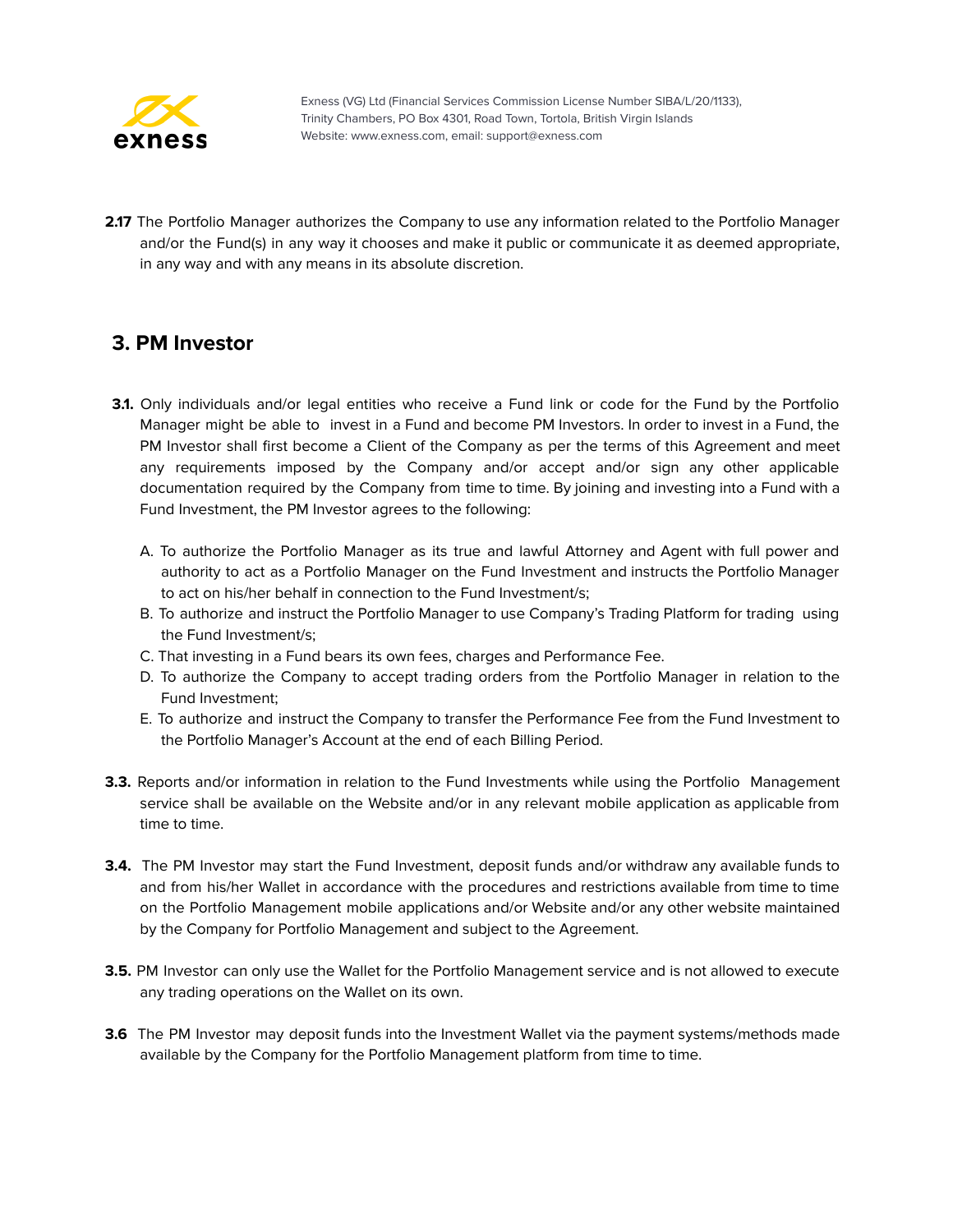

- **3.7.** In order to terminate the Fund Investment, PM Investor should send a Fund Investment termination request to the Portfolio Manager. In case the termination request is not accepted by the Portfolio Manager after thirty-six (36) hours, the Fund Investment will be terminated automatically. The Client acknowledges and agrees that the Fund Investment can't be terminated outside of normal trading hours and Portfolio Manager is authorised to perform trading operations on the Fund until termination occurs. Any Fund Investment termination request which has been accepted by the Portfolio Manager or has expired outside of the normal trading hours will be executed after trading resumes.
- **3.8.** Upon termination of Fund Investment as described in clause 3.7 above, funds available as a result of the Fund Investment in relevant Fund(s), shall be credited to PM Investor's Wallet.
- **3.9.** The Company reserves the right at its absolute discretion to close any or all Open Position(s) of a Fund at any time.
- **3.10.** The PM Investor acknowledges and accepts that by making a Fund Investment into a Fund of a specific Portfolio Manager he/she accepts the Performance Fee and Leverage as well as other conditions set for the Fund by the respective Portfolio Manager in accordance with paragraph 2.2 of Part G;
- **3.11**. In addition to clause 11.1 of Part A of the current Agreement, each of the following constitutes an "Event of Default" for the PM Investor:
	- A. The Fund in which PM Investor made a Fund Investment is subject to an Event of Default as this defined in clause 2.7 above herein.
	- B. The PM Investor is misusing the Portfolio Management service in order to mimic or replicate trades conducted in a Fund into his personal trading account with the Company.
	- C. Failure of the PM Investor to provide an amount due under the Agreement;.
	- D. Failure of the PM Investor to perform any obligation due to the Company;
	- E. Any other circumstance where the Company reasonably believes that it is necessary or desirable to take any action set out in clause 3.12.
- **3.12**. If an Event of Default occurs the Company may, at its absolute discretion, at any time and without prior Written Notice, take one or more of the following actions described in clause 2.8 herein above, in addition to Clause 11.2 of Part A.
- **3.13**. The PM Investor acknowledges and accepts that aFund can be terminated in case of an Event of Default either from Portfolio Manager/s or PM Investors side and in this case Orders in this Fund will be closed in the order decided by the Company.
- **3.14** PM Investor may not be able to see the individual Orders made by the Portfolio Manager if the latter decides to do so.
- **3.15** The PM Investor is not allowed to publish, reproduce, transmit, or otherwise reproduce information relating to the Funds and/or the Portfolio Management to any third party without the Company's prior written consent.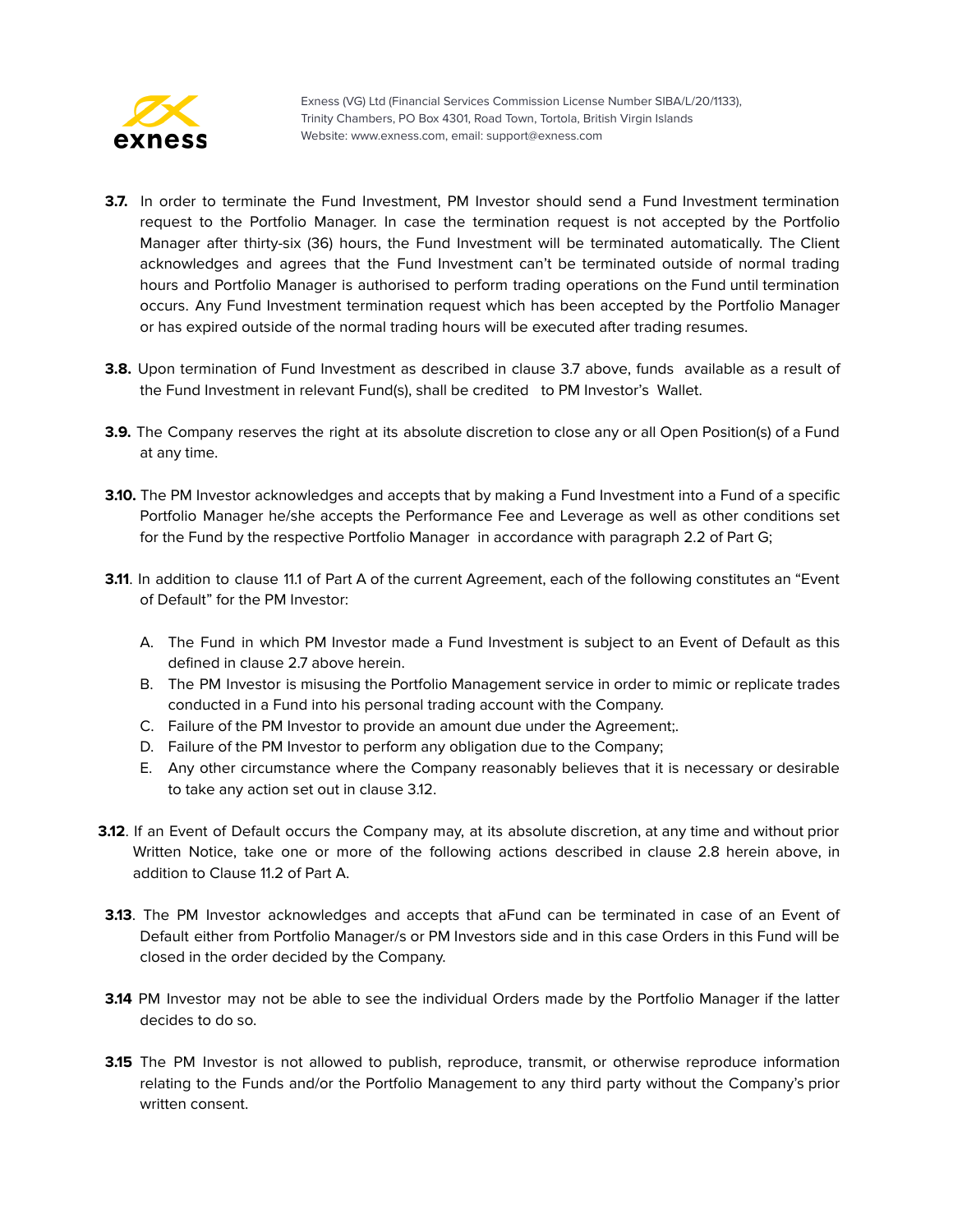

#### <span id="page-56-0"></span>**4. Allocation type**

- **4.1.** The Company will provide Portfolio Manager with two options for managing Fund Investments so called allocation types. The Portfolio Manager should choose between "lot allocation" and "equity allocation" when creating a Fund. The Company reserves the right to not provide one of those options to any Portfolio Manager on its own discretion.
- **4.2**. In order to run a Fund with lot allocation, the Portfolio Manager should make a deposit to the Fund. All Fund Investments made to the Fund with lot allocation will be transferred to the Investment subaccount dedicated to the exact Fund Investment. After a Fund Investment is made, all the existing Open Positions made by the Portfolio Manager under that particular Fund will automatically be followed and copied to the Fund Investment subaccount together with any further new trading orders performed by the Portfolio Manager under the specific Fund.
- **4.3.** The Client acknowledges and agrees that for Funds with lot allocation:
	- A.all Orders made by the Portfolio Manager will be followed and copied by the Fund Investment subaccount in accordance with the copy coefficient as indicated on the Company's Website and/or on the Portfolio Management mobile application;
	- B.variations in the Orders' pricing may occur from the moment that the PM Investor made a Fund Investment to a specific Fund to the actual moment when an Order opened by the Portfolio Manager, under the specific Fund, was copied to the Fund Investment subaccount;
	- C.the Company reserves the right at any time with or without notice to close and/or pause and/or suspend and/or stop copying any Portfolio Manager's account(s), and/or Fund and/or Order either of the PM Investor or Portfolio Manager.
- **4.4**. All Fund Investments made to a Fund with "equity allocation" will be deducted from the Wallet/s and allocated to the master trading account of the Portfolio Manager connected to that specific Fund and the total amount of money will be displayed as available for trading by the Portfolio Manager. Orders placed by the Portfolio Manager will be split proportionally to the PM Investors in accordance to the respective Fund Investments being made. Only new Orders performed by the Portfolio Manager under the specific Fund will be allocated to each Fund Investment.
- **4.5**. The Client acknowledges and agrees that for Funds with equity allocation:
	- A. all Orders made by the Portfolio Manager will be allocated to the Fund Investment subaccount in accordance with the ratio of investment equity to the Fund equity calculated at the moment of the Orders' opening. Allocation is executed as described on the Company's Website and/or on the Portfolio Management mobile application;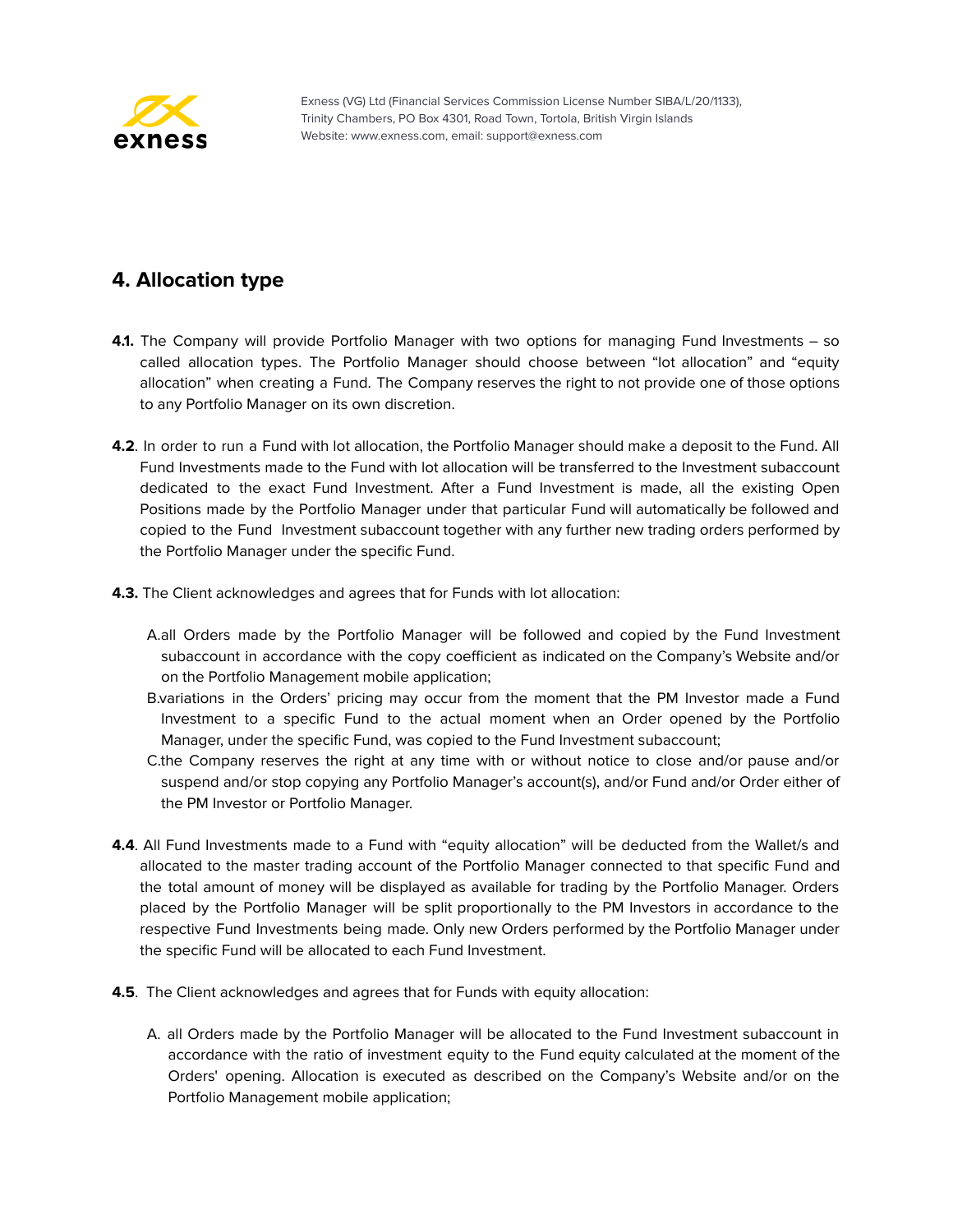

B. the Company reserves the right at any time with or without notice to close and/or pause and/or suspend and/or stop allocating any Portfolio Manager's account(s), and/or Fund and/or Order either of the PM Investor or Portfolio Manager.

#### <span id="page-57-0"></span>**5. Portfolio Management Acknowledgement of Risk and Consents**

- **5.1.** The PM Investor acknowledges that the Funds are created and managed by Portfolio Managers on their own, and the Company does not provide any guarantee as to the performance of any Fund. The Client waives the right to request the Company to close any or all Open Position(s) within a Fund.
- **5.2** The Company accepts no responsibility for the activities of the Portfolio Managers and the performance of the Funds as well as no liability for any loss or damage related to investing in the Funds. Statistics and indicators provided by the Company for each Fund have inherent limitations. Past performance is not indicative of future results. No representation is being made by the Company that the Funds will or are likely to achieve profits or losses. PM Investors are advised to take the necessary precautions throughout the investing process.
- **5.3** It is the responsibility of the PM Investor to understand and acknowledge the risks before making Fund Investments and that he/she may suffer losses due to lack of diversification and/or situations where the Fund is too heavily exposed in any type of financial risk such as without limitation credit risk, currency risk, concentration risk, geographical risk and that he/she may end up losing entire investment. It is understood that the Company does not pay or review the activities of Portfolio Managers neither confirm their experience, professionalism or guarantee the performance of the Fund(s).
- **5.4** The Company shall not be held liable for any omission, deliberate omission or fraud by a Portfolio Manager, unless to the extent where this would be the result of willful default or fraud on the part of the Company.
- **5.5.** Any description and/or information in relation to a Fund is not considered as confidential and/or personal information. The Portfolio Manager is able to see the name and the country of the PM Investor and vice-versa the PM Investor has the ability to see the name and the country of the Portfolio Manager and any other information made available through the Fund.
- **5.6**. The Company on its sole discretion and under no obligations is authorized to disclose Portfolio Manager's information to the PM Investor and vice-versa.
- **5.7.** The Company reserves the right at any time with or without notice to close and/or pause and/or suspend any Portfolio Manager's account(s), and/or Fund and/or Order.